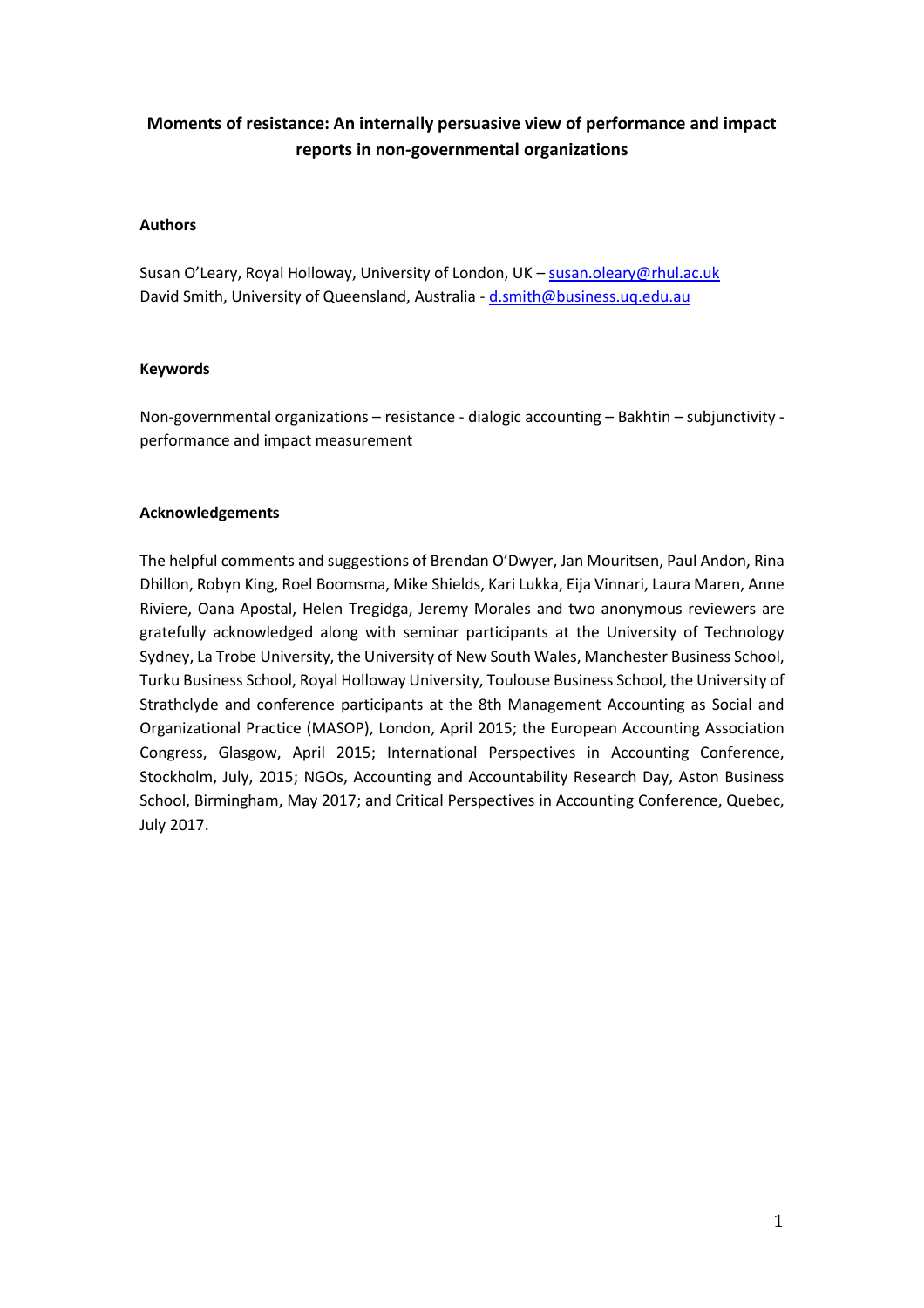# **Abstract**

This study considers the role of accounting in moments of resistance in day-to-day institutional contexts. It does so by drawing on the perspectives of Mikhail Bakhtin (1981, 1984, 1986) – a Russian philosopher who sought to understand the notion of dialogue in everyday communicative practices. We study these moments of resistance within the context of non-governmental organizations (NGOs) – organizations affected by authoritative discourses of accountability that seek representative, tangible and verifiable understandings of impact and performance. Within our empirical study, we show how accounting reports related to performance and impact gradually moved along a continuum from being received in authoritative mode to internally persuasive mode and how, as a result, resistance to an authoritative discourse of accountability was created and maintained. We found that this was enabled through the reception and promotion of accounting's *subjunctive* possibilities.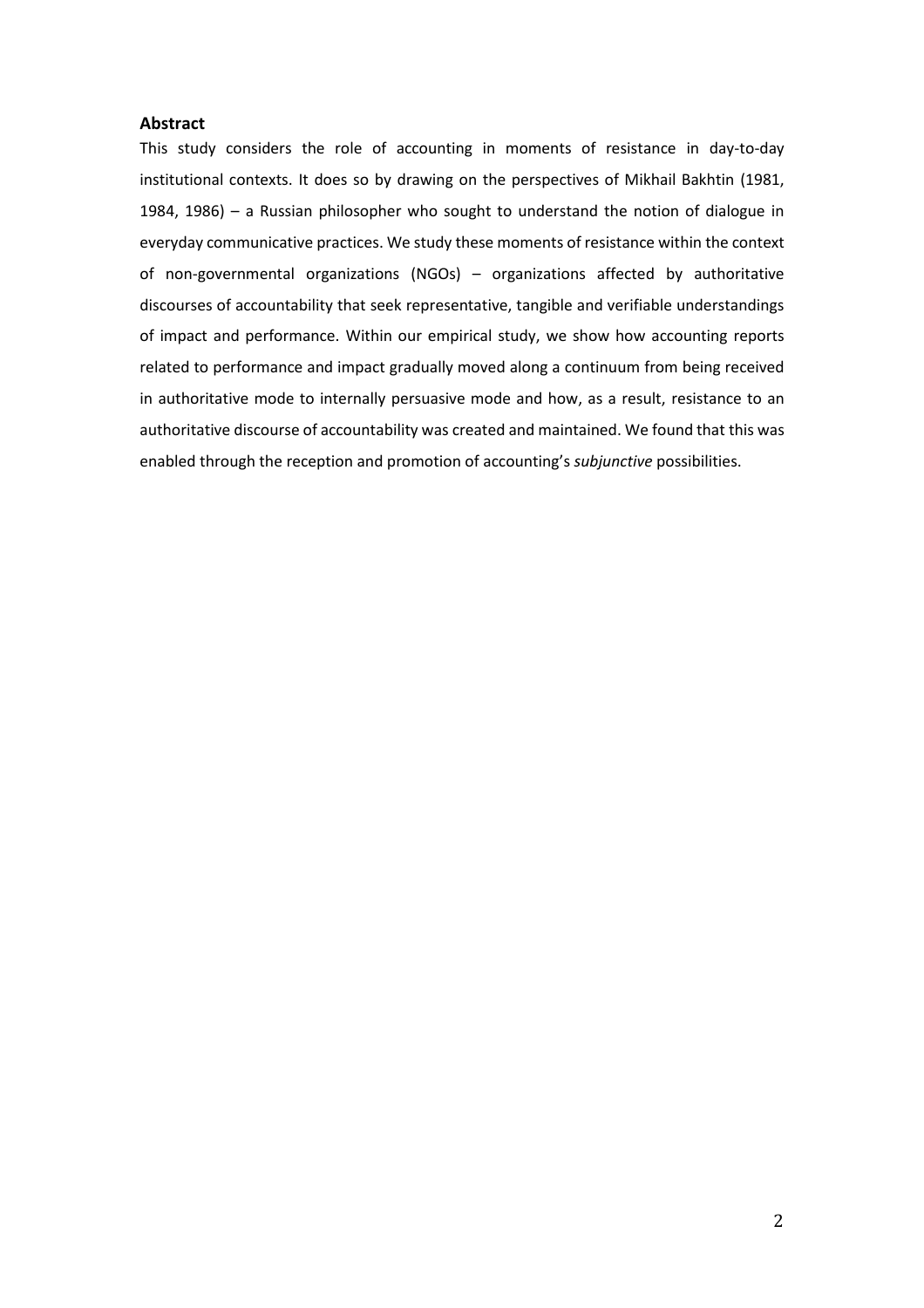#### **Introduction**

Accounting's role in resistance to, and/or emancipation from, potentially damaging authoritative discourse within institutional and/or societal spaces has been a persistent subject of debate and investigation within the accounting literature (see for example, Ezzamel, Willmott, & Worthington, 2004; Jacobs, 2011; Tregidga, Milne & Kearins, 2018). This body of literature has gone through a series of iterations starting with calls for revolutionary changes in democratic politics (Tinker, 1984, 1985) to more recent pragmatist approaches which see "…accounting as a multi-dimensional phenomenon embedded in a dynamic context" (Gallhofer & Haslam, 2019: 5). In particular, research has investigated dialogic forms of accounting as a counter-point to monologism $^1$  (see for example, Brown, 2009, 2017; Brown & Dillard, 2013; Vinnari & Dillard, 2016). The core theme of these studies is that certain levels of pluralism exist in society, the dialogic interaction of which can either be facilitated or inhibited by accounting tools. They promote dialogic accounting principles such as recognizing multiple values and perspectives, and including non-monetary representations within the provision of accounts. By embodying these principles, dialogic accounting is promoted as a way of "taking pluralism seriously" in the manner in which information is measured, represented and communicated in accounting reports (Brown, 2009).

The pluralism referred to in prior dialogic accounting literature most frequently refers to the surfacing and shaping of hitherto unexamined or repressed ideological subjectivities and identities. According to Brown (2009: 322), identities are "neither pre-given nor autonomously created; they are shaped and re-shaped through dialogic interaction". In keeping with democratization agendas (mostly associated with the work of Mouffe (2000, 2005)), dialogic accounting represents a means of recognizing the situated knowledge and narratives of minorities and silenced 'others'. While their perspectives are non-essentialist, and open to re-shaping and contestation, their inclusion is said to create wide-ranging discussion and debate, and "thicker, more complex understandings" of important contemporary issues such as sustainability (Brown, 2009: 334). With some notable exceptions

 $1$  Monologism within accounting reduces accounting reports to a single meaning or way of understanding, and has been criticized for this very reason (Macintosh & Baker, 2002). Monologic practice has enjoyed widespread acceptance due to the perceived validity and desirability of a number of attributes attached to it, including objectivity, accuracy, and statistical significance (Hall, 2014). Yet, the practice of allowing the facts to speak for themselves, has allowed certain viewpoints, ways of knowing, and the possibility of multiple truths and interpretations of reality to be marked as off-limits (Nagel, 1986; Brown, 2009). This reality means that in practice actors become unreflectively accustomed to monologism as a particular ideology. Due to a lack of exposure to alternatives, they unconsciously allow it to be reproduced and internalized unchallenged (Jayasinghe & Wickramasinghe, 2011).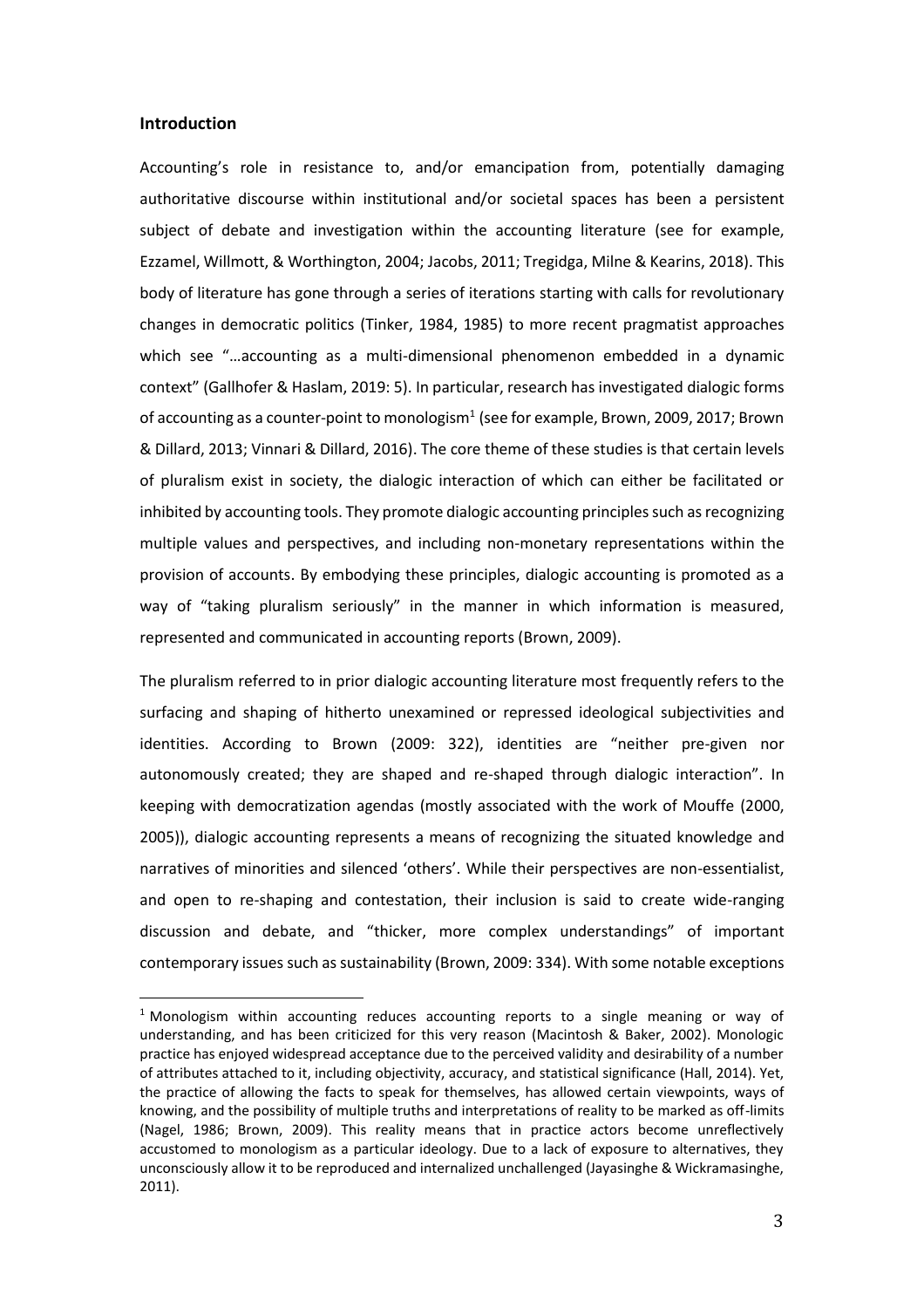(see for example, Ball, 2007; Bebbington & Fraser, 2014; Dillard & Roslender, 2011), much of this literature has investigated *extra-institutional* accounting practices (Brown, Dillard & Hopper, 2015) - practices within civil society or at the grassroots that occur outside formal institutional spaces. Examples include the creation of *counter-accounts* within social movements (see for example, Apostol, 2015; Denedo, Thomson & Yonekura, 2017; Thomson, Dey & Russell, 2015; Laine & Vinnari, 2017). The focus on counter-accounting is often borne out of a tendency to see institutional forms of accounting in negative and repressive terms, and a desire to problematize institutional conduct (Dey, Russell & Thomson, 2011; Gallhofer, Haslam & Yonekura, 2015).

Our starting point in this paper is similar to these dialogic accounting studies insofar as we investigate the role accounting plays in a world of dialogic openness and explore the new visibilities that can be forthcoming from it. In accordance with Burchell et al. (1980) and studies that have followed its broad research agenda, we do not see accounting as a tool that has an inherent essence or foundation, a perspective that, according to Hopwood (2007), is all too often forgotten. We seek to make two notable contributions to the previous literature. First, following Cooper and Morgan (2013), we believe that multiple stories can emanate from accountings that are narrated in a particular way, in this case, dialogic accounting. We argue that the subjectivities and identities investigated in the previous literature represent but *one* potential for dialogic accounting. We contend that multiplicity does not stop at multiple perspectives, but rather takes into account a wide range of other contingent pluralities. We explore these other forms of pluralities, in particular the alternative futures and imaginings that can be forthcoming from accounting's manifestation in practice.

Second, we recognize that the previous literature predominantly focuses on "contested spaces where power asymmetries cannot be suspended and agreement cannot be attained" (Brown & Dillard, 2013: 178). In contrast, we seek to understand how individuals and organizations in ordinary day-to-day institutional settings – what Ball (2007: 762-3) terms "commonplace situations and seemingly mundane actions" - struggle with the consequences of 'mainstream' discourse and how, given the pervasive nature of this discourse, begin to conceive of the world in other more pluralistic ways. Therefore, overall we propose that, in contrast to dialogic accounting studies that call for greater understandings of the many pluralistic *perspectives*that exist within a dialogic world of existence, for those working within everyday settings, a crucial step in these ambitions is to embrace the dialogic *character* of the world and its ability to be conceived differently to that of authoritative discourse. In this sense, our study seeks to add particularity and specificity to our knowledge of the role of accounting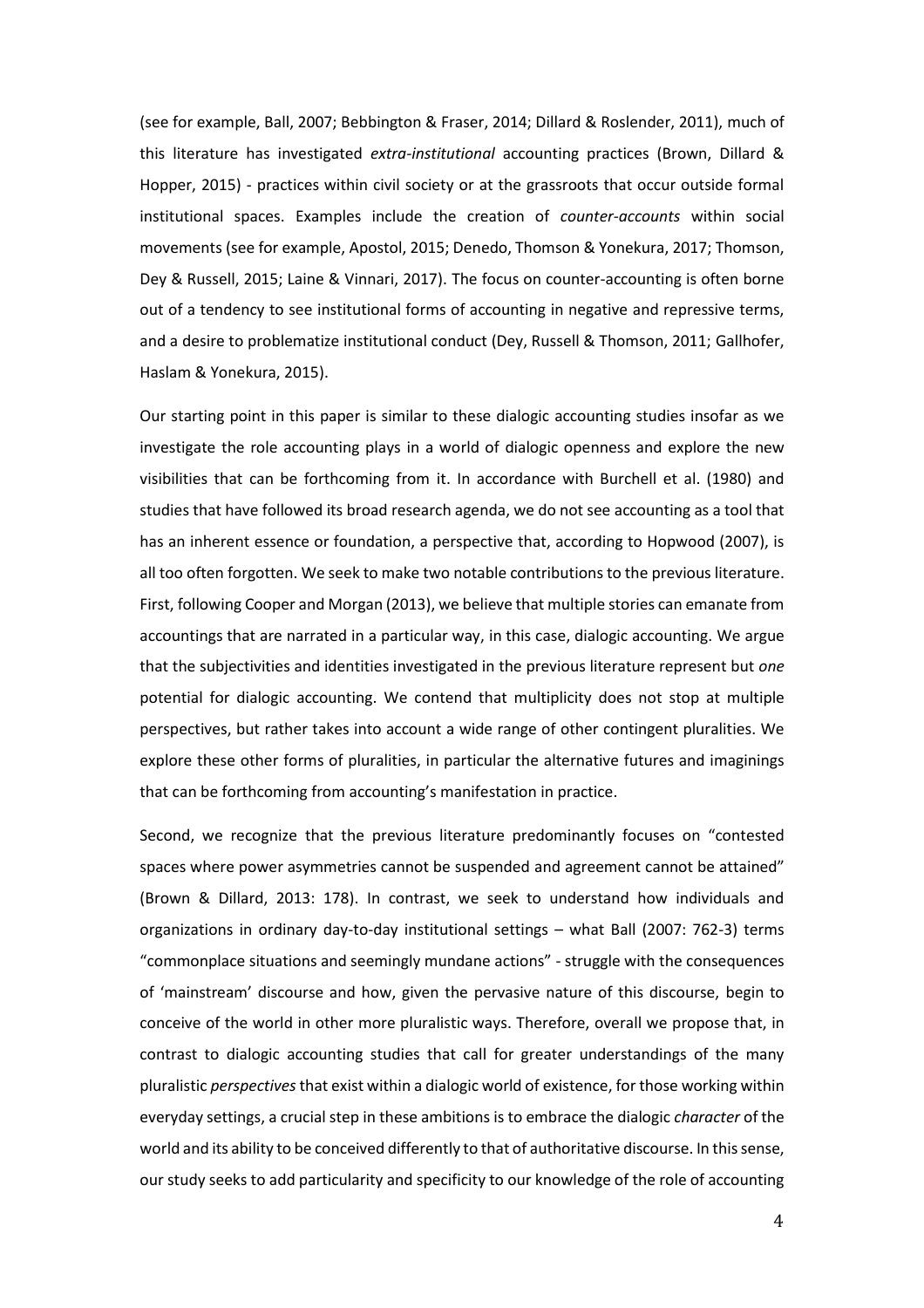in moments of resistance, in line with a more pragmatic view of accounting and resistance (Gallhofer & Haslam, 2019).

We find the dialogic principles of Mikhail Bakhtin – a Russian philosopher who sought to understand the notion of dialogue in everyday communicative practices – to be instructive here. According to Bakhtin (1981, 1984, 1986), two forms of discourse<sup>2</sup> exist – authoritative and internally persuasive. Bakhtin (1981: 342) defines authoritative discourse as that which:

"…demands that we acknowledge it, that we make it our own; it binds us, quite independent of any power it might have to persuade us internally; we encounter it with authority already fused to it …. It is not therefore a question of choosing it from among other possible discourses that are its equal…it demands our conditional allegiance".

Authoritative discourse can emerge from various sources including "…authority as such, or the authoritativeness of tradition, of generally acknowledge truths, of the official line and other similar authorities" (Bakhtin, 1981: 344). For Bakhtin, authoritative discourse, by its very nature, represents a repressive and colonizing force, one that limits the surfacing of alternative forms of discourse, and the actions and behaviours that may arise from them. It is only when authoritative discourse is dialogized that one can be liberated from it. Therefore, when one is able to re-tell discourse in one's own words and use it for one's own purposes, it becomes internally-persuasive. This involves a process where authoritative discourse becomes a basis of contemplation and the balance between internal needs and external demands becomes an internal conflict. Therefore, when internally-persuasive discourse contradicts authoritative discourse, moments of resistance appear.

We consider both forms of discourse in the context of accounting practices within institutional settings and pose the following research question: What role does accounting information assume in the movement from authoritative to internally persuasive discourse? We draw on Bakhtin's work in illuminating how a *discursive evolution* (Hsu & Roth, 2014) can take place within organizations as they transition from authoritative to internally persuasive discourse. We are interested in the role of accounting in this evolution and find that viewing it in *subjunctive mode* – that is using it as a basis for surfacing suggestions, wishes for the future or conditions contrary to fact – is useful here. In doing so, we place our study in the tradition of long-standing research that seeks to uncover the various ways in which accounting becomes "purposive" in the diverse roles it serves in practice; roles that are perhaps quite divergent from its functional claims (Burchell et al., 1980: 4). We seek to expand this research

 $\overline{a}$ 

<sup>&</sup>lt;sup>2</sup> Bakhtin uses the term 'discourse' in multiple ways in his writings. We use the term 'discourse' as being analogous with dialogue, where it is permeated by various layers of plurality that exist and interact dialogically with one another in an unfinalized process of meaning-making.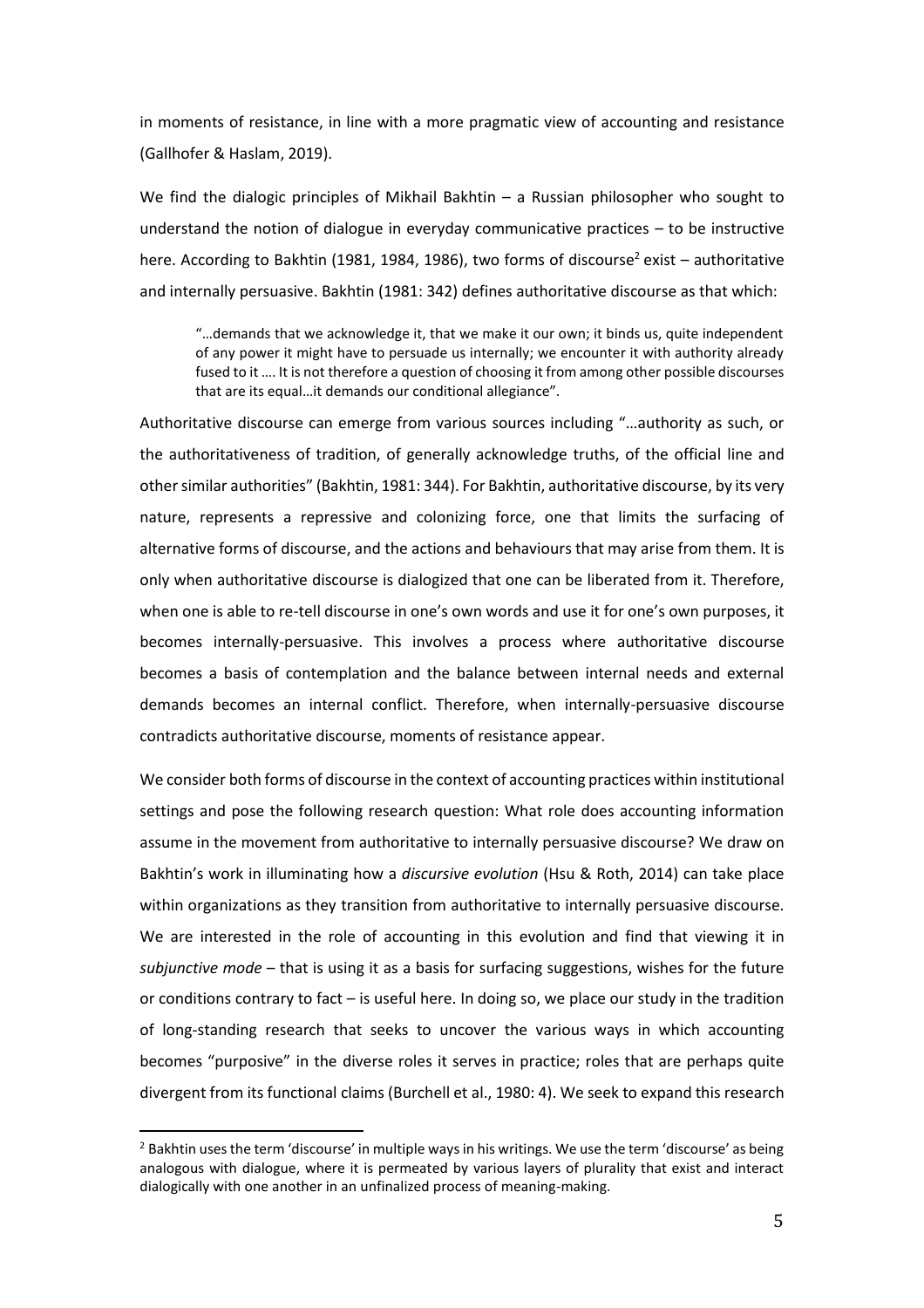agenda with a more critical perspective in terms of how accounting becomes purposive in resisting authoritative discourse. Furthermore, in demonstrating an explicit way in which accounting is viewed – that is, subjunctively - we seek to overcome the dangers associated with studying emancipatory accounting of often only vaguely and superficially specifying 'better' notions of accounting than that embodied within authoritative discourse (Gallhofer & Haslam, 2016).

We conducted our case study within a non-governmental organization (NGO) called FoodTransit<sup>3</sup>. The NGO sector is considered a particularly apt context as it constitutes an environment in which authoritative discourse often necessitates the provision of a series of essential imperatives related to measurable and quantifiable information that "…shun[s] ambiguity and seek[s] stability and certainty in assessing performance" (O'Dwyer & Boomsma, 2015: 40). Accounting information in this context, like many others, becomes a justification device that functions to legitimize and rationalize organizational practice (Burchell et al., 1980; Goddard & Assad, 2006). This can lead to the unwelcome effect of increased professionalization and managerialism in organizations with welfare missions (Chenhall, Hall & Smith, 2010; Lewis, 2007). Yet, in agreement with more recent accounting studies undertaken in NGOs<sup>4</sup>, we argue that NGOs do not always blindly accept authoritative forces of accountability, but often look for ways to overcome or change them. In highlighting a Bakhtinian perspective on dialogue, we provide a theoretical context for exploring not only these acts of resistance, but also for considering how authoritative discourses can become internally persuasive within organizations. We believe this to have broad relevance to a variety of organizations beyond the NGO sector; organizations that may find themselves responding to authoritative institutional pressures for stringent accountability and transparency through the production of seemingly static, monologic accounts of performance and impact.

 $\overline{a}$ 

 $3$  This is a pseudonym, by agreement with the organization.

<sup>4</sup> For example, Chenhall, Hall & Smith (2013, 2017) highlight the productive friction that can be brought about amongst divergent worldviews with regard to NGO evaluative regimes, and how such values and beliefs can be expressed within a single accounting tool. O'Dwyer and Boomsma (2015) show how NGO accounts can be co-constructed between an NGO and those that traditionally would have insisted on stringent accounts of performance. Agyemang, O'Dwyer, Unerman and Awumbila (2017) examine how the perception of control from stringent upward accountability processes fails to stifle NGOs' intrinsic commitment to their mission. O'Leary (2017) demonstrates how grassroots monitoring and evaluation mechanisms that are often used for upward accountability processes, can also have transformative effects on NGO beneficiaries. We see, therefore, a growing resistance to authoritative discourse within NGOs in prior research.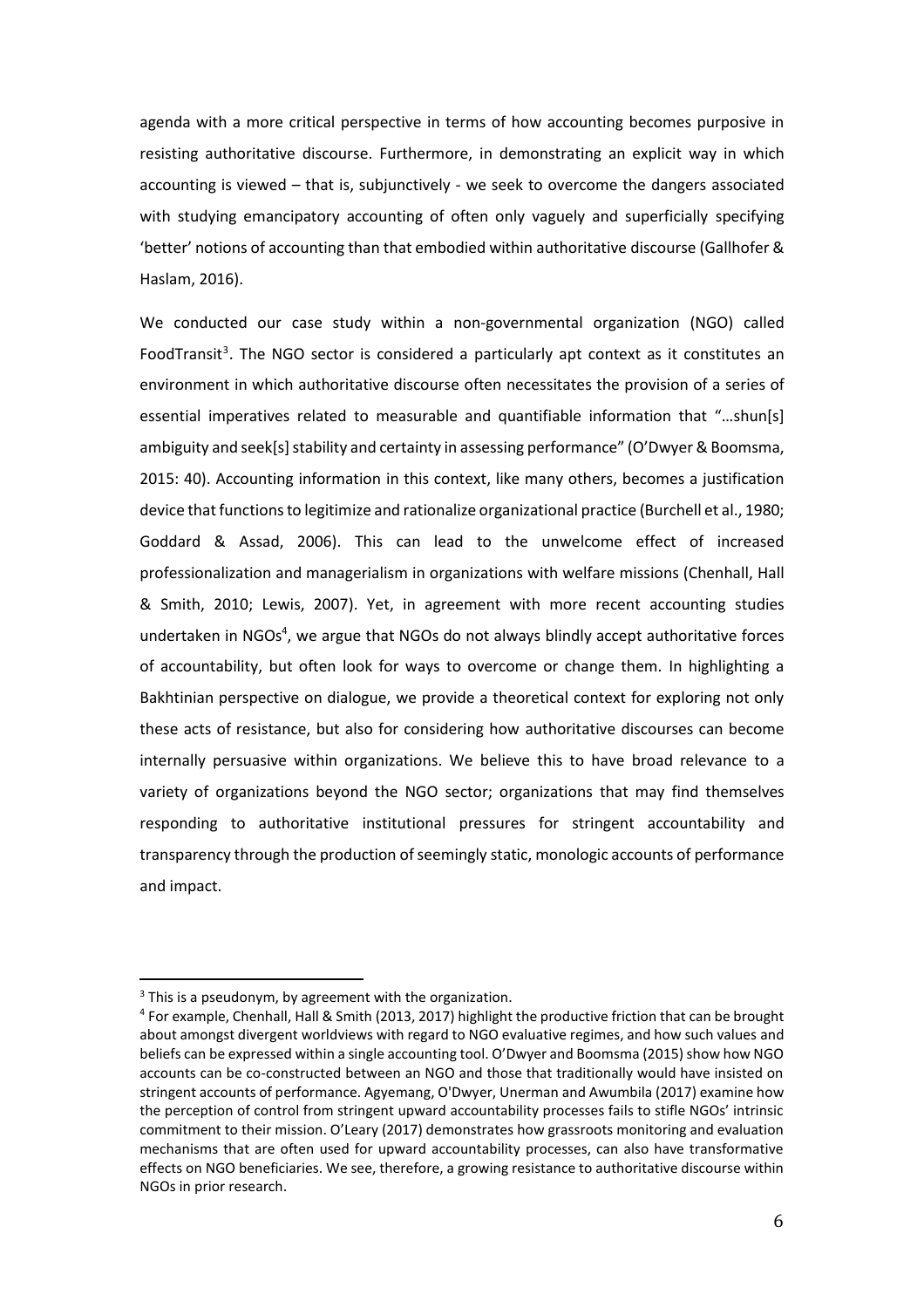The remainder of the paper is structured as follows: the next section provides a background to the study of dialogue and resistance within the accounting literature, paying particular attention to the dialogic accounting literature. This is followed by a discussion on how Bakhtinian principles may prove useful in enhancing our understanding of the process/es by which authoritative discourse becomes internally persuasive discourse, and the role of accounting in this transition. Following this, we outline our research methods, empirical context and findings. Finally we provide a discussion of these findings and make concluding comments.

# **Dialogic accounting and resistance**

 $\overline{a}$ 

As highlighted by Gallhofer and Haslam (2019), it is difficult to define or even identify what constitutes the literature on 'emancipatory' accounting or accounting related to resistance. That said, some broad delineations are possible, starting with Tinker (1984, 1985). Tinker adopted a critical Marxist lens within his research and presented a sharp dichotomy between conventional accounting - understood to be unquestionably exploitative and problematic and emancipatory accounting, which uncovers the repressive elements of conventional accounting and seeks to transform it. From this perspective, emancipatory accounting is associated with a resistance that is progressive in a revolutionary and radical sense.

Subsequent studies on the role of accounting in resistance can be broadly placed into two categories. First, as highlighted by Masquefa, Gallhofer and Haslam (2017), the emancipatory potential of accounting has permeated much interdisciplinary research and has manifested itself uncritically within it in neutral and unproblematic terms, for example, as a 'boundary object' or an organizational tool with 'enabling' properties (see for example, Ahrens & Chapman, 2004; Briers & Chua, 2001). Studies of this kind broadly follow the research agenda laid down by Burchell et al. (1980) in terms of researching accounting in action and adhering to the idea that accounting gains legitimacy through working practices<sup>5</sup> (Busco & Quattrone, 2018a). What resonates most succinctly with our study, are studies that have problematized, as indeed Burchell et al. (1980) did, the notion that accounting information has

<sup>&</sup>lt;sup>5</sup> Examples include studies that have investigated the ability of accounting to be an 'ammunition machine'; that is "used to articulate and promote particular interested positions and values" (Burchell et al., 1980: 17). This has manifested itself in many papers that show how accounting systems operate to advance interests and values in pluralistic situations where there are conflicting goals and interactions (Andon, Baxter & Chua, 2007; Briers & Chua, 2001; Chenhall et al., 2013; Mikes & Morhart, 2017).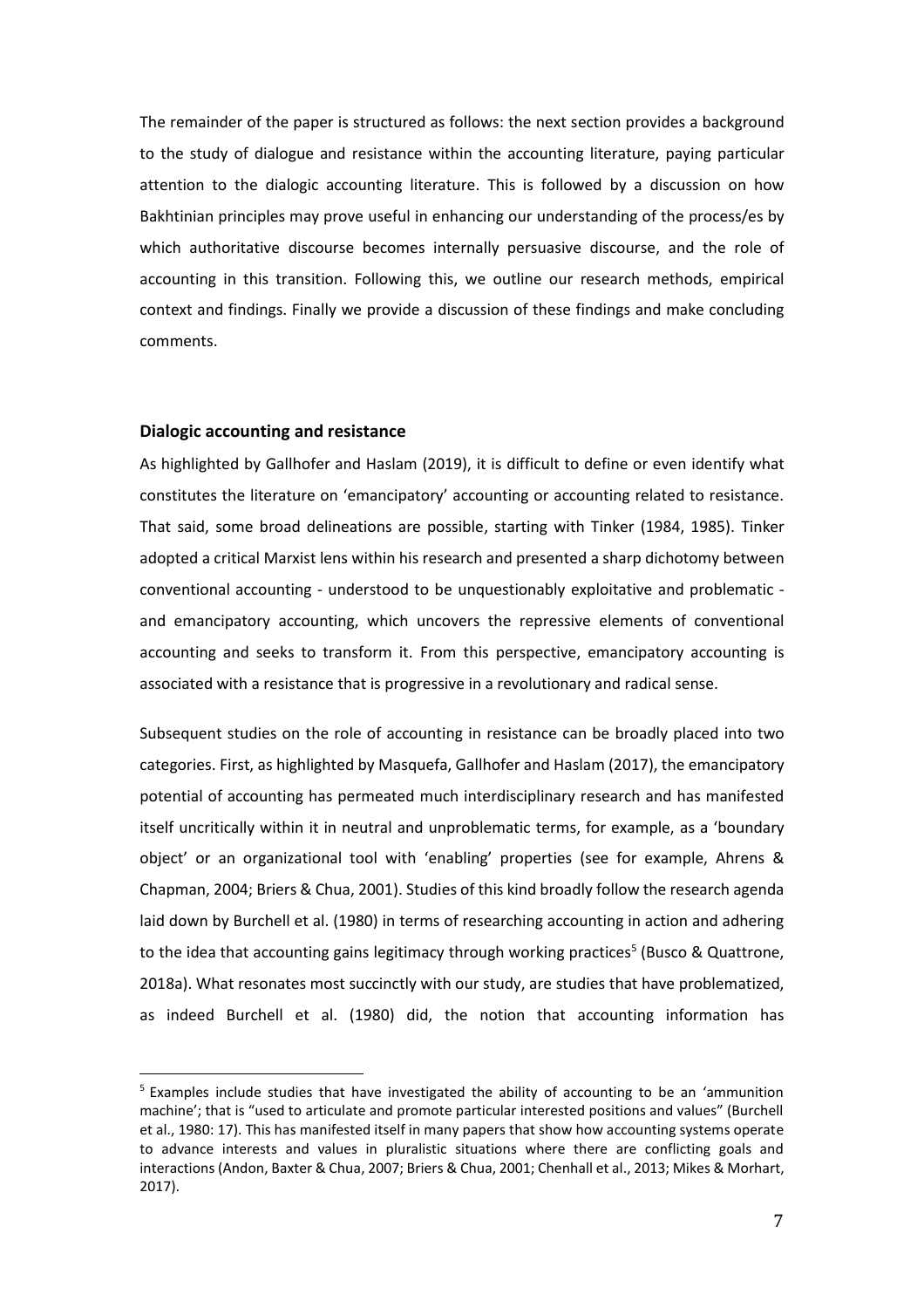representational properties. Several papers highlight the inability of accounting to operate as a machine that provides 'answers' to various decision making alternatives (Jordan & Messner, 2012; Jørgensen & Messner, 2010; Quattrone & Hopper, 2005; Wouters & Wilderom, 2008). For example, according to Busco and Quattrone (2018a: 16). accounting "representations can only partially represent organizational worlds and discourses, since they are inherently incomplete and, therefore, cannot fully inform rational decision-making nor guarantee that certain consequences will ensue in the future".

Much subsequent research has sought to investigate the legitimacy of accounting in working practices *beyond* the inadequacy of its representational qualities. This has included the role of accounting in enabling communicative action that will lead to decision-making (Chenhall et al., 2013). Mouritsen and Kreiner (2016) view the solidifying of such decisions through calculative devices to be simply the end of one process and the start of another. Here decisions produce promises that initiate a series of other processes that have to be continually developed and can lead to intended, unintended and surprising effects. In this sense, the role of accounting is to enable promising and "a commitment on the part of the decision maker to take part in an unfolding world of unanticipated consequences" (Mouritsen & Kreiner, 2016: 22). Studies have also found that the incompleteness of accounting representations themselves can carry an intrinsically generative power in operating as a powerful tool for questioning knowledge across a variety of organisational boundaries. This is referred to as the use of accounting as a 'maieutic' machine (Busco & Quattrone, 2018a; 2018b). For example, Busco and Quattrone (2015) demonstrated that the ambiguity of certain performance indicators, and their lack of representational ability, leaves open space for questioning and debate over strategic courses of action that can lead to innovation on the part of an organization. Overall, therefore, studies of this kind demonstrate the mutability of accounting beyond – and indeed as a somewhat emancipatory reaction to – its inherent shortcomings. Yet they do not explicitly engage with emancipatory or critical thought (Masquefa et al., 2017; Roslender & Dillard, 2003).

Second, in keeping with the more critical and progressive lens adopted by Tinker (1984, 1985) (but not necessarily his revolutionary and radical stance), another stream of literature investigates the role of accounting in resistance in increasingly pragmatic terms. Studies of this kind (see for example, Bryer, 2014; Cooper et al., 2005; Masquefa et al., 2017; McKernan & O'Donnell, 1998; Oakes & Berry, 2008) challenge the dichotomous view of accounting as being either repressive or emancipatory. Instead they envisage the possibility of progress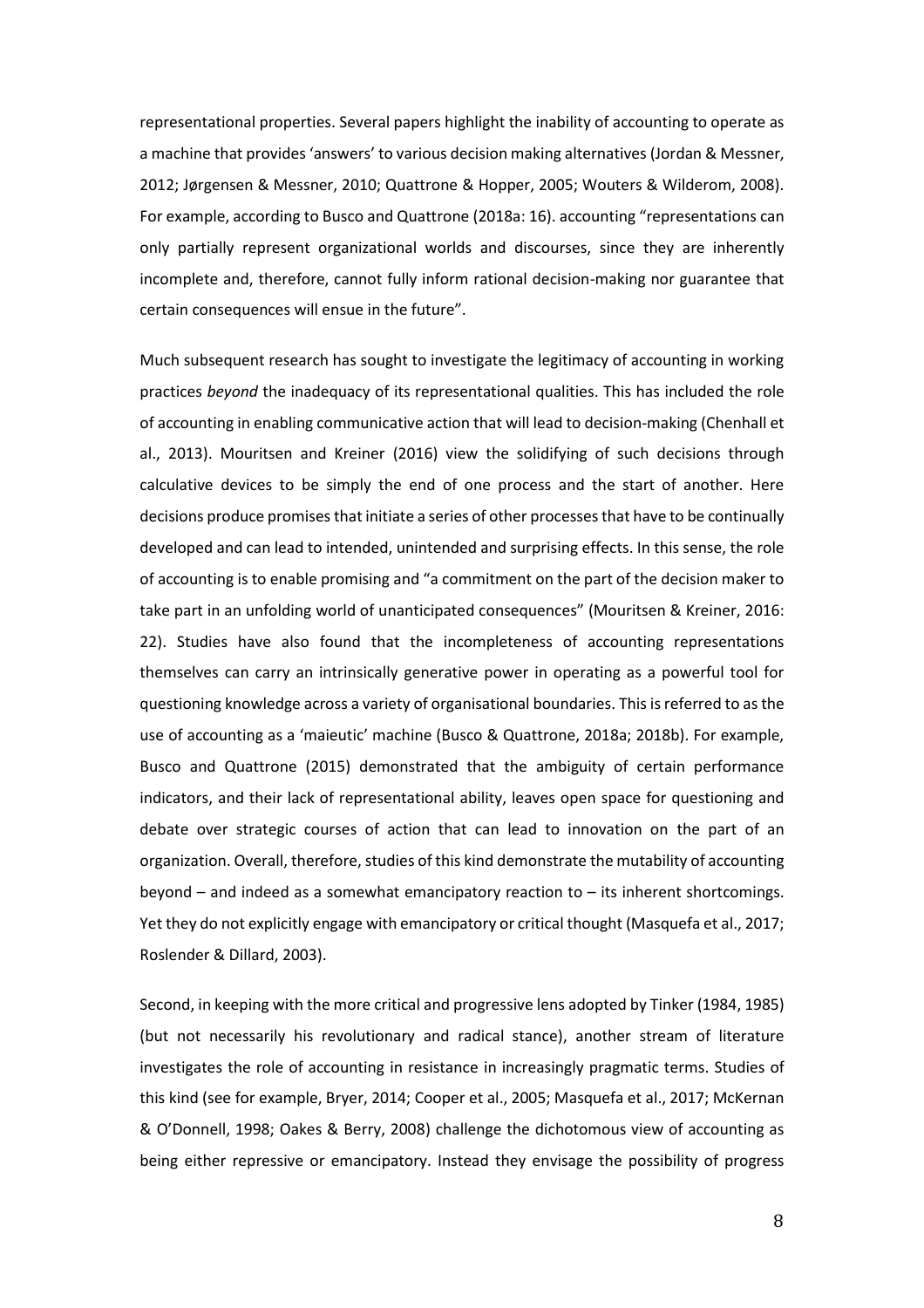along a continuum in which accounting, at any one time, is a multi-dimensional phenomenon which can encompass both emancipatory and repressive elements, the relative influence of either changing constantly in the context of dynamic environments (Gallhofer & Haslam, 2019). Notably, research on dialogic accounting has contributed to this work on accounting and resistance through its explicit focus on the unfinalized and contingent nature of the world (see for example, Brown, 2009; 2017; Brown & Dillard, 2013; Dillard & Roslender, 2011). By investigating how this focus has been adopted by those who seek change, these studies allow for an expanded understanding of how resistance manifests itself in practice. They do so by recognizing and drawing attention to the fact that much of the social and economic structures that surround us deny contingency and instead rely on transcendental and foundational claims to justify their operation<sup>6</sup>. In the process, many sectors of the population, and the possibilities inherent in their embodied experiences of being, are excluded from discourse. Dialogic accounting has sought to expose the pretension of universality within authoritative discourse, make visible its contingency and highlight the inevitability of exclusions or 'remainders' from its various manifestations. Studies, therefore, promote the creation of space, within the process of providing an account, for accounting practices and tools that allow a multiplicity of (often underrepresented) voices to be heard, interact dialogically and create productive outcomes (Brown, 2009).

In doing so, this has led to a wealth of literature that shows how *counter-accountings* can recognize the alternative subject positions and hidden truths of what Brown & Tregidga (2017: 4) term "surplus subjects"; that is those that have been repeatedly oppressed and silenced by institutions of power and authoritative discourse (see for example, Denedo et al. 2017; Laine & Vinnari, 2017; Vinnari & Laine, 2017). Resistance may take shape in the creation of these counter accounts, and become a rallying point for dissent and political advocacy, as described by Denedo et al. (2017: 1310):

Counter accounts are produced by, or on behalf of, individuals who suffer from the consequences of the actions of others. Typically, these accounts originate from civil society organisations to represent the voices of the less powerful in order to justify some form of emancipatory institutional and organisational changes…. Counter accounts are conceptualised as symbolic political tactics that create alternative representations of the consequences of problematic conduct.

 $\overline{\phantom{a}}$ 

 $^6$  This is thought to be particularly relevant from an accounting and accountability perspective where institutionalized authoritative discourses have been in place for a significant period of time (Brown, 2009; Dillard & Roslender, 2011).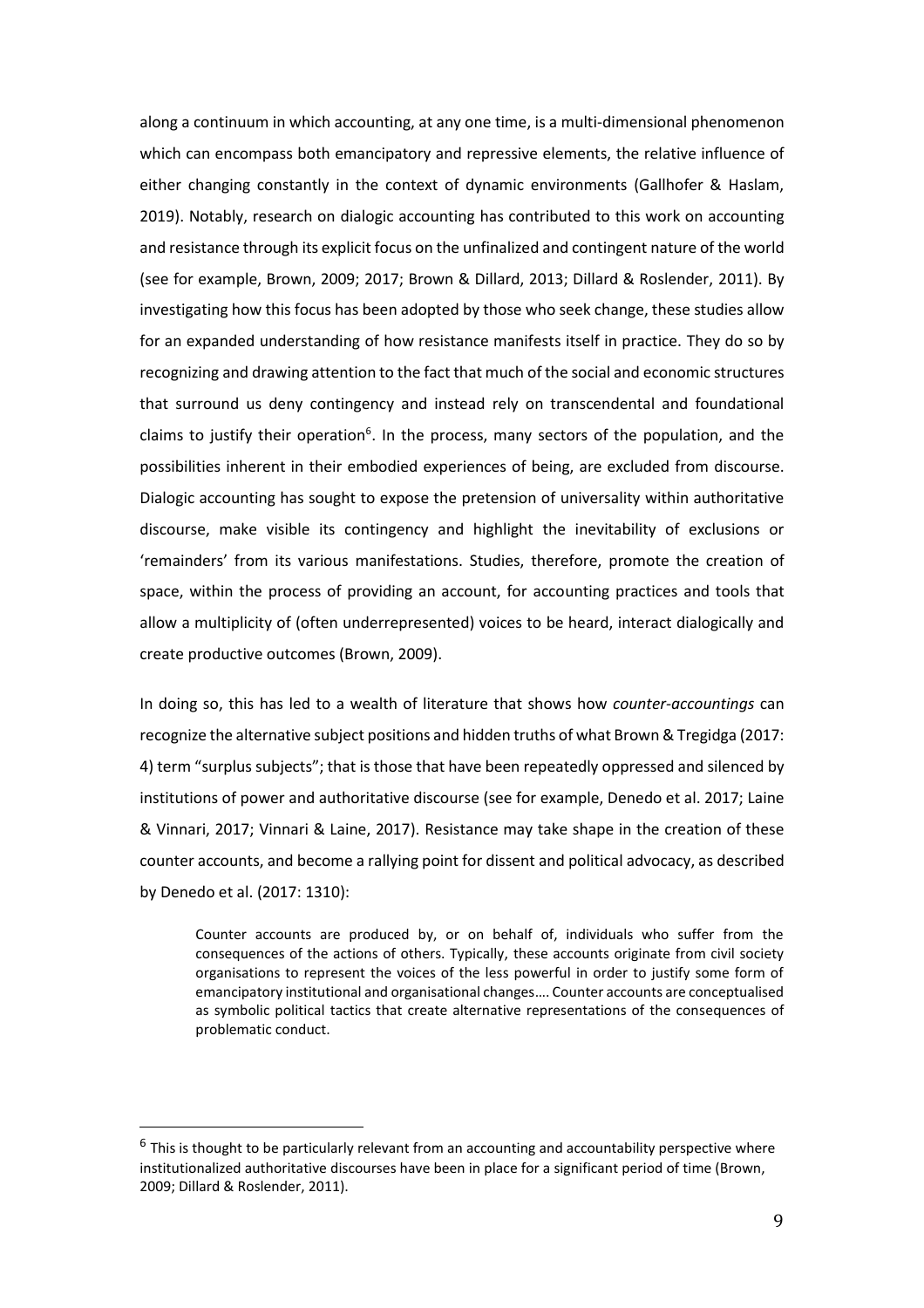Studies show, therefore, how counter-accounts, through the creation of new visibilities and possibilities for engagement, can build moral outrage, articulate possible visions for change, and mobilize action and transformation (Brown, 2009; Himick & Ruff, 2019).

Counter-accounts were initially investigated within an institutional environment. For example, Ball (2007) examined the use of environmental accounting as a form of 'workplace activism' that sought to build internal capacity and commitment to environmental values, and advocate for resources. Other studies highlight the use of Sustainability Assessment Models (SAMs) in a variety of organizational contexts from the UK oil and gas sector to a New Zealand council (Brown, 2009; Bebbington & Fraser, 2014). These models, in their reporting of a wide variety of information beyond financial figures, are proposed as alternatives to corporate greenwashing, self-reporting and cost-benefit analyses. The dialogic potential of SAMs is seen in multiple ways. First, they can display critically reflective properties in exposing and interrogating an organization's 'meta-rules' (Bebbington & Fraser, 2014). Second, groups with different ideological epistemologies and value structures (related to contested concepts such as accountability, equality, risk or uncertainty) can construct their own SAMs and exchange them as a "way of explaining and justifying their perspectives and differences and…. interrogat[ing] each other's way of knowing" (Brown, 2009: 332). Therefore, SAMs, within an organizational context, have the ability to raise questions, surface new ways of acting, and alter actors' interpretive schema (Bebbington & Fraser, 2014). They seek to provide an alternative starting point for discussion and decision-making, and, in the process, bring about transformative change, dialogic forms of accountability, and mutual learning processes between stakeholders (Bebbington, Brown, Frame & Thomson, 2007; Fraser, 2012).

The majority of subsequent research in relation to counter-accounts has taken place in an extra-institutional context (for example, in social movement campaigns), where they are viewed as strategies of resistance rather than tools of intra-organizational change. Here, their 'reframed' and 're-narrated' representations propose alternatives to the alienating or repressive institutional accounts they seek to delegitimize, confront and ultimately change (Apostol, 2015; Gallhofer & Haslam, 2003, 2019). By revealing "the wrong in what had been presented as correct and accounted for", these counter-accounts surface and use authoritative discourse's contradictions, remainders and exclusions to effect progressive change (Brown & Tregidga, 2017: 5). They aim to create political spaces that are "generative of more socially just ideas, knowledge, logics and identities" (Brown & Dillard, 2013: 184).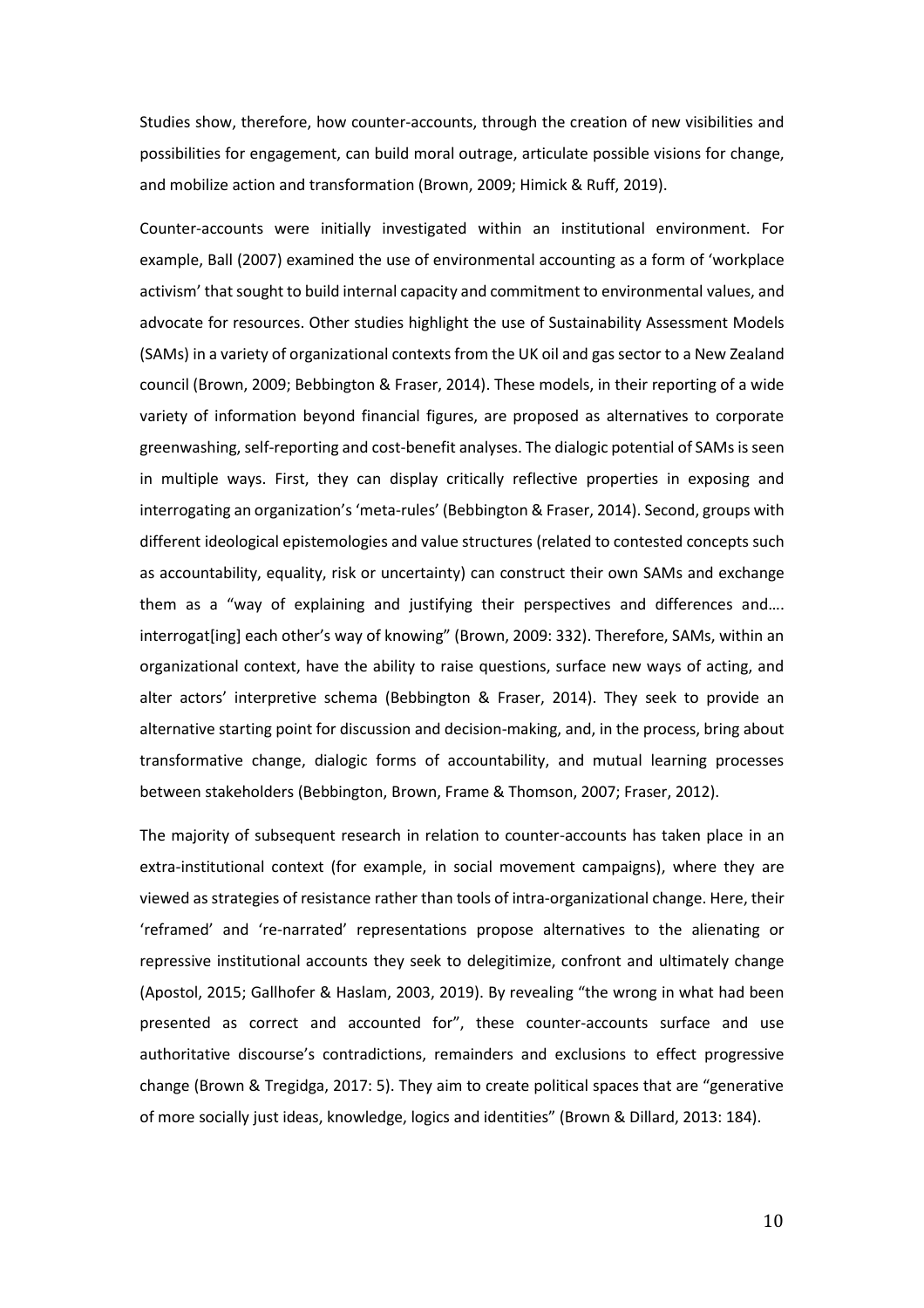Beginning with Macintosh (2002), several authors within this body of literature have highlighted the potential for a Bakhtinian contribution to dialogic accounting (Bebbington et al., 2007b; Catchpowle & Smyth, 2016; Dillard & Roslender, 2011; Macintosh & Baker, 2002). This has largely focused on the potential for *heteroglossic* accounting reports. Here, heteroglossia is taken to be the interaction of two contradictory forces – centripetal and centrifugal. Centripetal forces attempt to unify, finalize and close meaning, while centrifugal forces work to decentre it in a movement towards contradiction and complexity (Bakhtin, 1981). Therefore, the significance of heteroglossic forms of accounting lie not in what is referred to within accounts, but in how this interaction between centrifugal and centripetal forces plays out in relation to material circumstances in an ever-changing world (Catchpowle & Smyth, 2016). Studies have suggested that heteroglossic accounts would entail giving multiple voices equal expression within reporting processes where they could create their own meanings and understandings (Dillard & Roslender, 2011). This would mean welcoming different forms of accounts, alongside explanations of how they are prepared and an outline of major points of disagreement and contradiction (Macintosh & Baker, 2002). As with other dialogic accounting research, heteroglossia within these studies, therefore, implies using 'multiple accounts' to recognize and surface alternative subject positions; that is those that represent the remainders from authoritative discourse.

In this context, we propose that an expanded examination of Bakhtin's dialogic theory can provide a threefold contribution to dialogic accounting's potential whilst also bringing a more critical perspective to the research agenda set by Burchell et al. (1980). First, Bakhtin attunes us to a world of *other* heteroglossic possibilities to those examined in the previous literature. For him, discourse and cultural spaces are 'heteroglot' as they represent "the co-existence of socio-ideological contradictions between the present and the past, between differing epochs of the past, between different socio-ideological groups in the present, between tendencies, schools, circles and so forth" (Bakhtin, 1981: 201). Therefore, according to Bakhtin, pluralism exists at different levels of abstraction that both mediate and contradict each other (Roberts, 2004). Multiplicity does not stop at multiple perspectives, but rather includes a wide range of contingent pluralities. Heteroglossia means "denoting speech as something that says different things simultaneously" (Hsu & Roth, 2014: 734) with these 'different things' embodying infinite possibility. Recognizing this, we propose that dialogic accounting can produce new visibilities, in particular, future subjunctive realities which may not be desirable, well-informed or even viable, yet nonetheless are powerful in allowing us to intervene in current organizing processes. Previous literature has acknowledged the potential for dialogic accounting to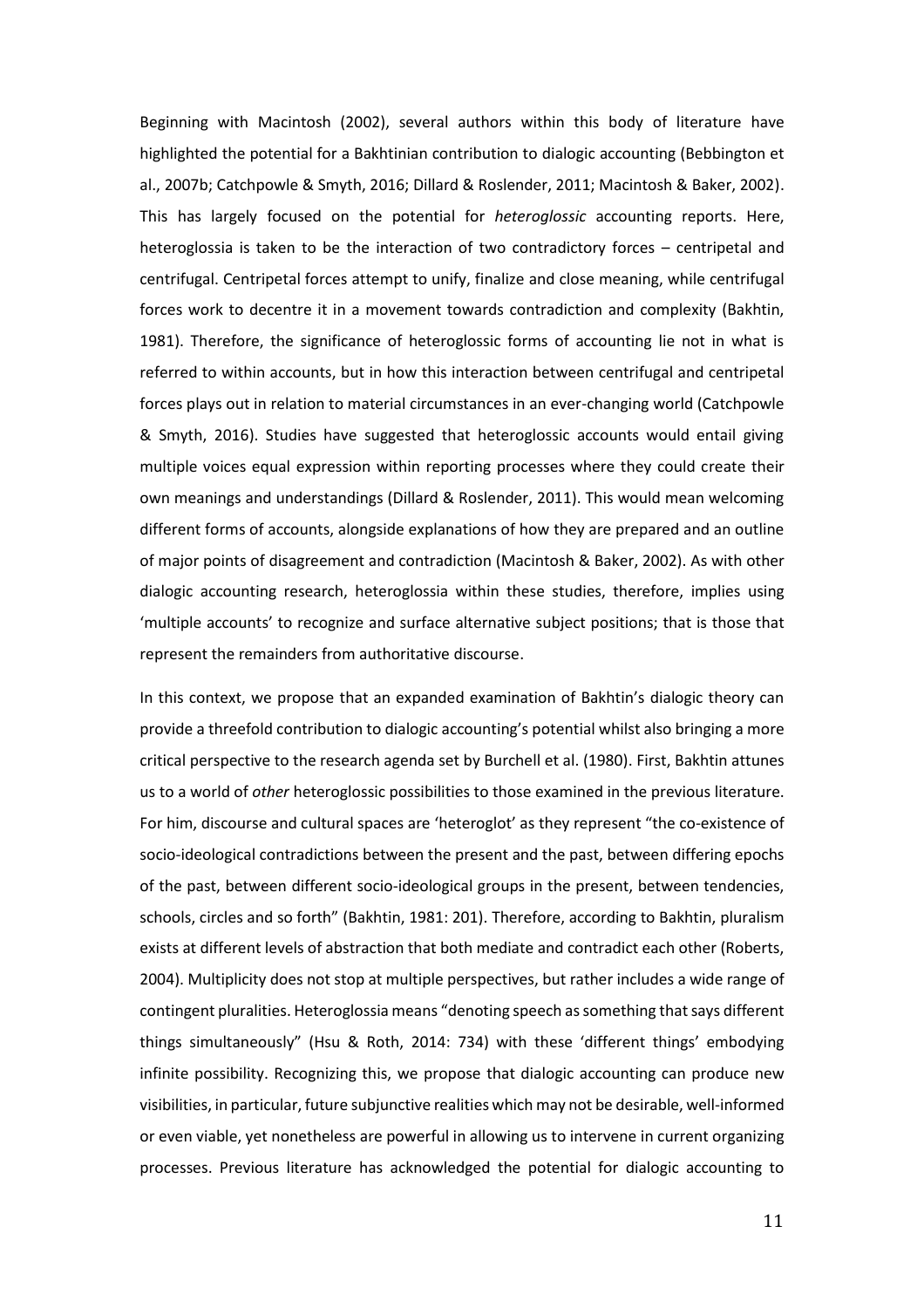surface "yet-to-be known possibilities" and "knowledge of a changing unfinished world" (Brown & Dillard, 2013: 188). Yet, as described above, the literature to date has tended to see the multi-voice embedded in heteroglossic discursive acts as multiple perspectives and subjectivities that surface through dialogic interaction.

Second, Bakhtin's theory is instructive in understanding how authoritative discourse becomes internally persuasive. As described by Brown (2009), accounting should be seen as subjective, contestable and problematic when social conditions are reduced to discreet (often quantifiable) categories, but how do we come to see it as thus? Of note within the previous literature is the fact that resistance can emerge from a problematization of accounts that have emanated from authoritative discourse. For example, Brown and Tregidga (2017: 16) describe "doubling practices" where resistance is staged by drawing on the resources of authoritative discourse in a way that disrupts, re-frames and transforms them into new perspectives. Similarly, Li and McKernan (2016) find that existing accounting practices, whilst problematic and far from perfect, can provide the basis for the staging of political acts and resistance. In drawing on Bakhtin, this study very much aligns with these sensibilities, yet extends previous literature by charting a "discursive evolution" (Hsu & Roth, 2014) in relation to the performance and impact reports within our empirical setting from those associated with authoritative and problematic accountability requirements to those that became internally persuasive. In particular, Bakhtinian principles led us to understand that such outcomes were achieved through an awareness and enactment of the dialogic nature of the social world, and a subsequent ability to distinguish between authoritative and internally persuasive discourse.

Third, Bakhtin's dialogic theory helps us understand in greater detail the nature and role of contingency in alternative futures and imaginings, and its role in moments of resistance. Notably, he frequently describes how these imaginings may not be viable or even desirable, and therefore, are not only *open* to infinite contestation, but *embody* it. The contingency of imaginings, and the debate that surrounds them, allows us to glimpse the possibility of what might have been or what might be in particular situations were we not burdened by the all too often closure of debate by authoritative discourse. This has the potential to make current circumstances dense with possibility and, therefore, is powerful in allowing actors to intervene in and resist these circumstances with purpose and creativity. We propose that this is particularly pertinent within organizational settings where actors may find themselves caught within a web of conflicting discourses and, therefore, not necessarily of the revolutionary temperament to engage in counter-accounting exercises, yet nonetheless can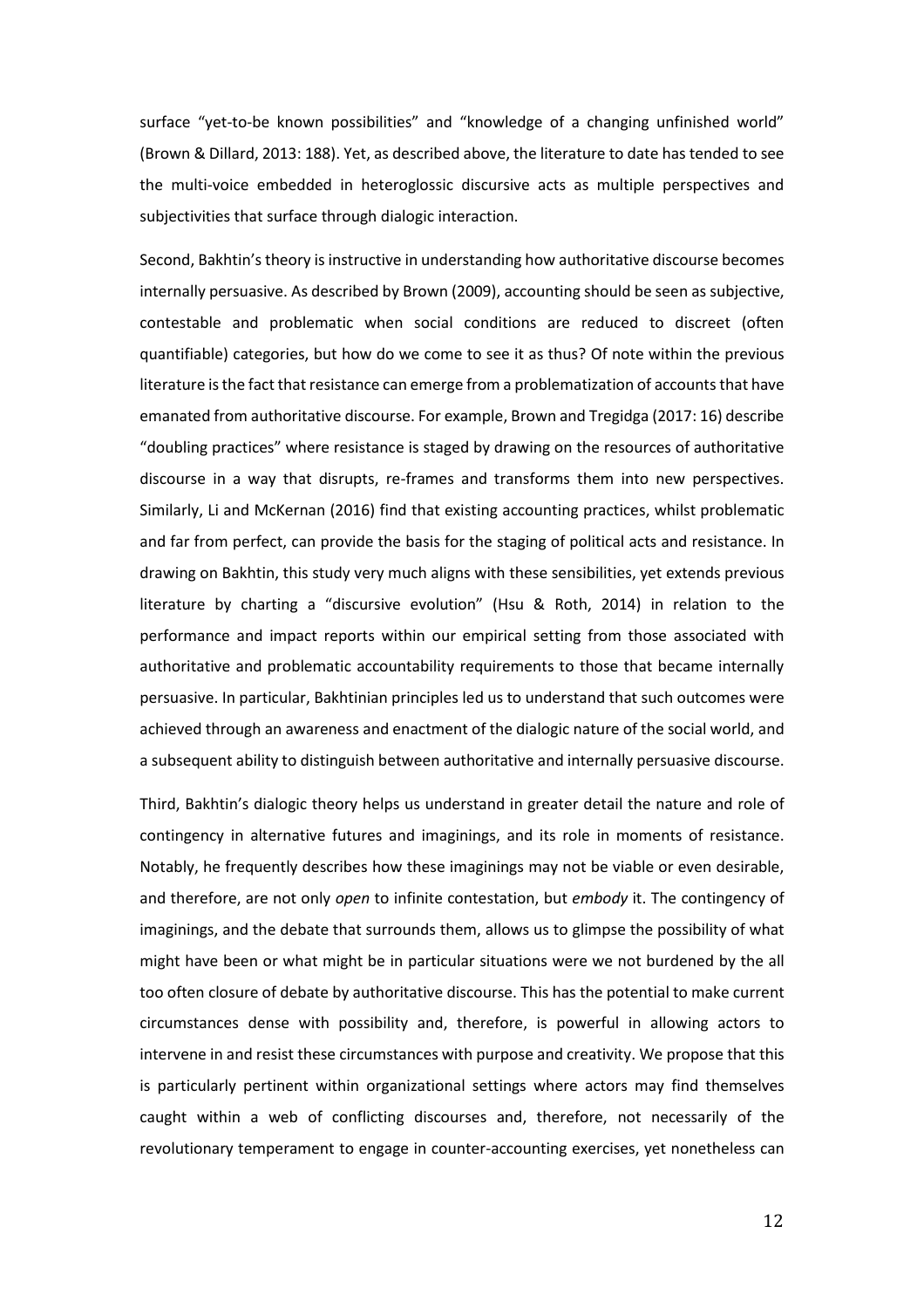be instrumental in staging the beginnings of social change and resistance (Ball, 2007; Hoy, 2005). These core elements of Bakhtin's theory are described in the next section.

# **Bakhtin's dialogism and accounting information**

Bakhtin's work was undertaken in the context of literary criticism, and focused on the historical, cultural and social specificity of texts and practice. For Bakhtin (1981), within these settings, dialogism characterizes the entire social world. Nothing in the world – individuals, social movements, accounting reports, organizing processes, characters in a novel and so forth - exist 'in themselves', but rather in their relations. This means that everything is in dialogue, not just with other people, but also with everything else. To exist is to engage in dialogue, a never-ending dialogue in a world that is indeterminate and unfinalizable (Robinson, 2011). Consistent with the dialogic accounting literature, therefore, Bakhtin sees the world as fundamentally irreducible to unity; multiple contested meanings and subjective worlds exist, and discourse, by necessity, will include many incommensurable voices. The dialogue that Bakhtin speaks of is distinct from an understanding of dialogue as a two-sided conversation or actual speech. Such descriptions of dialogue do not appear in his works. As Hirschkop (1999: 4) describes, dialogue for Bakhtin is more a "philosophical idea, a characterization of our experiences of meaning and a shorthand answer to the question: what happens when one understands something expressed?" For Bakhtin, a text itself is never complete but 'in process'. Dillard and Roslender (2011: 139) explain as follows:

"…the author is continually involved in dialogue with the text that necessarily continues after the text is completed, i.e. has been brought to an end via the act of publication… the process continues, through the complementary continuing dialogue with readers, whose role is to perpetuate the process in the same unfinished way".

In this sense, Bakhtinian perspectives point us towards the reception and consideration of accounting information in *subjunctive mode* (Hirschkop, 1986). The subjunctive here represents a complex form of engagement with authoritative discourse. It relates to an ability to decentre 'truth' claims, imagine alternatives, refuse to give in to monologism, and create "a second world that lies outside officialdom" (Bakhtin, 1984: 6). It means looking at what we might do, may have done, should do or would do in certain circumstances (Howells, 2001). Coonfield (2009: 176) describes texts received in subjunctive mode to be "purposeful and effective beyond the act of telling; as other-directed; and… potent in instances of uncertainty". Similar to counter-accounts, subjunctive accounts seek to surface new (subjective) understandings of the world, but crucially these understandings, while possible,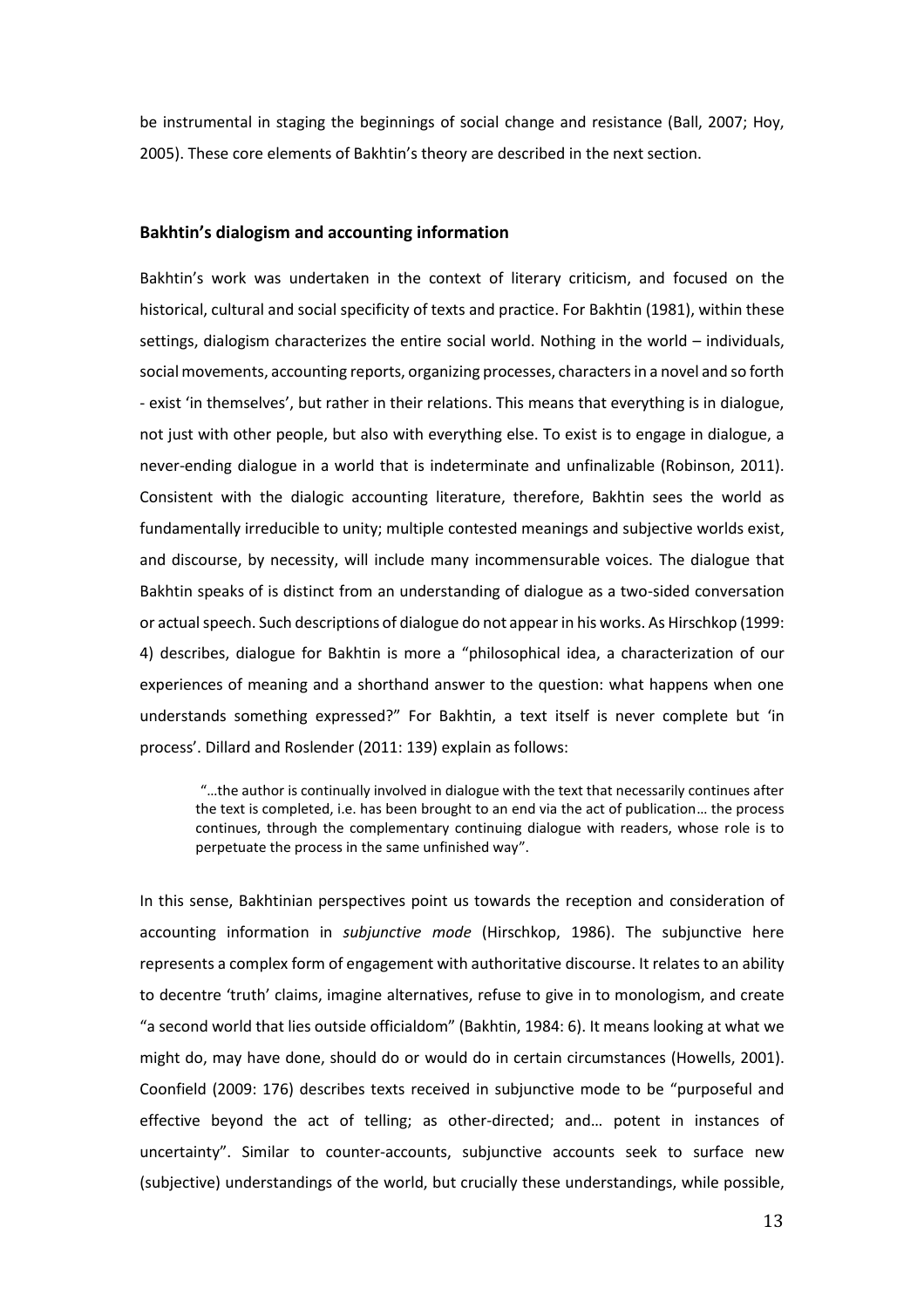are often uncertain. In this sense, invoking the subjunctive means playing around with authoritative discourse in a carnivalesque style of engagement (Hardy, 2006) which involves "turning the social order topsy-turvy" (DaSilva Iddings & McCafferty, 2007: 32). This inverting of the foundations of mainstream discourse represents the means in which the subjunctive account gains significance in the world and the way in which it enables institutional arrangements (dominated by authoritative discourse) to be navigated. When the formal account is received in subjunctive mode, its significance does not necessarily lie in the account that it provides but in the plurality of heteroglossic possibilities – for example, alternative realities or futures - that arise from the social gestures it enacts (Bakhtin, 1981). In turn, these realities themselves come to represent subjunctive propositions insofar as they do not "necessarily detail a thing that exists… [but] refer to a space which… fills with a crowd of things that either don't exist or maybe don't exist … with absences and possible absences, possible realities" (Kelman, 1992: 6).

For example, in Bakhtin's (1984) description of novels, most notably those of Dostoevsky, we find plots and narrative structures designed to test and probe the discourses around them, and not merely to describe them (Hirschkop, 1986). This is said to be the case even when the text includes what appear to be 'factual' representations – these representations are presented as hypotheses, as possibilities, with a right to be considered (Toulmin, 2003). They gain significance in that their difference and uncertain – potentially controversial – nature attracts attention and emphasises the appeal of the unfamiliar. Bakhtin (1981: 23) describes, for example, how a novel can be viewed by its audience as something to be interfered with in an "operation of dismemberment" in which we can "turn it upside down, inside out, peer at it from above and below, break open its external shell, look into its centre, doubt it, take it apart". Therefore, the fact that the significance of an account partly lies in the social gesture that it enacts, does not deny the fact that the material contents of the account are important grounds for interaction. Indeed, for the social gesture to occur, these contents are appraised, deliberated on, contested, modified, celebrated or resisted. Accounts seen in subjunctive mode can bring social gestures 'into play' and form the structural axis or 'raw materials' upon which the dialogic world acquires significance (Hirschkop, 1986). Bakhtin (1981) argues, therefore, that meaning – that is, what subjects come to see as significant - relies on *both* formal objects (for example, accounting texts) and the social gesture that they enact.

This focus on subjunctivity allows us to think differently, in comparison to previous literature, about how resistance manifests itself through the use of accounting practices, particularly in their ability to prompt an evolution from authoritative to internally persuasive discourse. It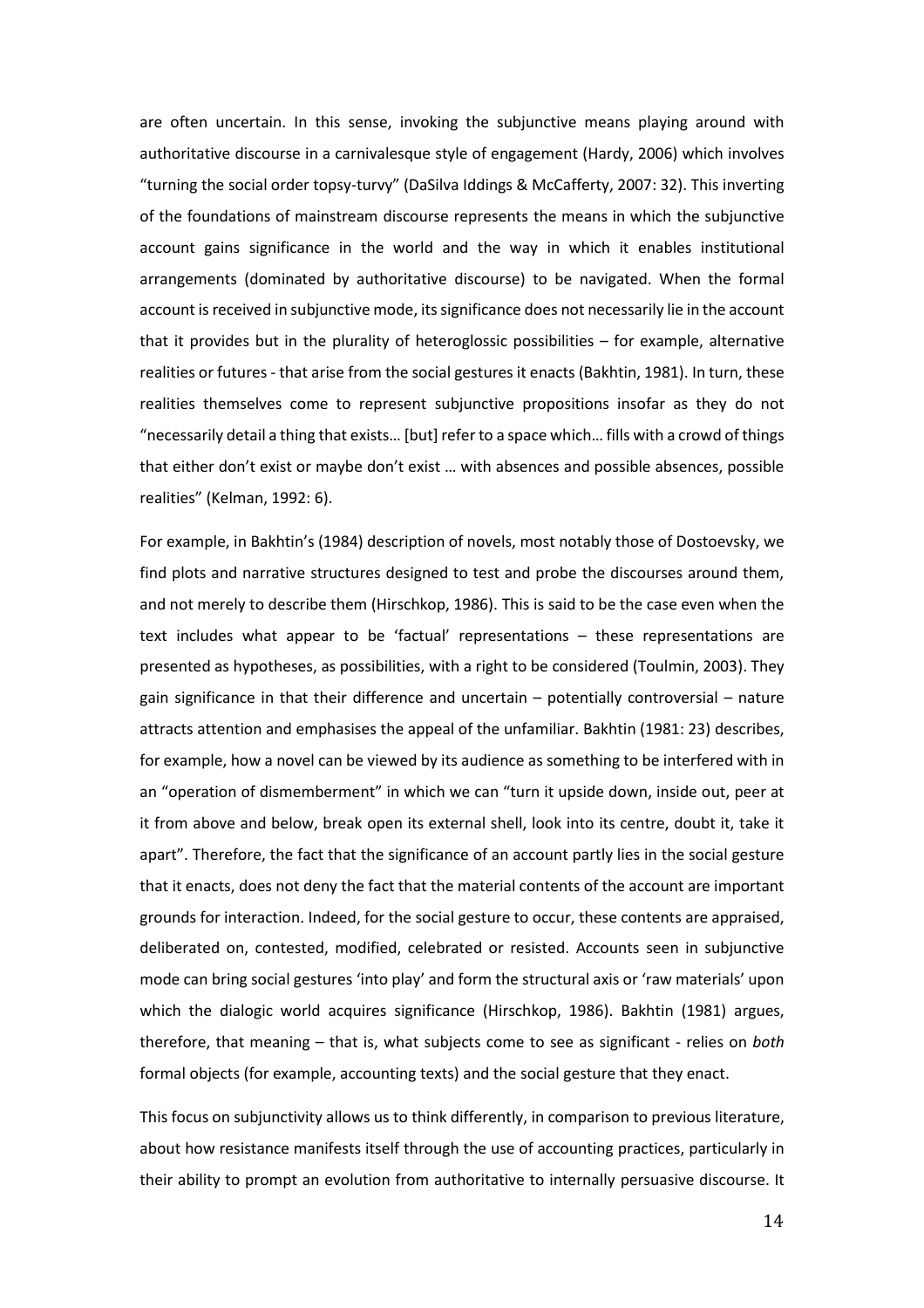provides an ability to recognize the incommensurability of what Bakhtin (1981) terms 'alien words' (for example, those embodied within subjunctive realities) with current forms of meaning-making (premised perhaps on authoritative discourse), and allowing this incommensurability to alter one's approach to a particular object or social/political situation. This does not necessarily mean agreeing with subjunctive realities or even acknowledging their legitimacy or desirability – they are, after all, mere possibilities. It does, however, mean using this'alien' content to decipher one's own response, position and style of communication in the present moment, and to figure out how one might intervene with purpose in the future (Lawson, 2001). Therefore, use of the subjunctive mode is "extremely political, something extremely subversive … [as] entire values systems can no longer be taken for granted, they become problematic, they are open to question" (Kelman, 1992: 6). As such, we see Bakhtin's work as having substantial implications for issues of resistance, dissent, and new ways of seeing the world (Koczanowicz, 2011, 2013; Roberts, 2004). We contend that authoritative discourse can be resisted or transformed into internally-persuasive discourse through awareness of the dialogical character of the social world and a resulting subjunctive view of accounting. We see the NGO context as a suitable location to gain this understanding, as described below.

## **Research Method**

Our field study was undertaken within FoodTransit, a welfare NGO located in Australia, between September 2013 and March 2014. FoodTransit collects surplus food, predominantly fruit and vegetables, which would otherwise be sent to landfill. It redistributes this food to welfare agencies (for example, homeless shelters, women's programmes, asylum seeker centres). By doing so, FoodTransit aims to enable these agencies to make significant financial savings, which can be used elsewhere to benefit communities. Our research methods included interviews, observation and documentary review. We conducted these methods and subsequent analysis in a manner consistent with Bakhtinian understandings (Frank, 2005). Specifically, our priority in conducting the fieldwork was to access a plurality of embodied experiences and histories that had come to bear on the modern organization. Methodologically, this involved understanding the evolution of the organization and how it had come about – this was not as a quest for concrete facts, but rather accessing how certain actors perceived this evolution and how it impacted on what they experienced and focused on a day-to-day basis. Furthermore, we employed a dialogical relationship with our research participants, where our focus was on stories of struggle within FoodTransit, rather than static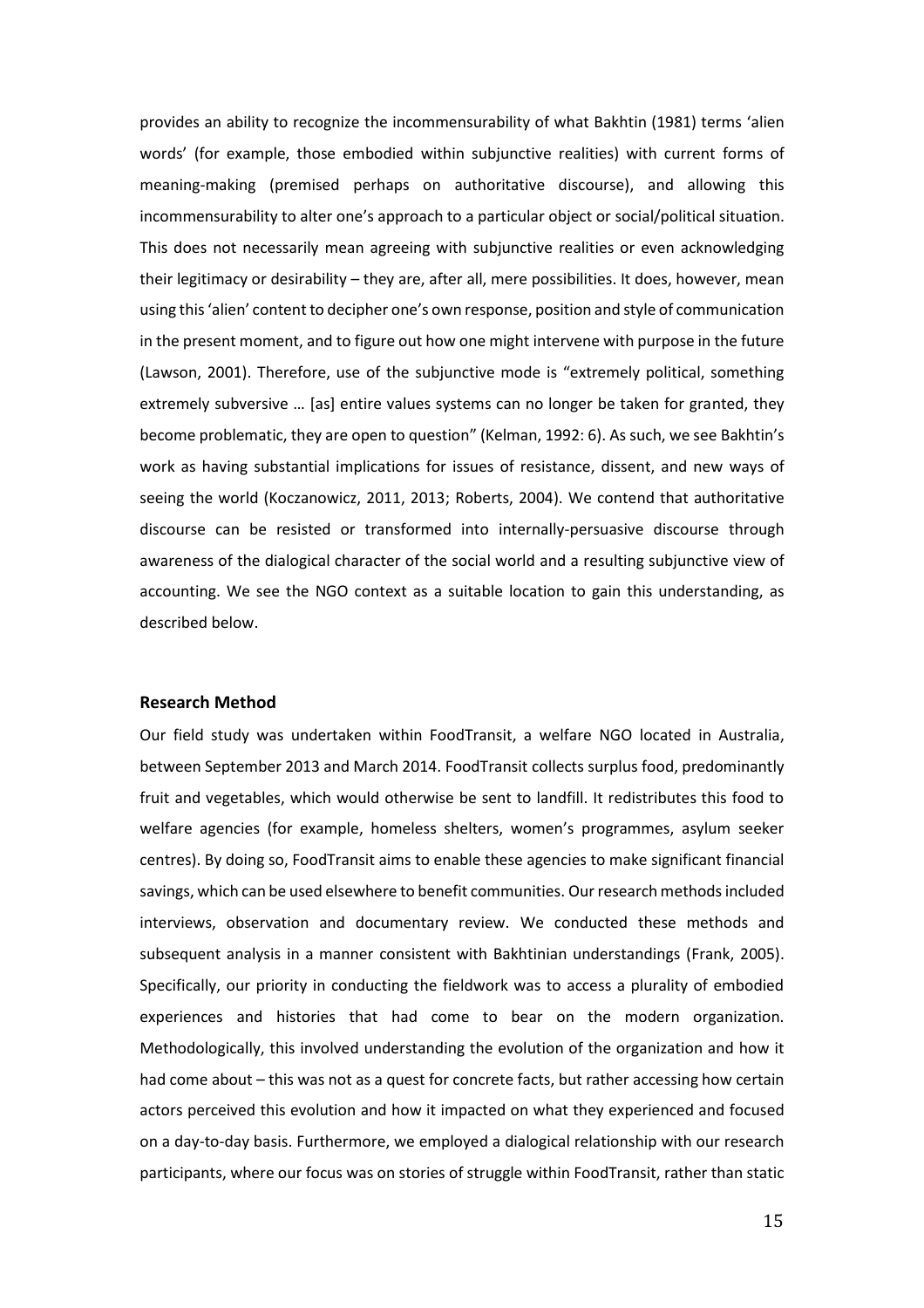themes. While we used an interview protocol to guide each interview, interviewees were able to explore any issue they felt pertinent to the study.

We conducted 18 audio-recorded interviews with 16 key personnel, with an average duration of 51 minutes, which were subsequently transcribed. Given the small size of the organization, this number of interviews enabled us to interview all senior personnel, and to achieve coverage across all functional areas. A significant part of these interviews was to uncover the challenges associated with the above mentioned 'stories of struggle' within FoodTransit, and to understand how interviewees understood and wrestled with these challenges. Given this, we felt a predominant focus on those within the organization (ie. managers, employees, and volunteers) to be suitable. A list of interviewees appears in the Appendix. As with any organization, many employees and volunteers working in FoodTransit had not been there since the beginning. Nonetheless, understanding how they perceived its evolution, and also understanding the trajectories of these actors, became crucial to the conduct of fieldwork. In addition to interview data, some observation was undertaken. This involved attendance at staff meetings, and approximately 12 hours accompanying food delivery drivers on their rounds. Additionally, we had access to extensive internal documentation relating to evaluation of FoodTransit's programmes, and publically-available information, such as promotional material, information from FoodTransit's website and annual reports.

Analysis of the data took place over the entire data collection period. During this time, categories of relevance began to emerge. While we did subsequently identify themes in our analysis, we recognized these not as finalizing descriptions, but rather "tentative beginnings of the most significant task of representing individual struggles in all their ambivalence and unfinalizability" (Frank, 2005: 972). These themes were built into narrative form, and redrafted several times to refine their descriptive and theoretically important suppositions (O'Sullivan & O'Dwyer, 2009). As part of this analysis and drafting of findings, we remained aware of the uncertainty and often contradictory approach actors, both individually and collectively, had to various organizational challenges and the lack of coherence in their response. We do not aim to be more certain than our research participants in terms of these challenges or approaches to overcoming them. Therefore, there is no privileged voice  $$ neither that of the research participants nor the researchers. We do not aim to impose a coherence to the stories of research participants but rather present them with all their messiness and contradictions attached, and hope the audience for this research will come to their own messy, unfinalized reading. Our findings do not have a specific beginning or finalized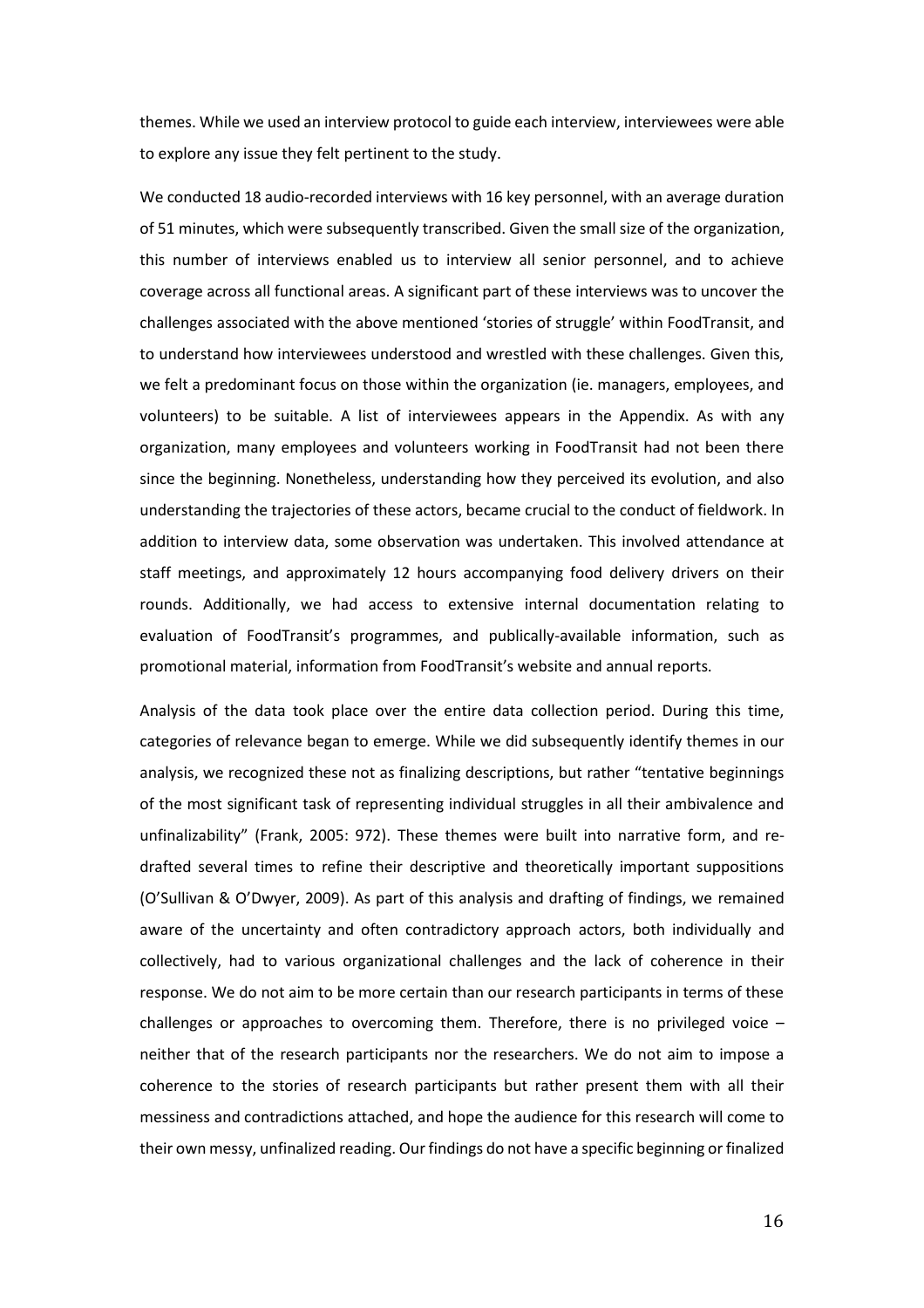end; having said that, they are not inconclusive, but open-ended, and inviting of further dialogue (Frank, 2005).

# **Case context: Food security and FoodTransit**

 $\overline{a}$ 

Traditionally, there have been two polarising sides to the debate on food security<sup>7</sup>. The first stems from early interventions in the 'productivist' side of the debate and focuses on macrolevel policies of national self-sufficiency in relation to food production (Lang, Barling & Caraher, 2009; Rosin, 2013). The second, spurred by Sen's (1981) work, challenges this position and instead places the food security debate in the context of wider political and socioeconomic issues such as entitlement and access (Dilley & Boudreau, 2001). This has led to a focus on the micro-level 'livelihood security' of poor households and intervention strategies that seek to assist them (Lindenberg, 2002; Maxwell, 1996).

These two extremes of the debate have been criticised for their lack of attention to the intermediary meso-level efforts that take place mostly in urban locations in what has been termed "the new geography of food security" (Sonnino, 2016: 190). Although there are still a wide variety of actors that continue to perpetuate the macro and micro level approaches (Fouilleux, Bricas & Alpha, 2017), meso-level actors are increasingly emerging as food system innovators. They seek to bridge the gap between supply-led and demand-led interventions, and pay attention to issues such as public health, social justice, sustainability, environmental integrity and community development<sup>8</sup> (Fish, Lobby & Winter, 2013; Lang & Barling, 2012; Morgan & Sonnino, 2010). As such, the actions of local food-system innovators frequently do not address single issues but a multitude of complex interrelated issues, for example, food

<sup>&</sup>lt;sup>7</sup> Food security is said to exist "when all people, at all times, have physical, social and economic access to sufficient, safe and nutritious food that meets their dietary needs and food preferences for an active and healthy life." (Food and Agriculture Organization of the United Nations (FAO), 1996).

<sup>&</sup>lt;sup>8</sup> The evolution of the food security debate could be seen as analogous to movement towards a rightsbased approach. Transitioning from service-based to rights-based approaches (RBAs) are not uncommon in NGOs, with attendant effects on monitoring and evaluation practices (see for example, O'Leary, 2017). However, we see the literature on RBAs, as it is currently conceptualized within the accounting literature, as being incompatible with the literature on dialogism. The current RBA literature is uncritical in relation to the pretension of universality in dominant rights-based discourses; that is an unyielding adherence to the cultural invariant of all-encompassing definitions of human rights. In contrast, agonistic approaches to human rights seek to understand a plurality of ways in which human dignity can be respected by broadening out our notion of the self beyond its Western liberal variant; a variant that rests on autonomy and individual freedoms (Panikkar, 1982). Examples of this from an agonistic perspective could include understanding the quest for human dignity and a just social order in cultures where decision-making is less individualistic and more co-operative, and where the notion of the self is defined more in relation to specific kinds of relationships with others and, therefore, incapable of autonomous individuation (Mouffe, 2010, 2014).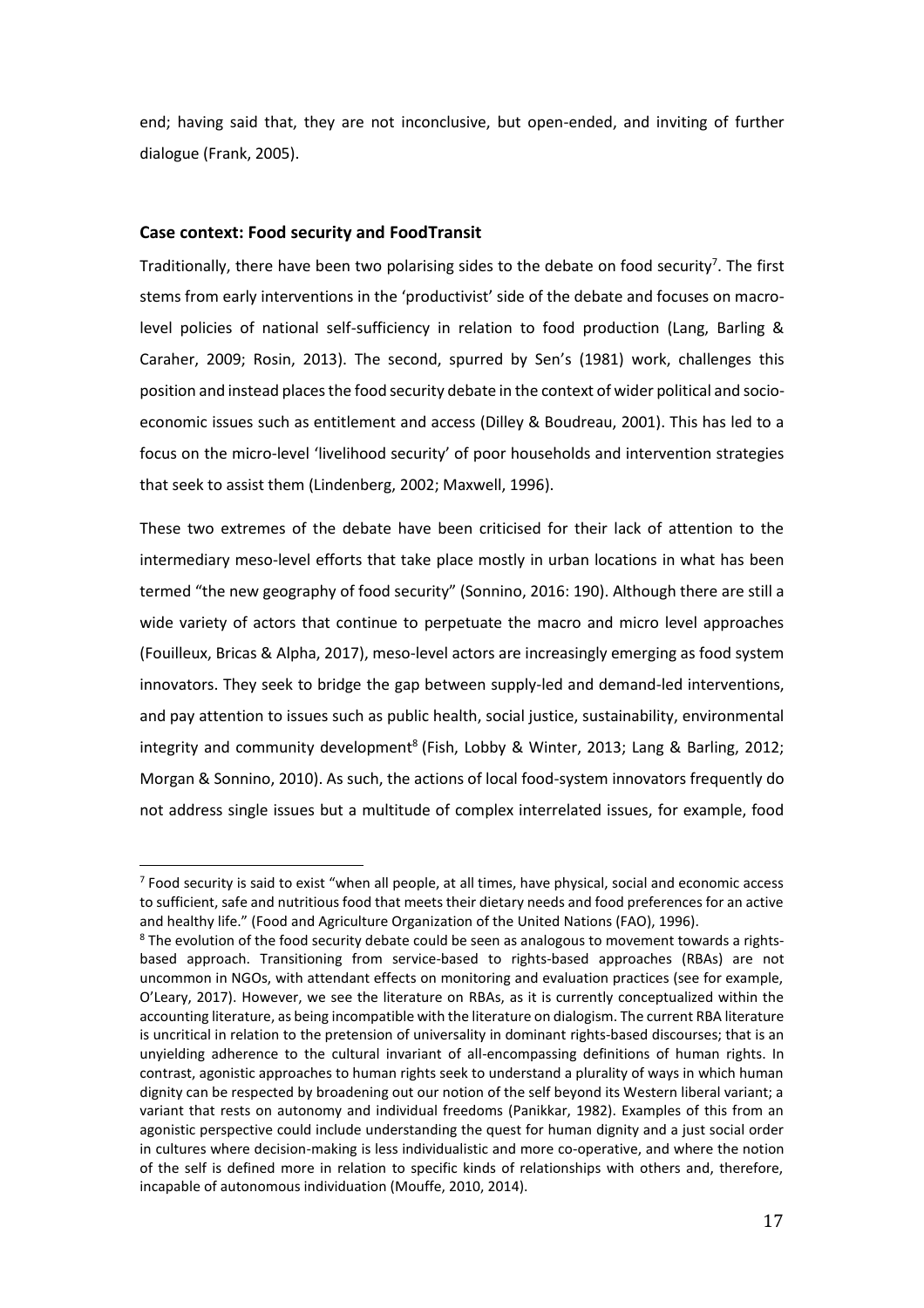wastage, obesity and lack of access to nutritionally adequate food. They aim to create novel forms of connectivity between the nodal points of the food system; that is suppliers, retailers, consumers, households, communities, government policy and so forth (Sonnino, 2016). FoodTransit, as a food security NGO, can be counted amongst these food justice efforts.

FoodTransit's core mission is to ensure all Australians have enough healthy food to eat and as a result, are food secure. The organization comprises of approximately 50 staff and over 500 volunteers. Traditionally, FoodTransit receives approximately half its funding from charitable trusts and foundations. This funding is typically program-based, highly competitive, and does not cover infrastructure costs. The balance of funds comes from corporate donors, private individuals and the general public. In only one Australian state does FoodTransit receive funding from the state government, albeit quite limited. This relatively low reliance on government funding makes it critical that the organization engage with philanthropic donors. FoodTransit's primary food donor is ShopRite<sup>9</sup>, a national supermarket chain. FoodTransit has a contract with ShopRite, whereby it picks up surplus food from participating stores and ShopRite contributes cash, other assets (for example, forklifts, shelving), and in-kind support to FoodTransit. In addition, FoodTransit accepts donated food from other supermarkets, food manufacturers and community markets.

Furthermore, FoodTransit is involved in research and advocacy regarding nutrition and food security, and runs nutrition education initiatives. These initiatives predominantly take the form of two education programmes – Programme A and Programme B. Programme A involves an eight week programme for food aid recipients that develops their food independence by providing training on cooking skills, education in relation to nutrition, and social interaction via community connections. Programme B represents a training programme for staff and volunteers of community food programmes which includes modules on food insecurity, nutrition, food safety, and monitoring and evaluation of community food programmes. Overall, therefore, the issue of food insecurity and ways to overcome it represents the main central focus for FoodTransit's work. However, it also seeks to have a significant environmental impact by reducing the amount of food waste generated and sent to landfills. Furthermore, the aim of its advocacy and nutritional education programmes is to improve the long-term health, wellbeing and food security of food aid recipients.

Several shortcomings have been identified in the literature in relation to food security efforts of this kind. First, they have been found to be relatively underdeveloped in comparison to

 $\overline{\phantom{a}}$ 

<sup>&</sup>lt;sup>9</sup> Like FoodTransit, 'ShopRite' is a pseudonym.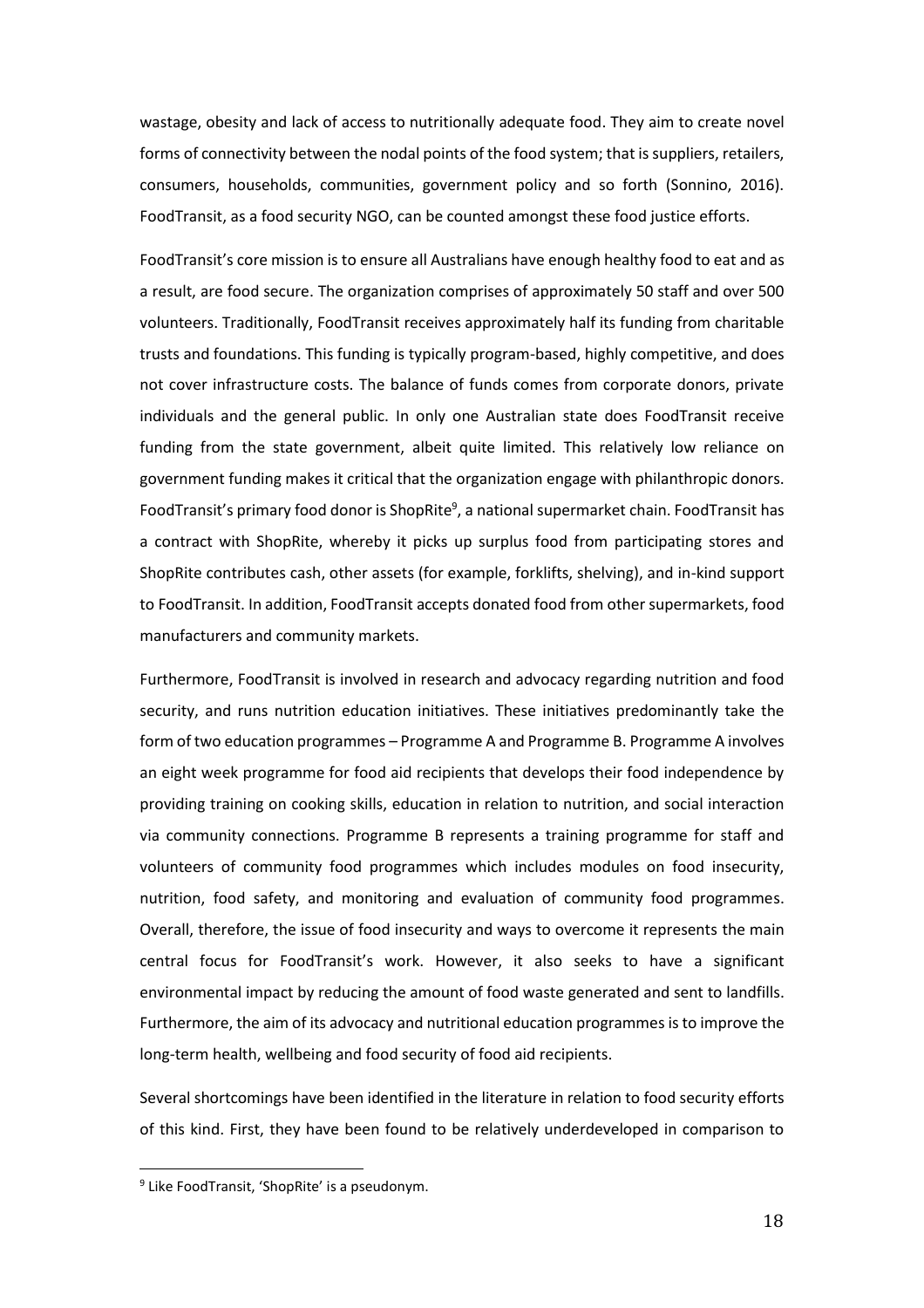other social movements which limits their ability to mobilize civil society in a meaningful sense (Warshawsky, 2014). Second, by often only focusing on downstream local activities such as emergency food relief, food banks or community gardens, it remains questionable as to whether they can address problems that have emerged at different levels, for example, an ability to tackle the root causes of food wastage and insecurity, or an ability to produce lasting social change in areas characterised by extreme inequalities (Booth, 2014; Sonnino, 2016; Warshawsky, 2015). Third, Warshawsky (2014) shows how food security NGOs can be very much subject to the vagaries and priorities of private sector donors.

Finally, and of particular relevance to this study, is the issue of impact evaluation within food security efforts. The increased importance of impact evaluation, as distinct from a mere focus on outcomes<sup>10</sup>, in sectors such as international aid and development assistance, has grown steadily (Cameron, Mishra & Brown; 2016; Levine & Savedoff, 2015; Sabet & Brown, 2018). Yet within food security programmes, particularly those at the meso-level (as described above), the issue of impact evaluation has been problematic. Although there may be broad agreement that a move from measuring outcomes to impact is desirable, difficulties persist in agreeing measures of food security, attributing programme interventions to food security impacts, and the often prohibitive cost and difficulty of measuring long term food security impacts (Barrett, 2010; Holley & Mason, 2019; Jones et al., 2013; Riely et al., 1999). The high standard of impact that is embodied in the FAO definition of food security (see footnote 7) involves more than just an assessment of nutritional status, but also a consideration of a community's vulnerability to future disruptions in access to adequate and appropriate food, and improvements in the economic and personal well-being of individuals (Barrett, 2010)<sup>11</sup>. As a result, within this sector, impacts are often narrowly defined and confused with programme outcomes (Holley & Mason, 2019; Riely et al., 1999).

Overall, therefore, we see the evolution of the food security landscape itself to be quite heteroglossic in nature with multiple interrelated, yet at times opposing and critical, standpoints and limitations. Certainly, as highlighted above, there has been much criticism of the most recent meso-level approaches of NGOs such as FoodTransit. We found that Food Transit, being situated within this sector, was at times acutely aware of its limitations and

 $\overline{\phantom{a}}$ 

 $10$  Ebrahim & Ragan (2014: 120) "distinguish between outcomes and impacts, with the former referring to lasting changes in the lives of individuals and the latter to lasting results achieved at a community or societal level".

 $11$  For a further comprehensive discussion on the inherent difficulties of measuring the impact of food security programmes, please see Barrett (2010).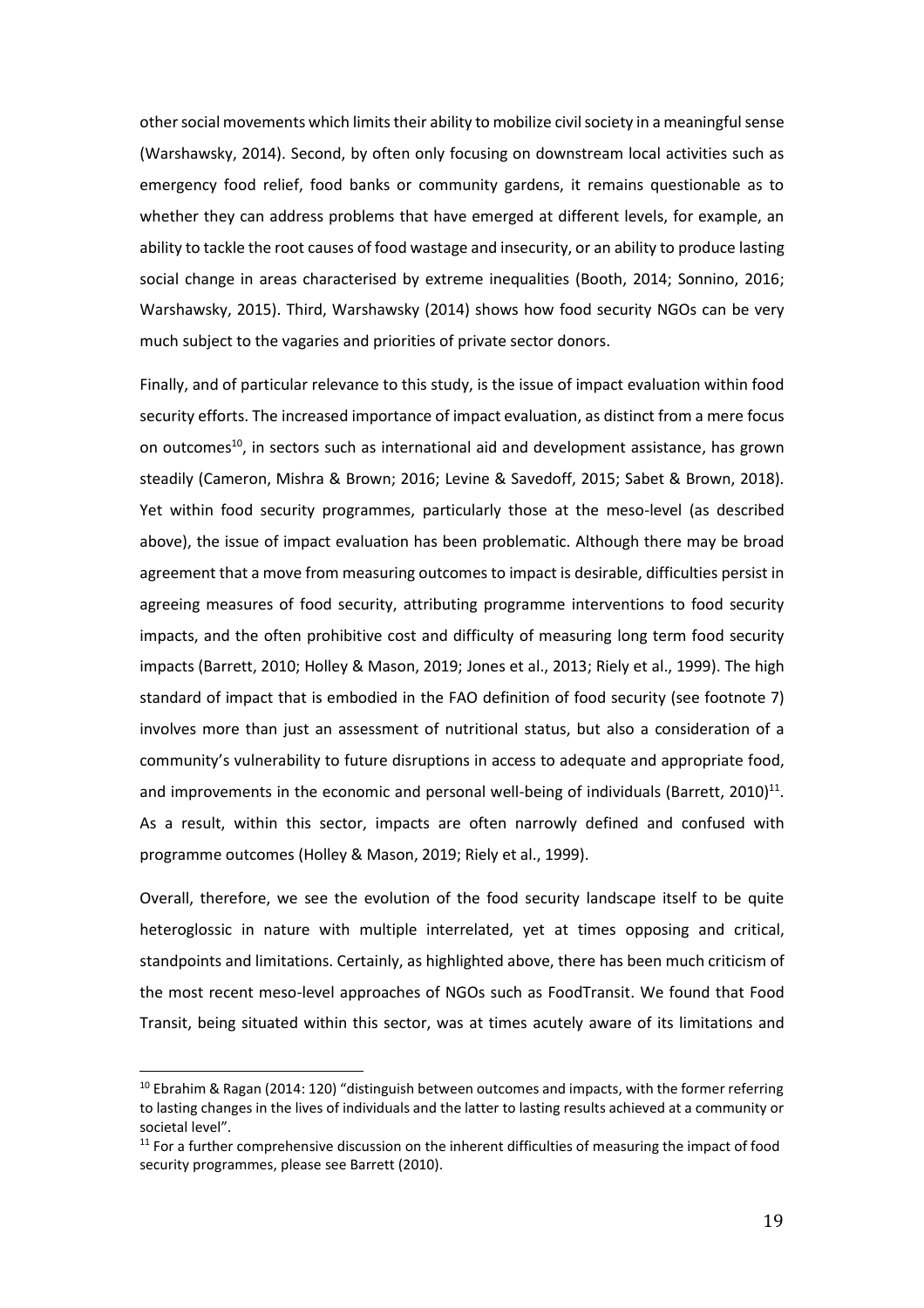implicitly attempted to respond to them in a variety of different ways. These findings are discussed in the next section.

# **Findings**

 $\overline{\phantom{a}}$ 

Our findings highlight that FoodTransit, like many other NGOs, was influenced by authoritative discourses of accountability which prioritized tangible quantifiable measures of impact. Over time, however, the representativeness of these measures was questioned and resisted, leading to a reconsideration of the role and meaning of performance and impact assessment within FoodTransit. Gradually, these assessments became a means of attuning actors to the possibility of alternative impact narratives to that embedded within authoritative discourse, and an altered understanding of the significance of these assessments beyond their mere content. This led to a perceived realignment of accountability relationships with external parties. These findings are now discussed in greater detail.

## *Authoritative discourse of accountability*

Like any NGO, FoodTransit was subject to many accountability pressures from external parties. These included requests from financial donors for accounts of how donated funds were being spent and from food donors who wished to understand the impact of the food they donated. FoodTransit experienced these accountability pressures in terms of dominant and authoritative versions of NGO accountability. Donors sought tangible, measurable, and easily accessible information on performance and impact that linked succinctly to carefully identified levels of need. This manifested itself in the gathering of two main types of performance and impact information: 1) Measures of scale and capacity (for example, food volume measures and participant numbers in nutrition education programmes) and 2) Social Return on Investment (SROI) exercises.

Food volume measures initially involved measuring the number of kilos of food that were collected from food donors and redistributed to food recipient agencies. However, this transitioned in time to equating kilos of food to the number of meals for people in need<sup>12</sup>. This is described as follows:

*"One thing we always did from the very start was monitor the food. So we'd measure every single kilogram of food that we moved. I remember when I [*first*] volunteered it was just measuring boxes. So we'd count the boxes and estimate the kilos and then….we bought scales and we'd weigh all the produce….. And then we had some [*dieticians*] come in ….[to help us* 

 $12$  Kilograms of food were translated into a proxy measure of 'number of meals created', calculated by dividing the volume of food collected by a measure of a standard meal (500 grams).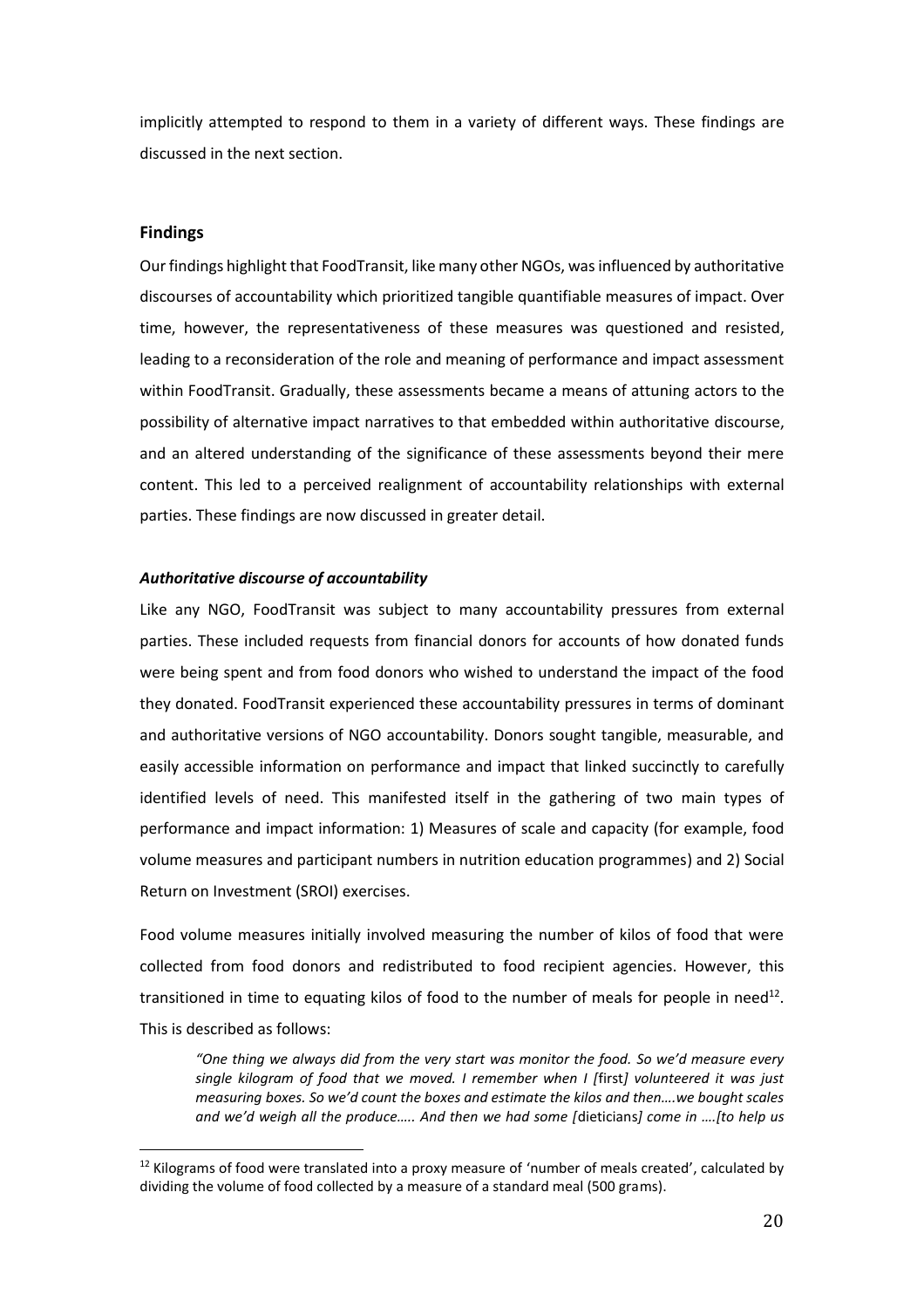*with] a measurement tool … of converting our boxes to kilos which meant this many meals for people in need."* [Manager 1]*.*

Data in support of these measures was gathered mainly by food collectors by recording the volume of food obtained at each collection point electronically on Palm Pilots. In addition, given that FoodTransit's donors often provided funding for specific infrastructure items such as vehicles, forklifts or cold storage, they often sought information on what their funding had specifically achieved. This is described by Employee 7:

*"In the case of getting funding for the vans, it often comes via donations. So how much activity happened out of a particular van? So* [a particular donor has] *paid for a van - they want to know how much food has gotten out… because of that van that wouldn't have gotten out… previously? Those sorts of things."*

The emphasis of accountability reports in the early days of the organization, therefore, was firmly on growth in terms of proving that FoodTransit was redistributing increasing amounts of food. As described by Employee 9, external parties sought various forms of information:

*"We're moving x amount of food to x amount of community programmes. That's up on this time last year by x amount. The amount of kilos that has been rescued from landfill has saved x amount of CO2 emissions to the environment but more importantly it has created x amount of meals for people who are struggling and people who are in need… we've added x amount of agencies, x amount of donors … they want bang for their buck and you want to give them that as well…* [Employee 9]*.*

Therefore, accounts of performance and impact emphasized quantitative, tangible information, strongly related to an appreciation of the growth and scale of FoodTransit's operations, and a resulting sense of 'value' from funds donated. The importance of providing information of this sort was strongly acknowledged as being related to the inevitability of donors' preferences for numbers; numbers in terms of highlighting sheer quantities of activity carried out but also importantly how this creates an understanding of the level of need that donated funds were contributing to. This was seen as preferential to communicating a more in-depth narrative of FoodTransit's operations. This is described by Employee 4 as follows:

*"At the end of the day it has to be numbers… nobody's going to read two paragraphs. They want to see something new. People want to have…. 20,000 meals in Melbourne per week. That's great …because that means everybody says well if FoodTransit wasn't there they wouldn't be there … then you've got a point, you've got things to discuss …the moment you put something there in terms of a figure, x number of meals, x number of people receiving food, [it] turns everybody's head to that's the level of need. Otherwise it's just an ephemeral thing isn't it? We hear about the growing level of need but what does it actually mean? How many people? We talk about increasing access to food [but] for how many people?"*

When the nutrition education programmes were added to FoodTransit's operations, the usefulness of communicating quantitative understandings of impact permeated these programmes also. The emphasis of their impact and performance measures was on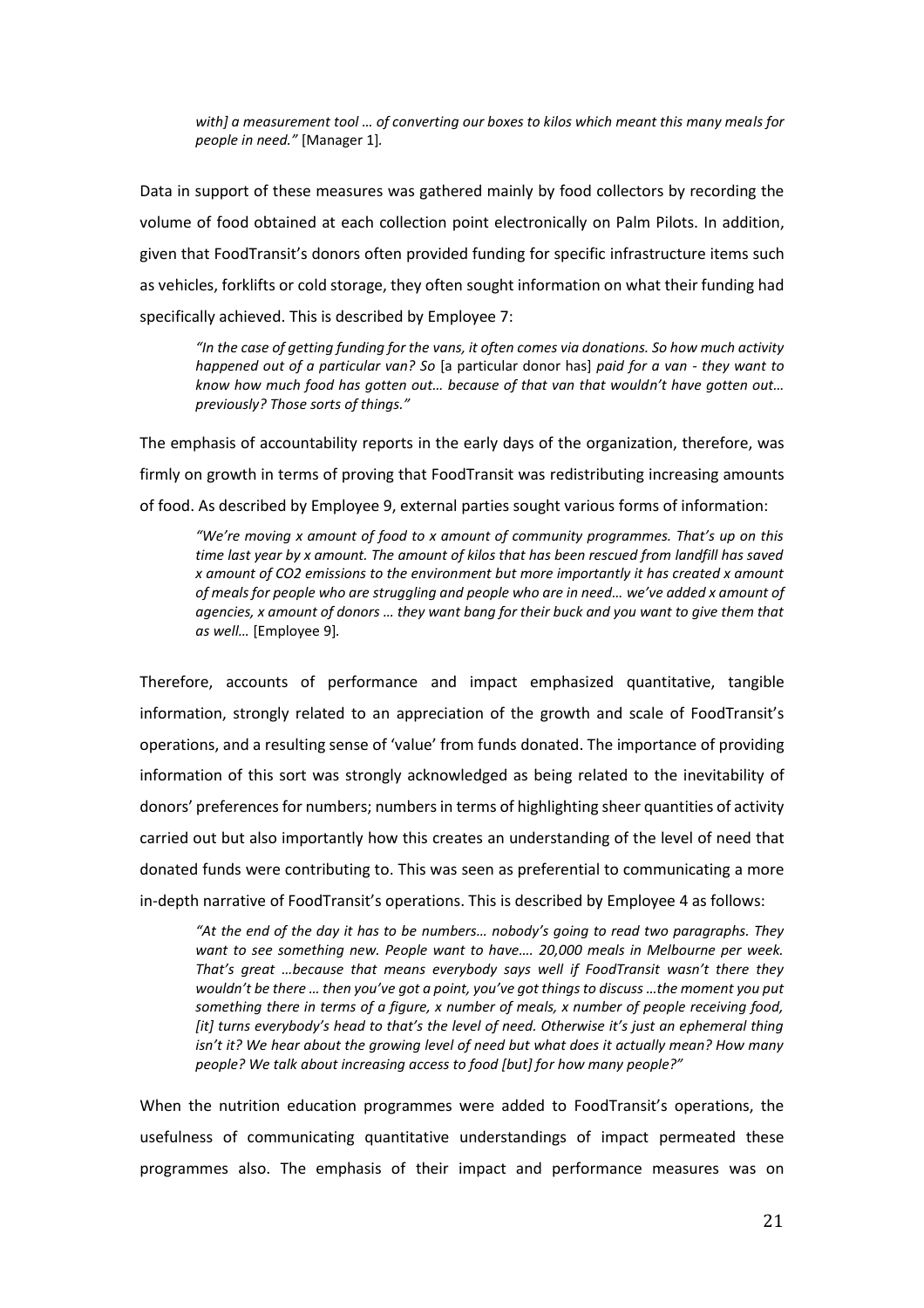participant numbers to highlight the scale and growth of the nutrition education initiatives. This is described by Manager 1:

*"I think one part around donors is they like numbers. So participant numbers is something that they do have a focus on …. like the education programmes …. They want to know how many individuals and how many participants, and what are the numbers that programme is going to*  potentially change behaviour [sic] or impact on or effect or participate in. So [funding] *applications, we're very clear …. here are the numbers …. because we know that's what we want to see".* 

Furthermore, in keeping with the simplicity of quantitative measures and the easily accessible versions of impact that they provide, Food Transit also subsequently undertook an SROI exercise. <sup>13</sup> This involved employing the services of an SROI consulting agency who undertook an initial baseline SROI within FoodTransit, a subsequent re-visiting of it two years later in a more in-depth evaluative study, and a re-purposing of the SROI framework in a more tailormade fashion for internal use within FoodTransit. The SROI measure was initially used primarily to quantify in monetary terms the value of donating funds to FoodTransit. This is described as follows:

*"…One of the outcomes is using it* [the SROI measure] *for fundraising. So because it talks in a dollar sense, that's … what funders look at… \$2.75 returned. So we kind of ran the language of, if you invest \$1.00 in FoodTransit, we're pretty much going to triple our value for you or triple that return in social impact. So that, I think, it's been very tangible…* [Manager 1]*.*

Overall, FoodTransit's annual reports and other forms of communication with external stakeholders tended to prominently display metrics such as kilograms of food, number of meals, number of food programmes supported, number of participants in nutrition education programmes and SROI figures. As such, they adhered to a dominant authoritative discourse associated with NGO accountability in the welfare sector, that of transparency, tangibility, quantification and value for money.

# *Beginnings of resistance*

 $\overline{\phantom{a}}$ 

Over time, FoodTransit grew increasingly aware of problems associated with measuring performance and impact in quantified terms. Several interviewees discussed the deceptive simplicity of food volume measures, the importance of assessing what difference FoodTransit was making beyond simply re-distributing food, and the need to start tackling what

 $<sup>13</sup>$  SROI is a technique that aims to "...capture and quantify the value created by the work of social</sup> purpose organizations, using techniques of monetization and the expression of such a value as a ratio of benefits for investments" (Hall & Millo, 2018: 340). As its name suggests, it is analogous to a traditional ROI calculation, albeit one that seeks to evaluate the 'social', rather than financial, return, of an entity's investment.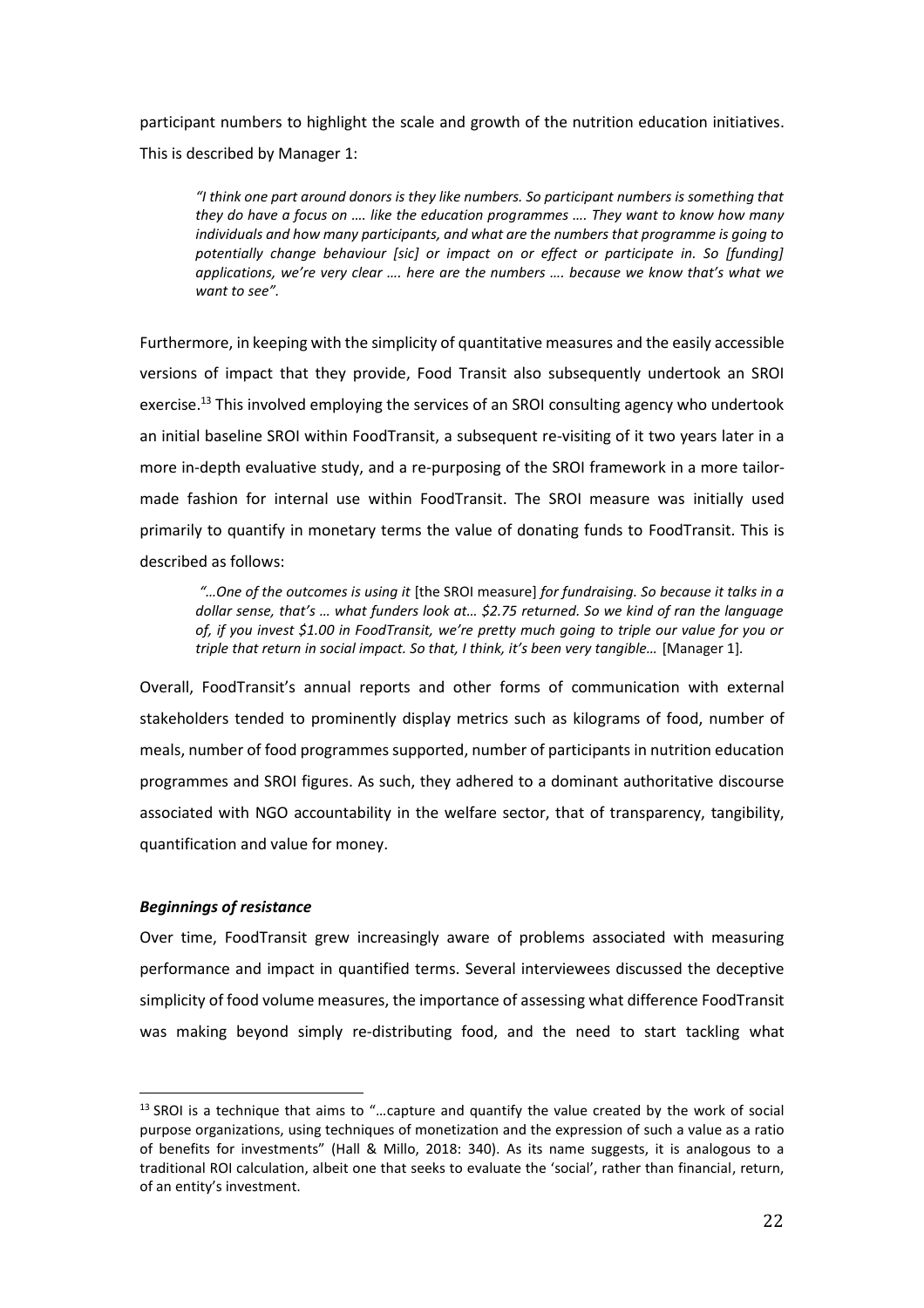organizational actors saw as root causes of food insecurity. The aim was to achieve this through a more intense focus on a broader set of initiatives including providing nutrition education to food aid recipients. Metrics within FoodTransit that captured food volumes, for example, told very little about how FoodTransit's operations supported and helped those in need. It was recognized that measures of growth and capacity presented a particular kind of 'success story' but conveyed little about the impact of FoodTransit's efforts in tackling food insecurity:

*"At the moment we're doing… quite well because our growth is outstanding. It looks good on a chart and the volumes are massive but …volume based* [measures are] *a no brainer. You can pack a truck and take it out there and give away as much food as you like... But… what impact is it making at the coalface… are we actually really making a difference or is it just a 'feel good' the fact that we've given food away today?"* [Employee 6].

Problems with SROI were also similarly perceived. In comparison to the positive growth associated with the food volume measures, the SROI result represented a rather low figure for the organization. This was deemed to be problematic due to the tendency of external parties to compare this figure to that of other welfare NGOs and form their views on the value of donating to FoodTransit accordingly:

"It wasn't an amazing sounding outcome in terms of the results, the key figure that everyone *remembers when you think of an SROI, for every dollar invested it was \$2.60 or something like that … people look straight for the dollar and our figure, relatively speaking, was quite low. So there are other SROIs out there that are a lot higher. Especially in the education and employment sector. So if you're taking… a young person and giving them a job and that's your core business, therefore, if they start getting a job, they come off welfare, so there's a huge financial benefit to the community, that could be quite easily and tangibly calculated, they're always going to have a higher return, just because of the type of work… They* [the SROI consultants] *clearly state… do not compare SROIs to each other, because they are absolutely independent pieces of work, but nature says people will easily, if the number's up there, they'll compare them. Again, that's one of the limitations of the methodology and the type of report"*  [Manager 1].

The SROI metric was seen as lacking in its ability to capture impact, or at least in its ability to capture what FoodTransit might wish to communicate regarding its impact and the contextual factors that might surround it. For example, a number of interviewees expressed dissatisfaction that the nature of FoodTransit's operations - specifically, in terms of the difficulties inherent in ascribing a value to FoodTransit's education programmes and the benefit of services for individual welfare recipients - was not being captured by the SROI measure. This was seen to have led to an understatement of FoodTransit's SROI which was inherently problematic:

*"…my understanding* [of SROI] *is that there needs to be a very direct impact and I think our organization does not necessarily* [have that] *because some of the impacts we have are not necessarily as direct. Whereas, my personal belief is that I think it is very valid to say, well, if we save a* [food recipient] *agency - say it's three bucks - they're not spending that \$3 on food*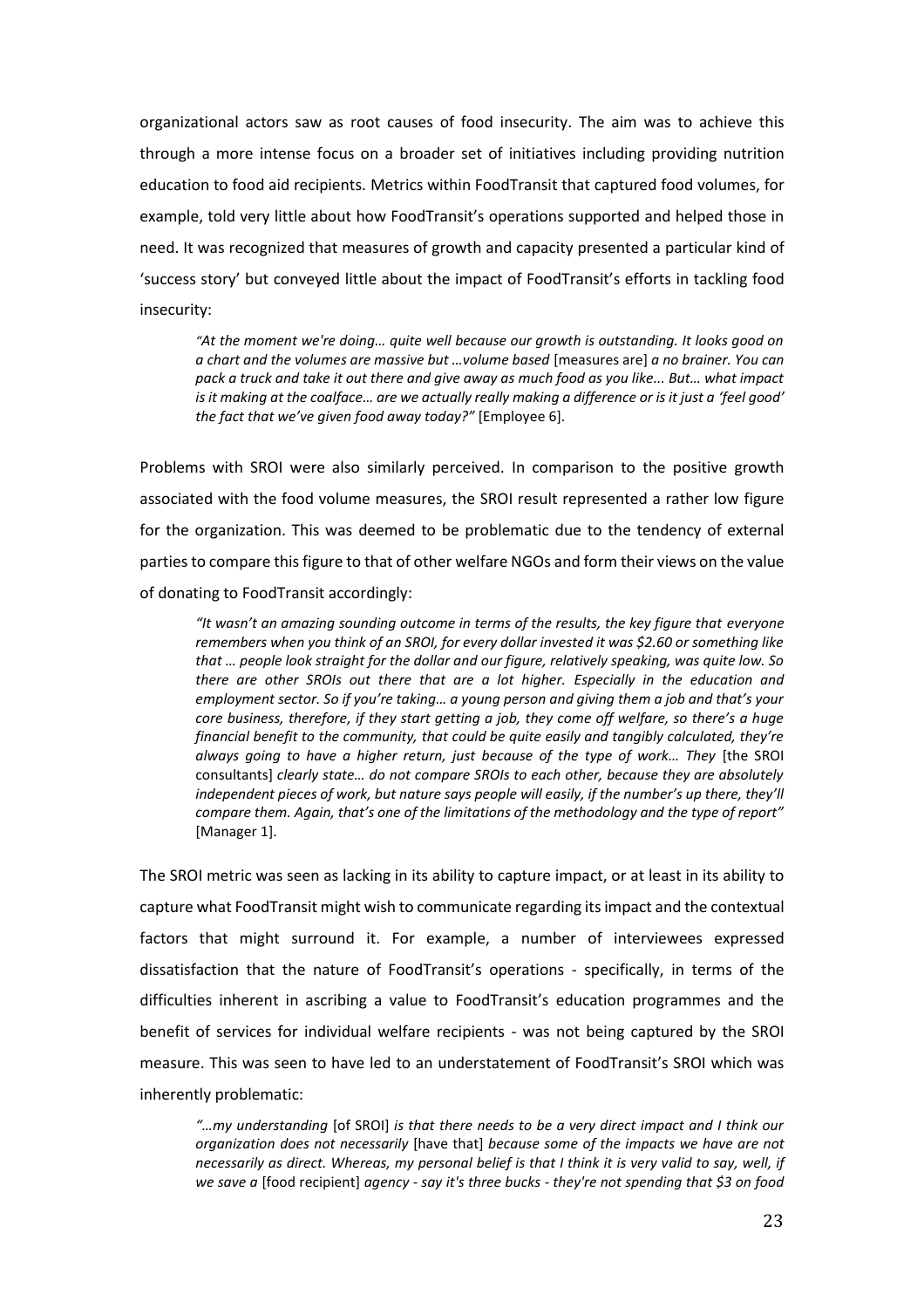*and they're diverting that \$3 of food that they would have had to spend on food to a service that is actually breaking the cycle of disadvantage… so whether that be through training, education, employment, whatever other service it is, then actually, then that's the roll on effect… but SROI doesn't pick that up" [Employee 11].* 

Therefore, there was a growing unease within FoodTransit with quantitative, tangible renderings of performance and impact. It was felt that such information was collected to appease an external authoritative discourse that had begun to adapt economic and marketoriented terminology to the NGO context through the use of tools such as SROI. This had the effect of attaching the efficacy of donated funds to a growth in scale and capacity within NGOs. This focus was thought to be unhelpful both in providing a focus for the organization and in communicating externally. Furthermore, the low SROI value potentially presented a challenge for FoodTransit, in that some donors may have been 'put off' by this low value relative to other NGOs. As an initial response to these issues, FoodTransit embarked on portraying *different* versions of impact to that of quantified measures, ones that were qualitative in nature and related to the experiences of others.

Foremost among these was the initiation of an Annual Recipient Survey. This survey elicited a combination of quantitative and qualitative performance data from agencies who received food from FoodTransit. It mainly questioned "*what difference are we making? … Are we enabling* [food recipent agencies] *to get fresh food into their communities' diet? Is it good quality? Is it helping them to save money* [that] *then they can inject into more programmes"*  [Employee 1]*.* As a result, the survey motivated agencies to provide their own understandings of impact by providing stories of the impact the donated food was providing. Stories were then communicated to potential donors through fundraising teams and also included in external communications. An example of this was provided by Employee 4:

*"We ask them [*recipient agencies*] if they'd give us a testimonial …. we don't script it or ask specific questions …. There's a great one from [*a particular school*]…. it says the school breakfast programme gets to people who otherwise come to school with nothing, nothing before school and nothing for the whole day at school and it also has a huge benefit on the whole school because their behaviour is not problematic. So that's really great. There are a couple that are really good because they're seeing it on …. a wider, a bigger picture level"*.

Hence, it was not a major issue that FoodTransit's food volume measures did not in, and of themselves, allow such understandings to be achieved as these metrics could be expanded upon and given context through the ability of interested and knowledgeable parties to add their own understandings of impact and performance. It was acknowledged that opening up the discussion on impact would create much greater understandings of impact beyond what quantitative performance measures on their own could convey. Yet, similar to the food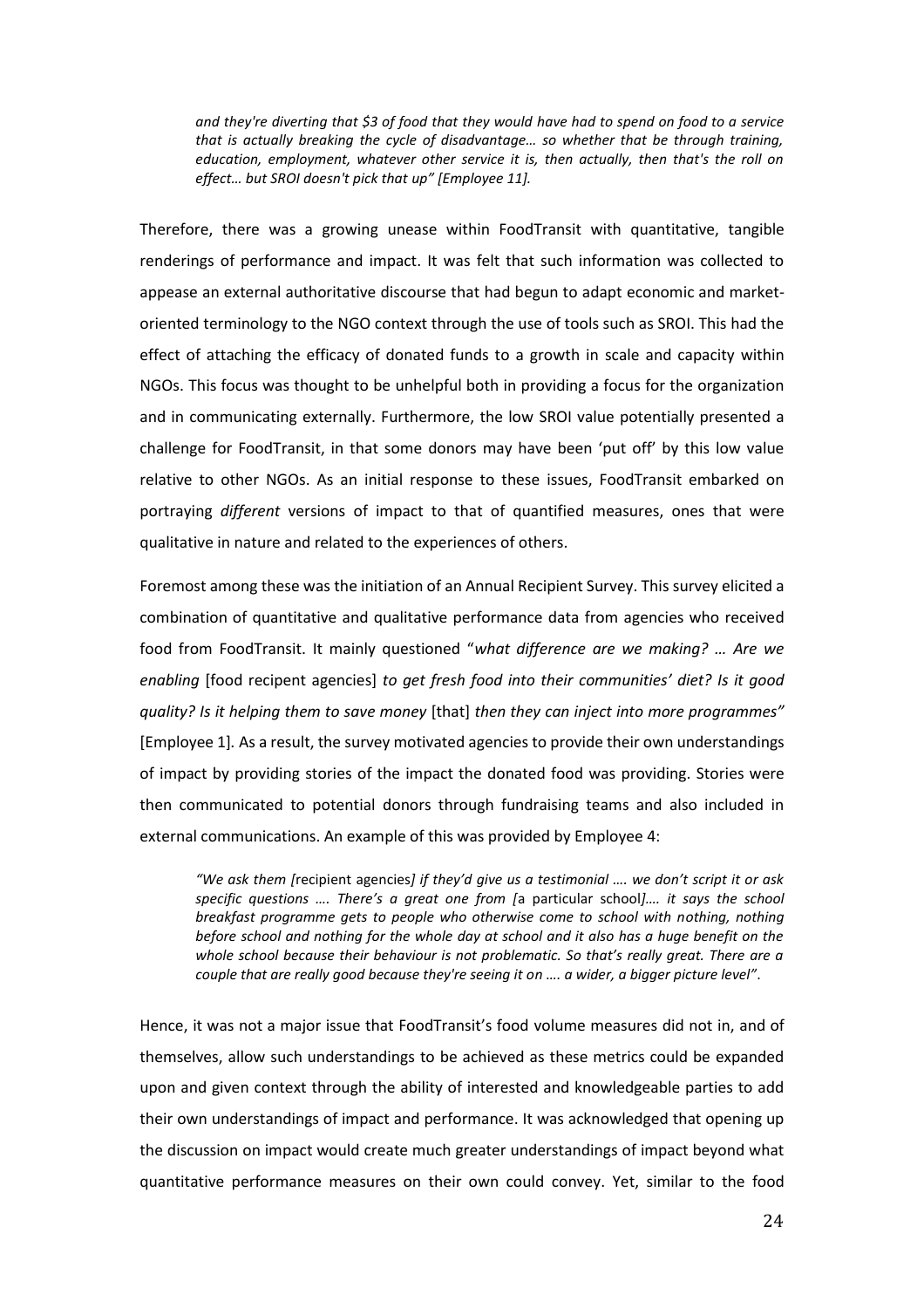volume and SROI measures, these means of communicating impact were sometimes problematic. This was described by several employees as follows:

*"…because we don't script it or ask specific questions, they* [recipient agencies] *don't frame it in any way other than "we love FoodTransit's service… it really helps our agency... it saves us money, saves us having to go out and shop and buy the food, order it".... too simplistic - it's got to be much meatier…." [*Employee 4*].*

*"Are we asking the right questions on* [the survey] *to put* [a] *…value on* [FoodTransit's impact]*?... what are you doing about the nonresponses? Because often, the nonresponses give you the best opportunity for change. Like, it's not just about the good news, because we feel that people generally don't want to put the bad news on a survey… How do we get a better response rate? You know, what do we do to follow up the non-responders in a non-threatening but really important way?... they're* [food recipient agencies] *losing us the opportunity to improve"* [Employee 12].

In this sense, survey responses were problematic as they were seen to equate impact only to the positive experiences of others, and not to opportunities to learn of alternative (perhaps negative) impact narratives. Having experimented with several different performance and impact tools, therefore, dissatisfaction with these tools' ability to represent FoodTransit's impact was apparent. However, in response to this dissatisfaction, there was not an overwhelming move to enhance the representative nature of these tools. Indeed the whole concept of representation did not seem to permeate how these tools were used to create certain outcomes. Rather, we observed that assessments of performance and impact increasingly functioned as a means of attuning the organization to *multiple possibilities* with regards to impact. A number of ongoing and important discussions began with respect to impact and the significance of the measures associated with it. As a result, the significance of performance and impact measures became less frequently attached to their content and structure, but to other forms of significance. We also found that such moves had an interactive and altering effect on the nature of accountability relationships between FoodTransit and external stakeholders such as food and financial donors. These observations are now discussed in turn.

## *The possibility of alternative impact narratives*

As discussed in the previous section, the dissemination of metrics on growth, in terms of everincreasing food volumes (kilograms, meals, food programmes reached), related to the preferences of donors for this type of information. The information was also useful internally to structure and plan the logistical aspects of FoodTransit's operations. Over time, however, the organization had reached a stage of maturity and stability that enabled those within it to consider matters beyond resourcing and logistics. It had become sophisticated in terms of its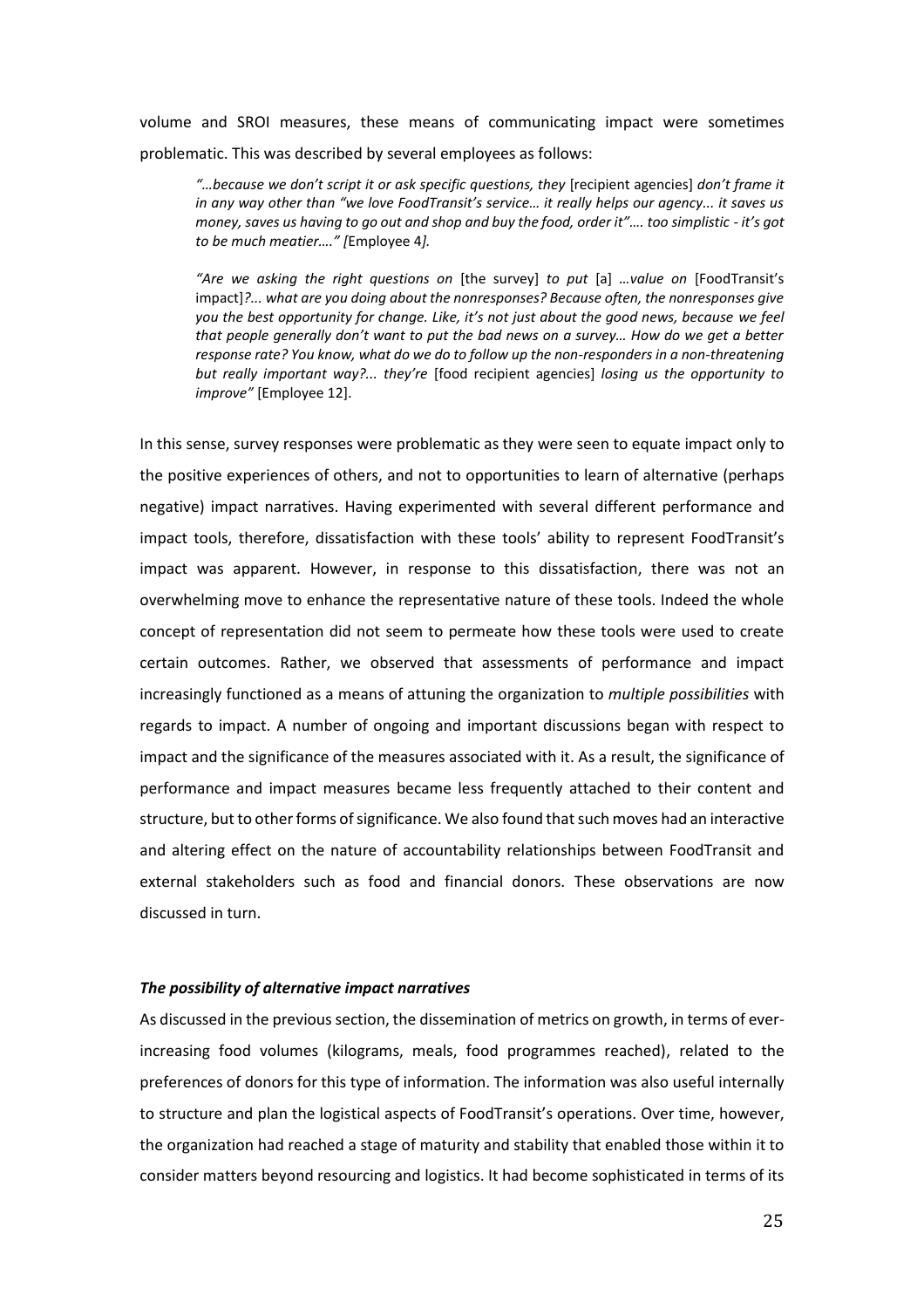service delivery and had the capacity to consider issues associated with impact in some sense free from an authoritative growth discourse, as explained by Employee 3:

*"….*[in the early days of FoodTransit] *we grappled probably at* [a] *pretty every day tangible level with getting enough food in the organization and having a waiting list of community food programmes…. worrying about how much funding and how much food we would get….* [then we] *transitioned into a pretty good food donor base with some infrastructure to support all of the rescue and redistribution activities. And now I guess my mind and my activities and time are starting to wander more around where are we going, why are we doing this, are we really having a big impact?"*

As part of this, quantitative measures of growth began to prove problematic as indicators of FoodTransit's impact and/or a reflection of its desire to tackle food insecurity. Paradoxically, despite their problematic nature, however,these measures *did* prove important in discussions regarding the long term impact of the organization. Their usefulness lay in the fact that they prompted internal considerations of what the measures of growth actually demonstrated and what significance this narrative of growth held - whether it was upheld in the context of solely satisfying dominant accountability requirements or perhaps reflected in some sense what FoodTransit wanted to do as an organization. Therefore, the measures allowed the organization to consider the concept of impact, what it potentially could or should be, and how it should be thought about.

This began with a problematization of the representation and measurement of growth as a focus for capturing and communicatng FoodTransit's performance and impact, as described by Manager 1:

*"We were always very conscious about bigger is not better, certainly not in the non-profit*  space. In the business world, you're on the front cover of BRW [Business Review Weekly] *magazine with the graphs… [In] the non-profit world, that's absolutely highlighting the failures in the system. And it should never be seen as success…If there's this many food insecure people in Australia, and if we get that to zero…we've done our job*".

Measures of growth provided to external parties such as donors, and highlighted in external publications such as annual reports, led to a recognition that information such as everincreasing volumes of food was something the organization perhaps never wanted to portray. As highlighted above by Manager 1, success in tackling food insecurity would mean a complete eradication of its ill-effects and, as such, a reduction (if not elimination) of the need for food relief. Therefore, capturing and communicating impact in terms of increased capacity for the provision of food relief wasseen as counter-productive and impeded discussions on the future impact FoodTransit could potentially have. Therefore, quantitative measures of growth came to be viewed differently. Rather than an analysis of their content and stucture, they prompted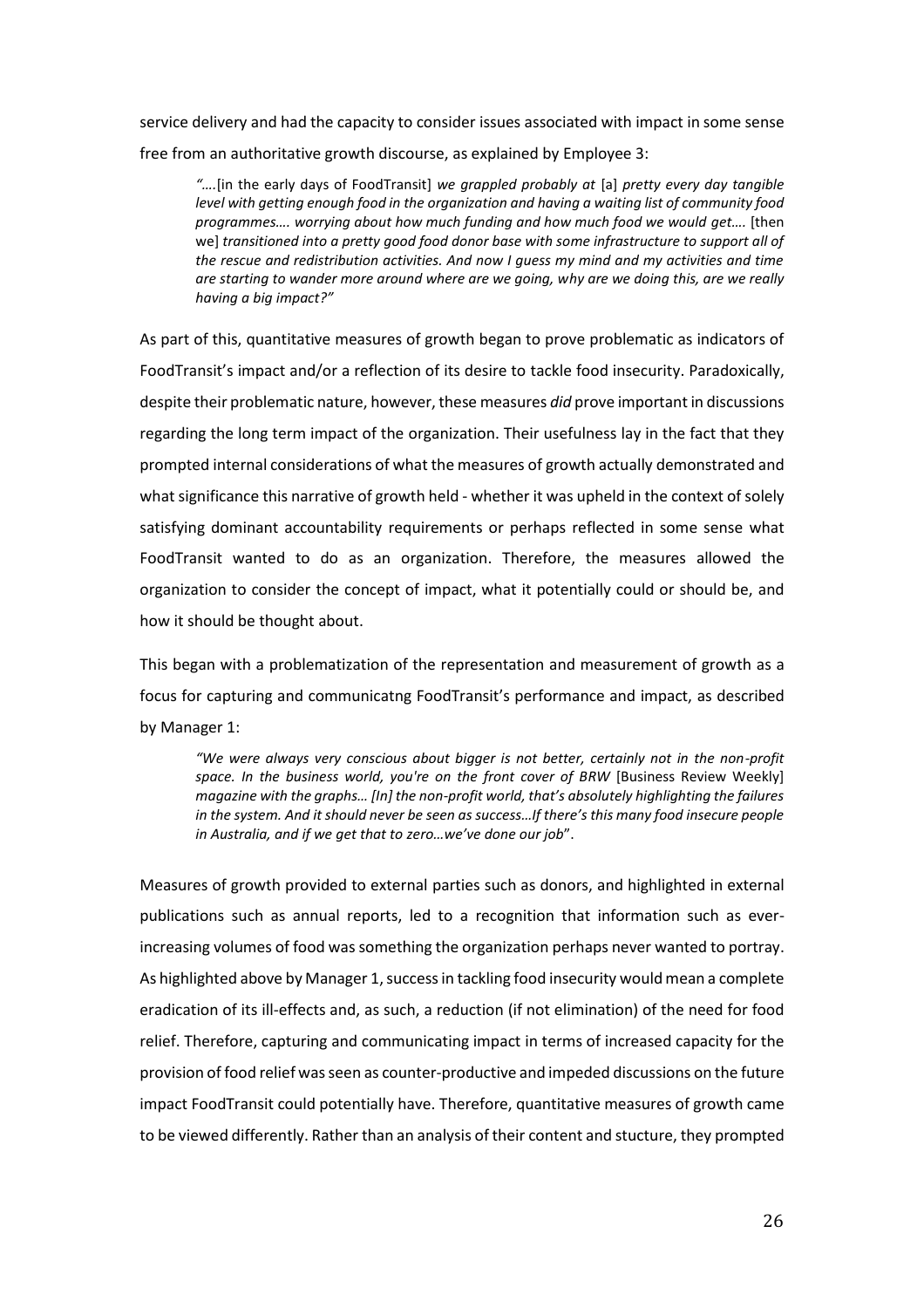questions of what performance and impact could potentially mean for FoodTransit, other than growth. As Manager 1 highlighted, FoodTransit staff:

*"…really started to question ourselves going well, our stats are going up …. we're feeling like we're successful and we're doing a really good job in moving this food yet times have really changed out there and it seems to be getting worse and the evidence is saying it's getting worse, so are we really helping? And just by asking ourselves that simple question really changed our thinking of what we could and maybe should be as an organization".*

Asking questions of this kind led to the creation of alternative impact narratives. These centred on what success could look like for FoodTransit and a conclusion that:

*"…we shouldn't exist as an organization. We shouldn't have this waste and we shouldn't have people turning up for food relief. We have to at some stage be trying to get a tipping point where the waste is reducing and people accessing food programmes are reducing and then we can say we're actually being a successful organization"* [Manager 1].

Here, dissatisfaction with performance and impact measures of growth led to the creation of a different impact narrative of 'putting the organization out of business'. This was based on an initial problematization of growth (in terms of food and meal volume measures) in comparison to growth in other industries and a realization that in FoodTransit's environment, growth was not necessarily positive as it could potentially be perpetuating a system of food insecurity, rather than tackling root causes of food insecurity.

Yet the alternative impact narrative of putting the organization out of business was not seen as a precise or even desirable goal to work towards throughout the organization. While philosophically understood, it was seen by some as a contentious and even unhelpful impact narrative in itself; that is, it was a "*catchcry rather than something that we really truly actioned*" [Employee 3]. Several interviewees described the futility of FoodTransit, through the collection and delivery of food, trying to end food insecurity given all the other structural conditions that may exist in relation to it, the nonsensical nature of tracking progress towards putting an end to a business, and the contradictory position of wanting to be helpful in the community (in whatever capacity) whilst also aiming to not exist in that community. For example, as recounted by Manager 1 and Employee 12:

*"if there's this many food insecure people in Australia and if we get that to zero, therefore we've done our job… [*but*] how can we measure ourselves against [*this*]? I just think that's so hard to do and I'm not sure how we can do it. [*But*] we should be asking it of course…"*.

*"…I can't see us in isolation being the crusader that stops people needing food… I'm not sure we can solve why people are homeless… there's a whole raft of reasons which has nothing to do with growing food… you've got to remember how to do your core activity and make sure you're doing that really well"*.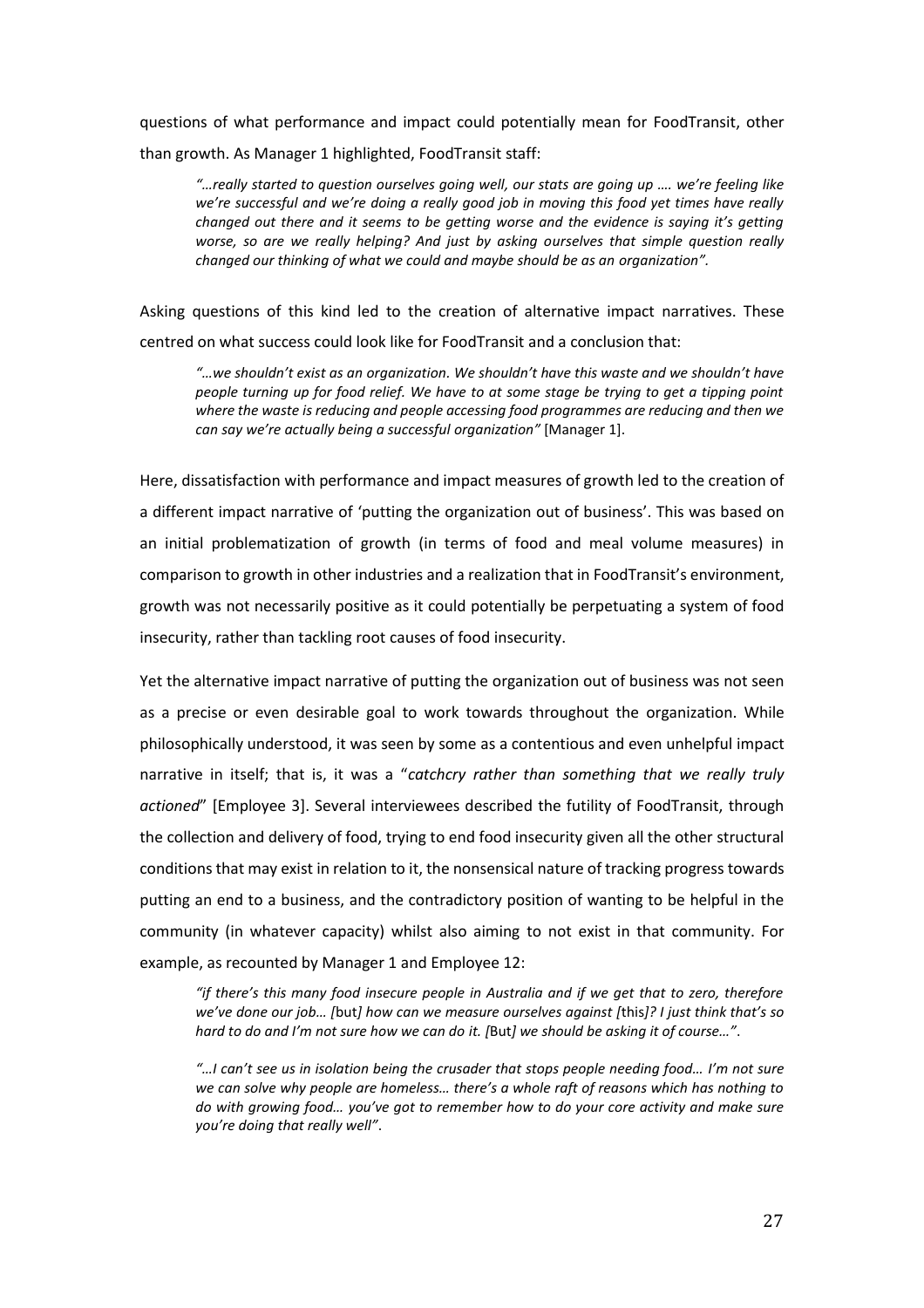Other interviewees exhibited a preference for the simplicity of the growth narrative, and its usefulness in providing relevant information for their particular roles. This was particularly the case amongst the more logistically and service-oriented areas of the organization. The research and development team, who had primary responsibility for the organization's monitoring and evaluation, perceived that staff within these logistical areas often summed up FoodTransit's mission in terms such as "*It's a good simple idea. Hunger. Too much food. Put them together. Crack on with it*" [Employee 3]. Therefore, there seemed to be a frustration by the logistics team with what was seen to be the unhelpful performance and impact activities of the research and development team. For example, Employee 2 in describing the food delivery model in which he was intimately involved in, displayed a preference for keeping the model and its evaluation "*extremely simple*":

*"I've always endeavoured to make sure that the model maintains its simplicity because that's the beauty of it, is that we simply connect a donor and an agency, bring the two together and encourage that relationship to grow. If it becomes complex and people find it overwhelming…it's not complex. It needs to always maintain its integrity by staying simple and clear …. I try to make sure that the model's run in a very pragmatic way and results are tangible and are based around the movement of food".*

Therefore, the new focus on attempting to portray the role of performance and impact information in a different light did not pervade all areas of the organization. Many departments and individuals were of the view that the service delivery aspect of FoodTransit's operations should constitute its core operation, with other understandings of impact information being unnecessary, even for funding purposes, if the organization could demonstrate the volume of food moved. Any attempts to move beyond quantification of food volume were met with skepticism. Within the research and development team there was noticeable frustration with this attitude. However, the research and development team also felt it was understandable given the organization's trajectory, and the multiple and fragmented parts of this trajectory. There was an acknowledgement, therefore, that putting the organization out of business represented but one  $-$  far from certain  $-$  possibility for impact, as reflected on by Employees 3 and 12:

*"….maybe there's nothing wrong with* [wanting to keep current representations of impact]. *I'm a researcher so I think there is but maybe there isn't …. we are all going to have our own personal biases and influences and understandings of why we do what we do so they come through in how I work and that's not to say that the person who's fundraising or talking to our food donors has any less legitimate claim".*

*"I figure… if we keep the cost down and do more kilos, then we're actually improving the social contribution. So it's not inconsistent, it's just different people have different lenses"*.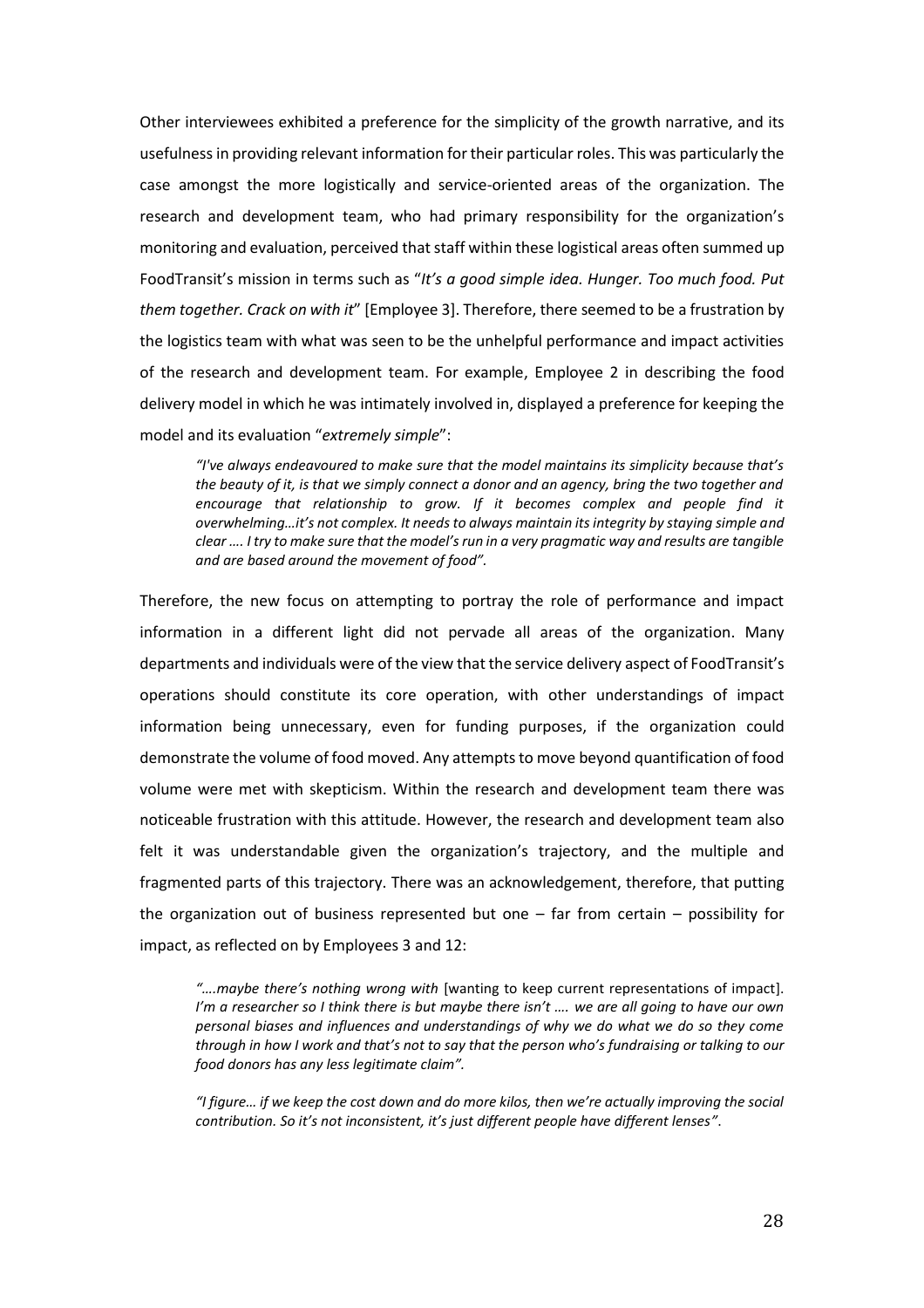Many interviewees nonetheless highlighted the philosphical usefulness of basing impact discussions, not on the content of quantitative information, but on a long-term goal of not being in business. Although, as described above by Manager 1, directly measuring progress towards this was unhelpful, having this focus allowed more in-depth thought and discussions of what the organization could tangibly do in the present and future. Specific examples included a much more engrained focus on supporting and building capacity of food donors and food recipient agencies, and fostering links between them, so that in time they could theoretically distribute and receive donated food without FoodTransit. This focus also allowed current performance and impact measures to be understood and articulated in a new light, rather than being important in their own right. Rather than merely highlighting volumes of food, for example, the categories of food would be focused upon (for example, dairy, fruit and vegetables, meat etc.) as these related to community health outcomes. As Manager 1 highlights:

*"I think when we talk about putting ourselves out of business, a lot of it, it's kind of philosophical rather than practical… Philosophically, that language filters through the team. When you start getting inducted we talk about it, we talk about why that's the case, because it helps drive investment into R&D, into the programmes, into understanding the issue, asking well, what is this big thing we're trying to address and how would we ever try and measure that? That's coming out of our simple philosophy that we need to put ourselves out of business".*

Therefore, a large proportion of FoodTransit's activities and discussions around impact were linked to possible imagined – yet uncertain - futures for the organization and its target welfare recipients. Paradoxically, these stemmed from accounts of impact that while problematic in terms of their representativeness, were useful in terms of envisioning alternatives to the notion of an all-encompassing representation. Reflexively, this in turn led to a difference in how the significance of performance and impact assessments was understood and acted upon with FoodTransit, as described in the next section.

# *Significance beyond representation and content*

As highlighted previously, FoodTransit suffered from a lack of clarity with regards to what their various methods of performance and impact assessments were able to communicate. Measures as far-ranging as food volume measures, annual recipient survey responses and SROI were all criticized for their inability to represent impact succinctly. However, rather than abandoning these measures or trying to improve their representativeness, FoodTransit sought to convey their usefulness and significance beyond the information they captured and represented.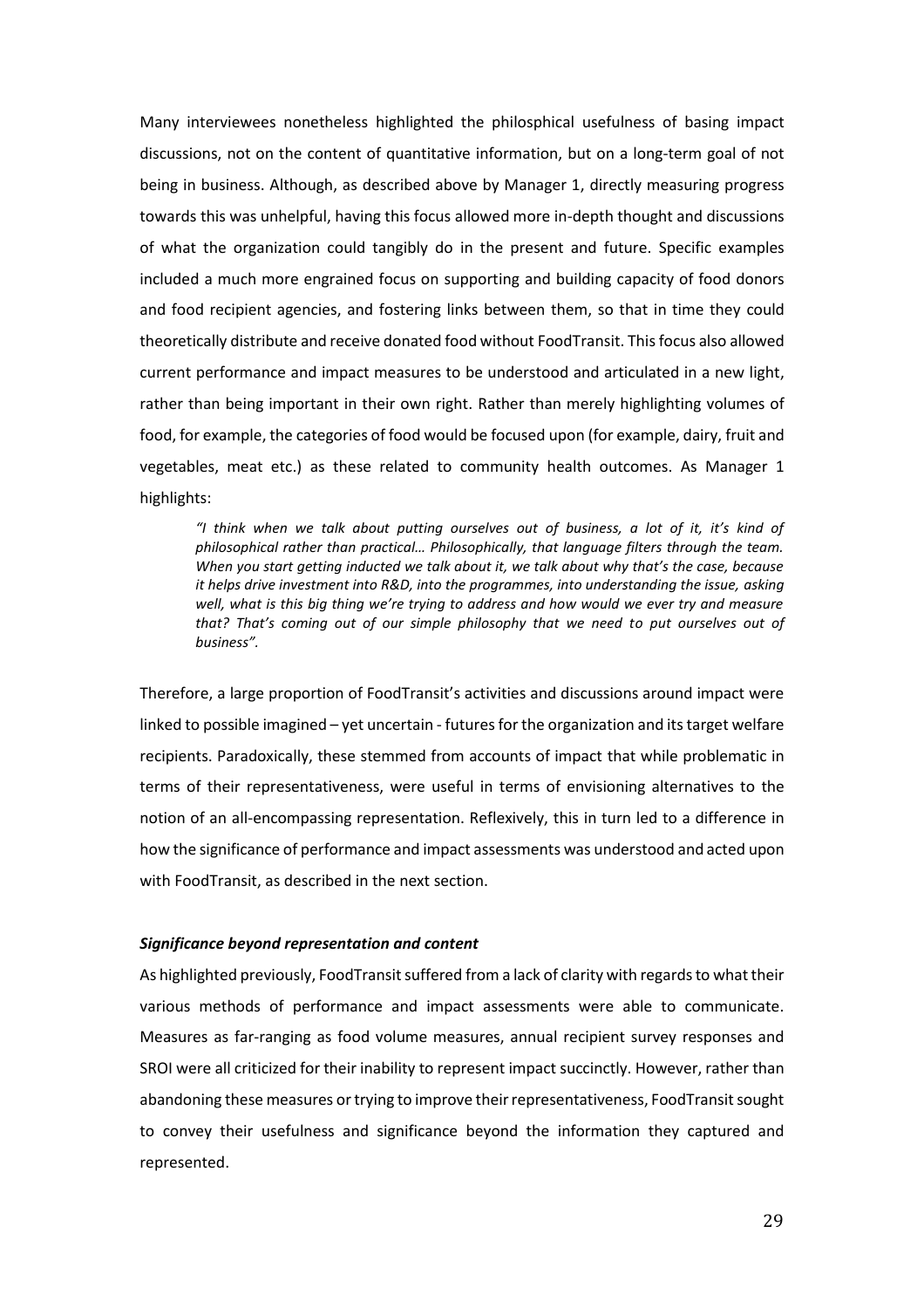An example of this was the means in which the SROI measure was eventually portrayed to external parties such as donors. An alternative significance began to be attached to this exercise beyond the figure it captured. This was largely done as a response to the broader conversations in relation to funding in the welfare industry and conducted "*for an interesting point of difference in this really difficult NGO space*" (Employee 3). The outcome of the SROI metric itself was regarded as inconsequential, which, to many in FoodTransit, was a relief, given the comparatively low result it yielded. However, the SROI number was displayed prominently in Annual Reports and on FoodTransit's website. This mainly stemmed from the fact that the SROI exercise was oriented toward a perceived need to engage in a broader conversation with regards to the importance FoodTransit was seen to be attaching to impact and ways of thinking about it. Therefore, the provision of the SROI study and metric was oriented not necessarily towards placing a monetary value on impact (despite that being the content), but rather in anticipation of it eliciting a positive response from donors with regards to it being carried out at all, irrespective of the number produced. This was promoted as especially important in relation to more sophisticated donors:

*"…larger or more innovative, philanthropic funders, definitely understand the language and were very … happy to see that we're using this type of methodology. They also understand its limitations which is great. So they can look at it in a very informed way. You know, they're quite savvy"* [Manager 1]*.*

However, it was also seen as important to donors and the public who may not have been entirely familiar with the metric, and had perhaps, historically been satisfied with simpler metrics such as food volumes. Manager 1 highlighted that because of a basic human tendency to "*head straight to the dollar*" and to compare FoodTransit's SROI with that of other welfare NGOs (despite clear directions by the consulting firm responsible for SROI that the metric should not be used in this manner), overcoming this was all about "*how we message it out to people*". FoodTransit's ability to "*message*" the significance of SROI in a way that looked beyond the metric itself and the outcome it produced, for example, in conversations and communications with donors, proved quite successful:

*"For those that may not understand, it… was still… very good… again highlighting the credibility of what we do as an organization, that we are trying to measure what we're doing and show that we're serious about what we're doing and not just heading off on a whim. So even if they*  didn't understand the methodology as such... some of the feedback was they're still glad [and say] "that's interesting you're doing that... I'll have a read"... it works well [Manager 1].

This altered significance of performance and impact assessments was also observed in relation to the nutrition education programmes. Initially, asssessments carried out supporting these programmes centred on participant numbers. Over time, however, more in-depth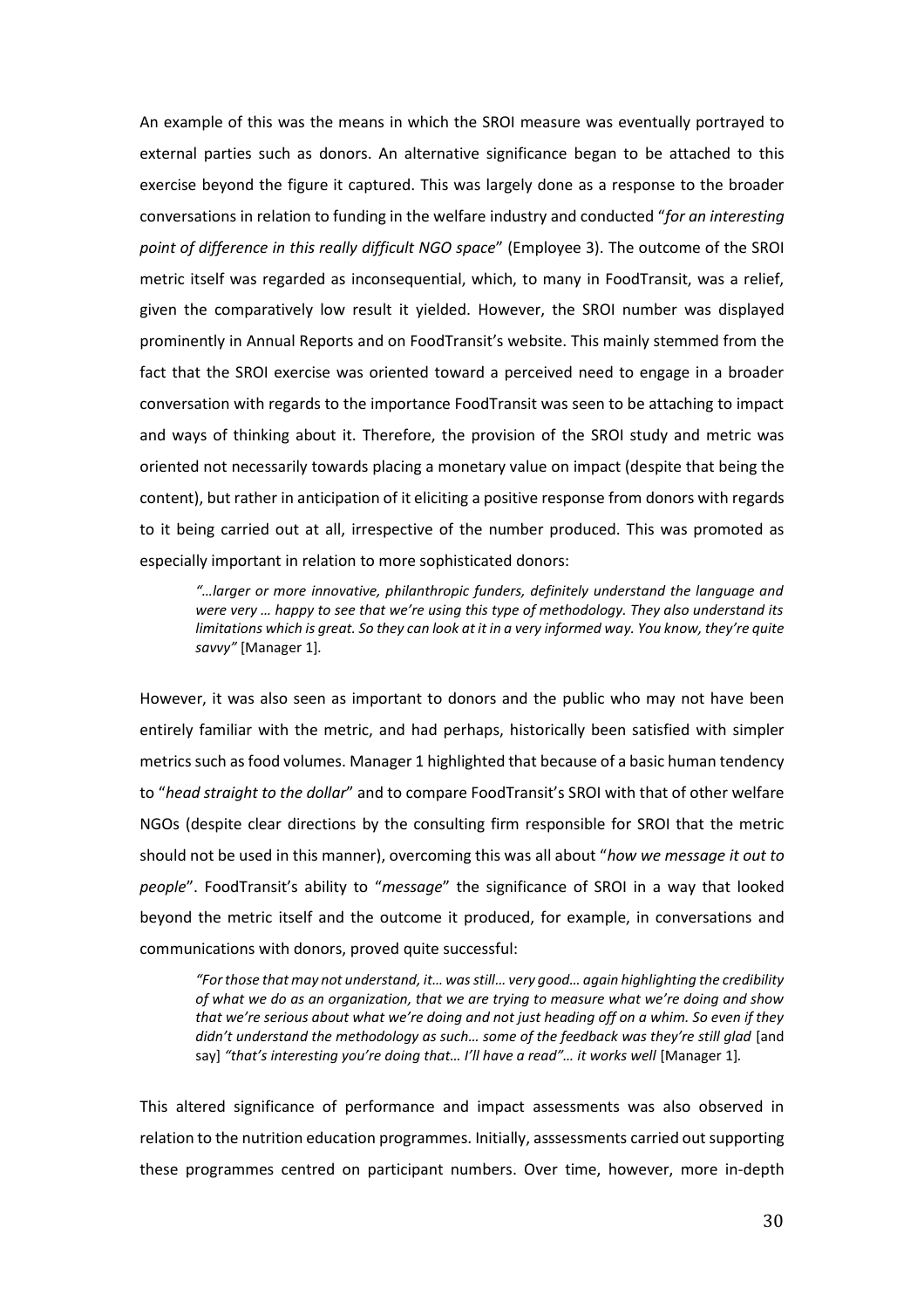evaluations began to be built into the programmes, focused on pre-programme surveys and post-delivery focus groups which "*ask[ed] questions like how did you find the training? Did you find it helpful? Has it changed your work practices?*" [Employee 5]. The evaluations fed into long pilot periods relating to the education programmes during which information generated was used to refine the programmes and also the manner of their evaluation. However, there were other areas of significance for these pilot evaluations, ones which often overrode many of their other uses.

First, performance and impact assessments as part of long pilot periods came initially as a surprise to many within FoodTransit in relation to the purpose of these assessments. This was very much given the fact that up until this point, most assessments had been based around participant numbers, and this permeated many of the frames of reference of those that similarly measured items such as food volume measures and meals. Employee 10, who was involved in the pilot evaluations of these programmes, describes the following:

*"I think it took me about six months even to change some of those internal attitudes from… staff here at FoodTransit, who thought… in a year's time, I should be able to offer Programme A to like, 100 agencies and why couldn't they deliver Programme A with… 50 different clients of theirs and… can't they* [programme participants] *all change their eating behaviours by the end of eight weeks… That was a real sensationalized view of what a nutrition programme could achieve and it's been a real challenge to bring reality to that… saying… little changes are actually quite significant in the community group that we're working with... I think [they were* looking for] *quantity* [and] *just assumed that that would be a good quality change as well".*

Due to these realities, therefore, a lot of performance and impact assessments of the nutrition programmes attempted to not only improve these programmes but also to justify their existence. This is further described by Employee 3:

*"It can be hard… because there can be tensions within the organization about who gets the funding and where… Why would you employ another dietician or why would you fund a PhD*  [researcher] *off in la-la land when we need a bloody cool room?... often* [using performance and impact assessments] *is how I justify, explain my work"* [Employee 3].

Second, adding these nutrition education programmes and seeking to measure their performance and impact also related to how FoodTransit communicated with external parties, for example, financial donors. In parallels with the SROI exercise, the main purpose of this was to communicate a particular understanding of FoodTransit's impact to donors, and in so doing, raise the organization's profile. As Manager 1 discussed:

*"….the reports* [impact and performance measurement reports of nutrition education programmes] *we certainly use for advocacy and credibility ….to raise our credibility as an organization. Say this is what is going on – we are measuring the impact of our work, we're really focused on asking bigger questions about what we're doing. So it was a 'credibility of the organization' and advocacy tool as well as being able to put on the desk of potential*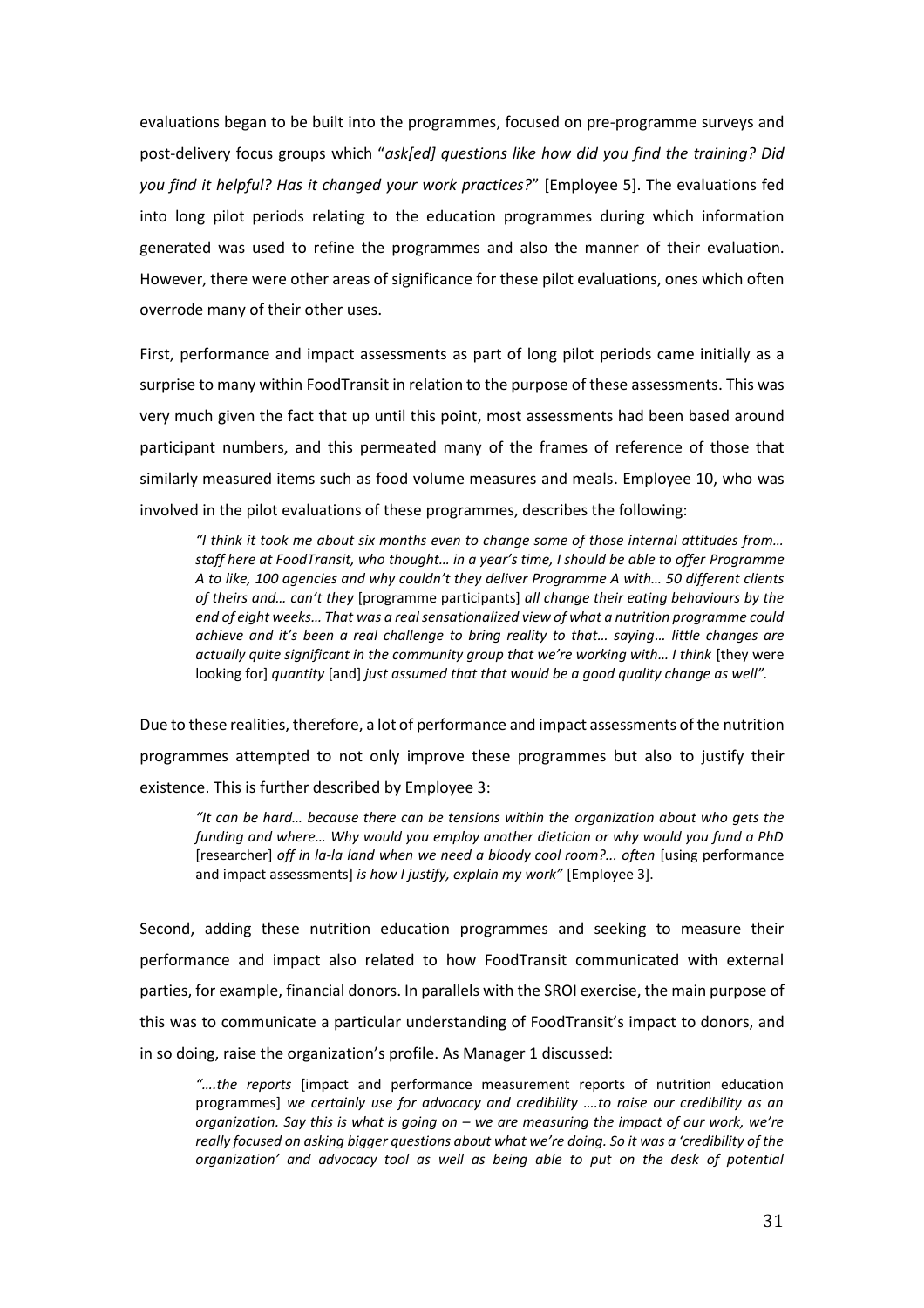*supporters, funders ….people who are engaged, staff, volunteers – to say here's what we're doing".*

In this sense, changes in the significance of performance and impact assessments centred around using these assessments to create mindsets and form views not necessarily based on the content of the assessments. The significance of the SROI measure or pilot evaluations of the nutrition education programmes had little to do with the impact story represented within them but in what these measures and assessments said about FoodTransit as an organization. Therefore, as Managers 1 and 2 described, the importance of performance and impact assessment was not in capturing the totality of FoodTransit's impact and making this known, but rather in significant trial and error regarding what these assessments could signify:

*"there's a lot more opportunity and a lot more varied ways of understanding what are these programmes really doing, beyond just an intake of fruit and veg or an increase in knowledge or skills.…we haven't had a template to follow. We're not a business model related to an industry that existed before…so we've had to develop, create and innovate all the way. So we're constantly evolving. So therefore, we have to adapt to that evolvement.."*

*"…it's not realistic to say that we want a monitoring and evaluation sort of framework for the whole organization to look at the totality of what we do. We do need to break it down… you have to start off with a kind of a hypothesis… let's try this out, let's kick this around and see if it works… we've got to trial it".*

The aim was not to create a holistic account or representation of FoodTransit's impact. Rather, it was to provide information that would allow the organization and external others to move forward in their understandings of impact information and attach different significance to performance and impact measures. In this sense, FoodTransit attempted to portray performance and impact assessments as important not in terms of their content and focus, but rather the pervading focus of these assessments on being able to tell an "anticipated something"; a 'something' presently unknown but to be attained. Interviewees recounted that this led to an observable change in accountability relationships both within and external to the organization, as described in the next section.

# *Interactive and altering effects of performance and impact assessments*

The alternative directions for performance and impact assessments within FoodTransit had the capacity to interact with, and in some ways, alter the nature of accountability relationships within and surrounding FoodTransit. These assessments were often initiated to alter discussions of impact information and its significance. Such discussions frequently had little to do with what the assessments communicated about impact. For example, although the SROI exercise clearly represented an attempt to communicate impact, it often failed in its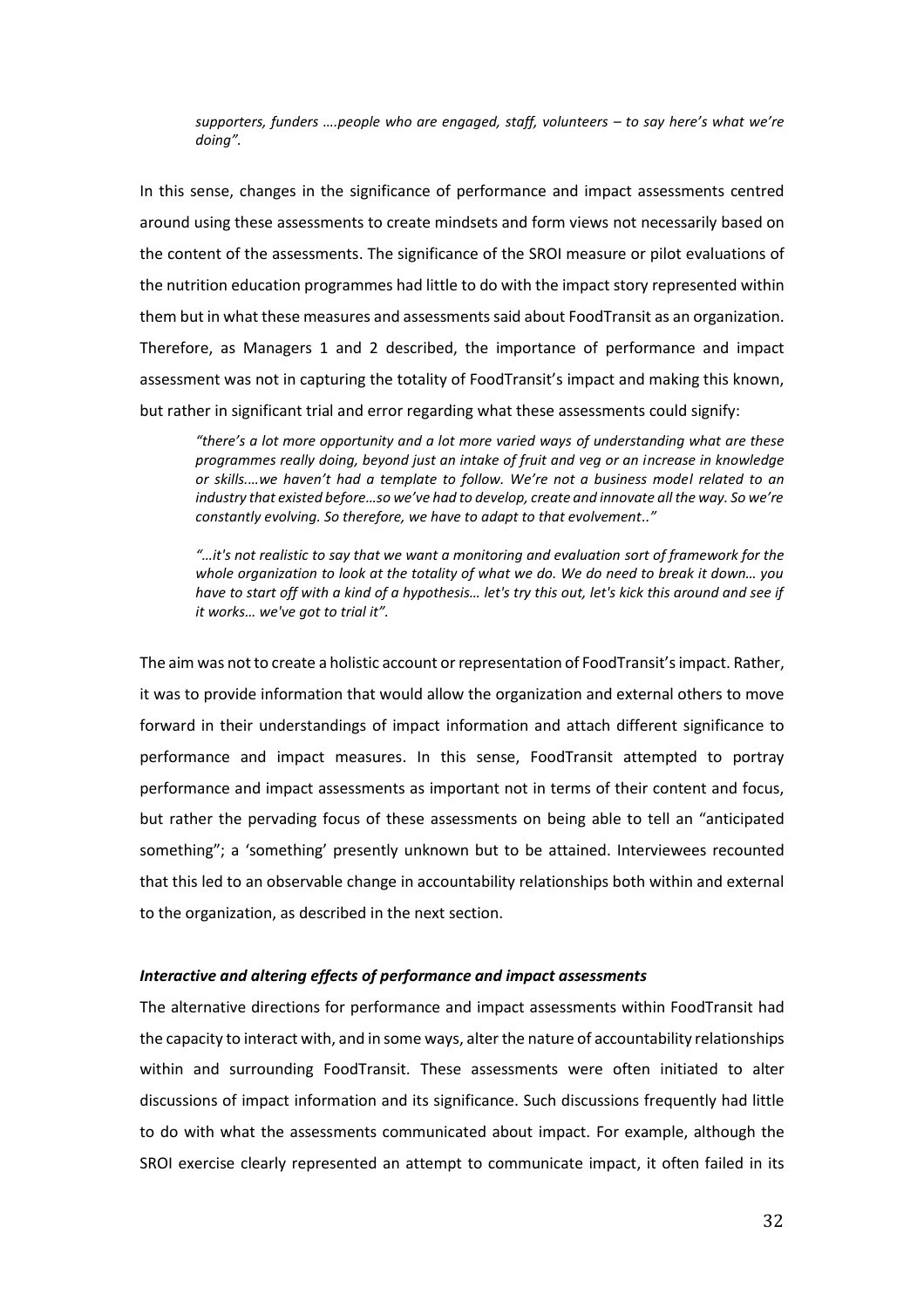ability to represent it usefully. Nonetheless, SROI opened up conversations regarding impact with donors. These conversations had little to do with what the SROI measure itself represented or communicated about FoodTransit's impact. However, they allowed both FoodTransit and donors to learn more about each other, and to come to understand various issues in relation to impact. As Manager 2 described it:

*"…it's* [SROI] *a great way to get feedback… having conversations with ShopRite… with our financial donors… I think that is almost more valuable than the number that you come out… Because you're engaging, you're finding out what do donors want, what's the value to them of working with FoodTransit? Of course it's about building on that and saying "Okay, well how can we actually increase that?""* [Manager 2]*.*

As such, apart from providing a source of innovative, differentiated impact information, SROI, along with other performance and impact assessment tools, engaged with stakeholders with regards to creating new understandings of how impact information could be understood. Renewed understandings of what impact and performance information within FoodTransit actually signified had a number of distinct outcomes. Despite an initial deference on behalf of external partiesto authoritative discourse surrounding accountability, the change in emphasis with regard to accounts of impact and performance within FoodTransit brought these external stakeholders on '*a journey*' [Manager 1] to new understandings. The information was to facilitate conversations surrounding the meanings and implications of performance and impact information. Rather than the measures being important in their own right (for example, highlighting the scale and reach of FoodTransit's operations through volume-based measures), importance was placed on the data as a means of bringing various parties together, and engaging in depth around issues, as Employee 3 described:

"*Here's what we can know based on our resources, based on our best efforts… you know how you got to where you got to and can revise it…* [now you as donors can] *sort of help us name up how it is that we're going to achieve these kind of big objectives."*

Performance and impact information became implicated in broader discussions of accountability, particularly how external stakeholders themselves were responsible for their actions. For example, the provision of food volume measures allowed FoodTransit to construct meanings with ShopRite in relation to achieving what were once alternative hypothetical narratives relating to waste reduction goals:

*"I think that by us* [using this data has the effect of] *educating huge corporates like ShopRite on how they can change their processes only slightly …. educating them on how simple it is to reduce their waste and then help people in need at the same time …. whether it's corporates, government, or other volunteer organizations just being led by FoodTransit into how they can all work together quite well to come out with a much better outcome than before, that's definitely demonstrating that we're trying to have those three main groups work in harmony*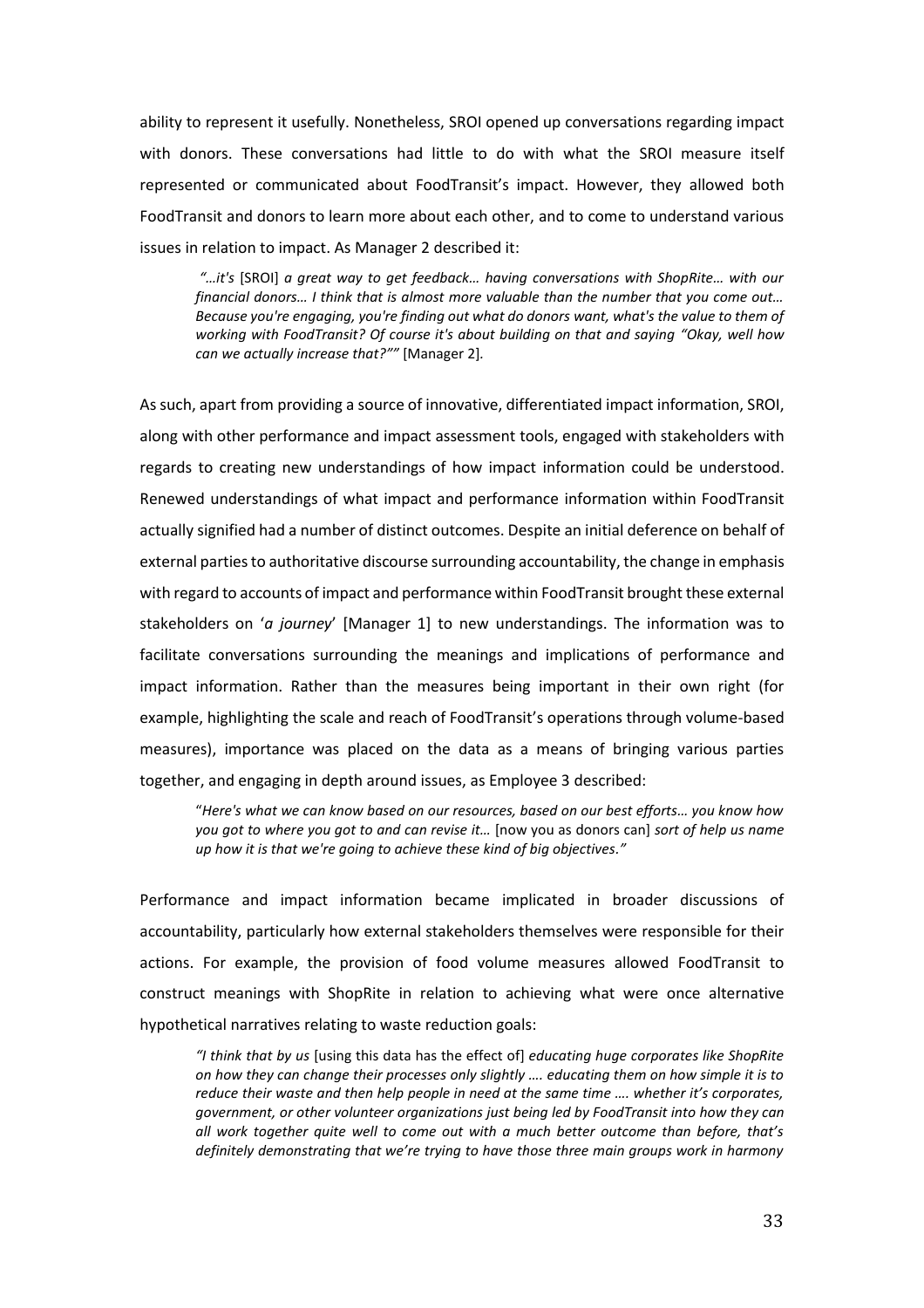to help each other out and have that whole shared value equation work in a positive way" *[Employee 8].*

Here, a recounting of food volumes had the effect of not merely showing the value of donating food to FoodTransit, but also how behavioural change by donors themselves can lead to the realization of certain proposed impact narratives. In this manner, FoodTransit, through various performance and impact accounts, sought to encourage a shared ownership and accountability approach to their operations rather than simply seeking to represent the impact of their activities through chosen measures. By doing so, FoodTransit was able to strike a balance between the types of information it communicated to donors, as Employee 5 noted:

*"KPIs are wonderful when you can go to governments or funding bodies and say guess what, we moved 60 tonnes of food to this area in this particular time. I think an astute funding body will then need to ask the next question, well OK what happened to that food? …Then you can start to bring on other things like well, not only did we deliver a whole lot of food to the community …but we also got involved …in the development of community gardens and the delivery of those two [education] programmes …I don't think any government or funding body would not listen seriously to those types of arguments. So I think this is where we're starting to see the balance here".*

Gradually, this appeared to have the desired effect of encouraging an appreciation of the importance of viewing performance and impact information somewhat hypothetically, with a strong element of trial and error. Reflecting on her involvement in impact assessment, Employee 3, for example, describes her role as follows:

*"I may be reframing or trying to clarify ….who are we making this impact on and maybe a little bit of the why (I'm not too concerned about…. measuring the size of the problem. We know it's there. Let's crack on with doing something about it), but yeah, who is it and what is it and when does it ….happen? Just sort of a hypothetical…."*

FoodTransit and external parties came to see performance and impact information not in a

representative sense, but as part of broader conversations. As Manager 1 describes:

*"There's a couple [of donors that] we've got really good relationships and have had great support with, because they get it… they understand what we're doing, they believe in the cause… they trust us and they want to give us that little bit of freedom to test and try and know things may or may not work, knowing that ultimately, we are heading in the right direction and do as much good as we can… If you have the trust and relationship with the donor… you're taking them on that journey as well. So they buy into what you're doing. They trust and believe that you're doing the right thing and that gives you a little bit more freedom with the metrics."*

It was felt that as FoodTransit had progressed in seeking to think about impact and its significance differently to that embodied within authoritative accountability discourse, so too had its donors. The implications of our findings are discussed in the next section.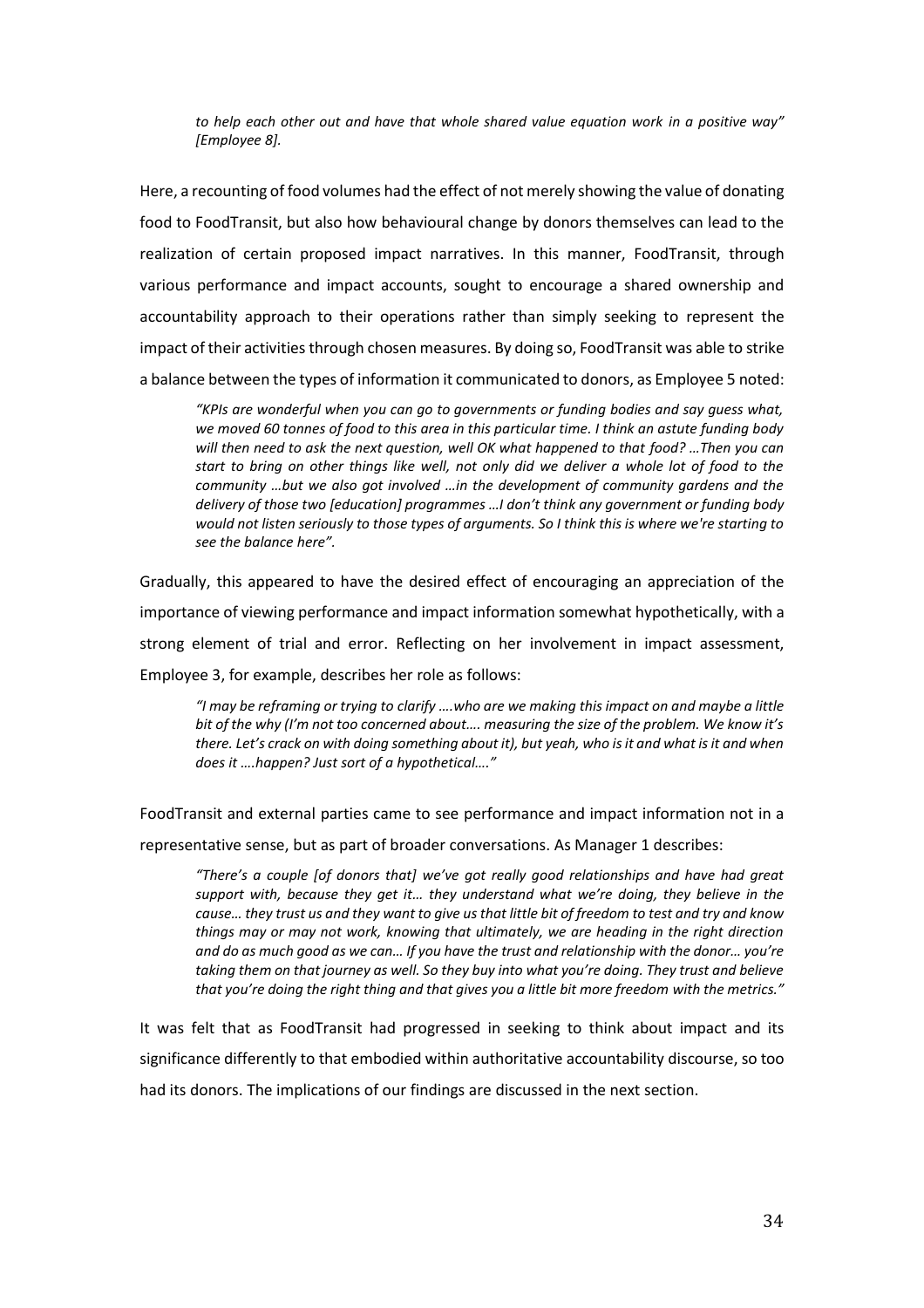#### **Discussion**

Studies in relation to dialogic accounting have been diverse in nature. Many highlight how monologic forms of accounting have acted to silence certain voices and privilege others and, therefore, mainly emphasize the repressive nature of 'mainstream' accountings within institutional settings (Gallhofer et al., 2015). These studies focus on establishing dialogic accounting as a credible and noteworthy alternative (see for example, Macintosh & Baker, 2002; Brown, 2009; Brown & Dillard, 2013). Here dialogic accounting is seen as important in surfacing alternative subject positions, those that represent the remainders from authoritative discourse; that is those that have been excluded and ignored. Studies, therefore, advocate for the inclusion of polyvocal and alternative ideological standpoints, even if there is an acknowledgement that these subjectivities are contingent, emergent and open to contestation.

We find that similar to Brown & Tregidga's (2017: 16) doubling practices, accounting texts that are enmeshed in authoritative discourse (in our case, accountability practices) can be reappropriated or re-framed so that "they are saying something else entirely" about the present and future. This is akin to Bakhtin's (1981: 427) assertion that "a word, discourse, language or culture undergoes 'dialogization' when it becomes relativized, de-privileged, aware of competing definitions for the same thing". In an effort to shed more light on how this occurs in practice, we draw in detail on Bakhtin's (1981) dialogic theory and show how a subjunctive view of accounting enables this "discursive evolution" from authoritative to internally persuasive discourse (Hsu & Roth, 2014).

Bakhtin (1981, 1984, 1986) highlights a world that is unavoidably and inherently dialogic; a world in which its constitutive elements – including accounting reports - are always contingent and open to contestation, where the various possibilities embedded within them often remain as possibilities but are no less important or relevant to organizing processes of resistance. We demonstrate here that this occurs through an evolution from authoritative to internally persuasive discourse by recognition of the subjunctive possibilities embodied in and derived from accounting information. Reports received in subjunctive mode generate particular understandings, not as a particular account of fact, but as "a possibility or an aim, or calls it into doubt or denies its reality, or expresses judgement on it" (Howells, 2001: 144). Therefore, characteristics such as "doubt, possibility, necessity, desire and future time" are expressed by a subjunctive view of accounting (Arend & Sunnen, 2016: 2907). In our study, we find that dialogic accounting produces new visibilities in terms of future subjunctive realities which may not be desirable, well-informed or even viable, yet nonetheless are powerful in allowing us to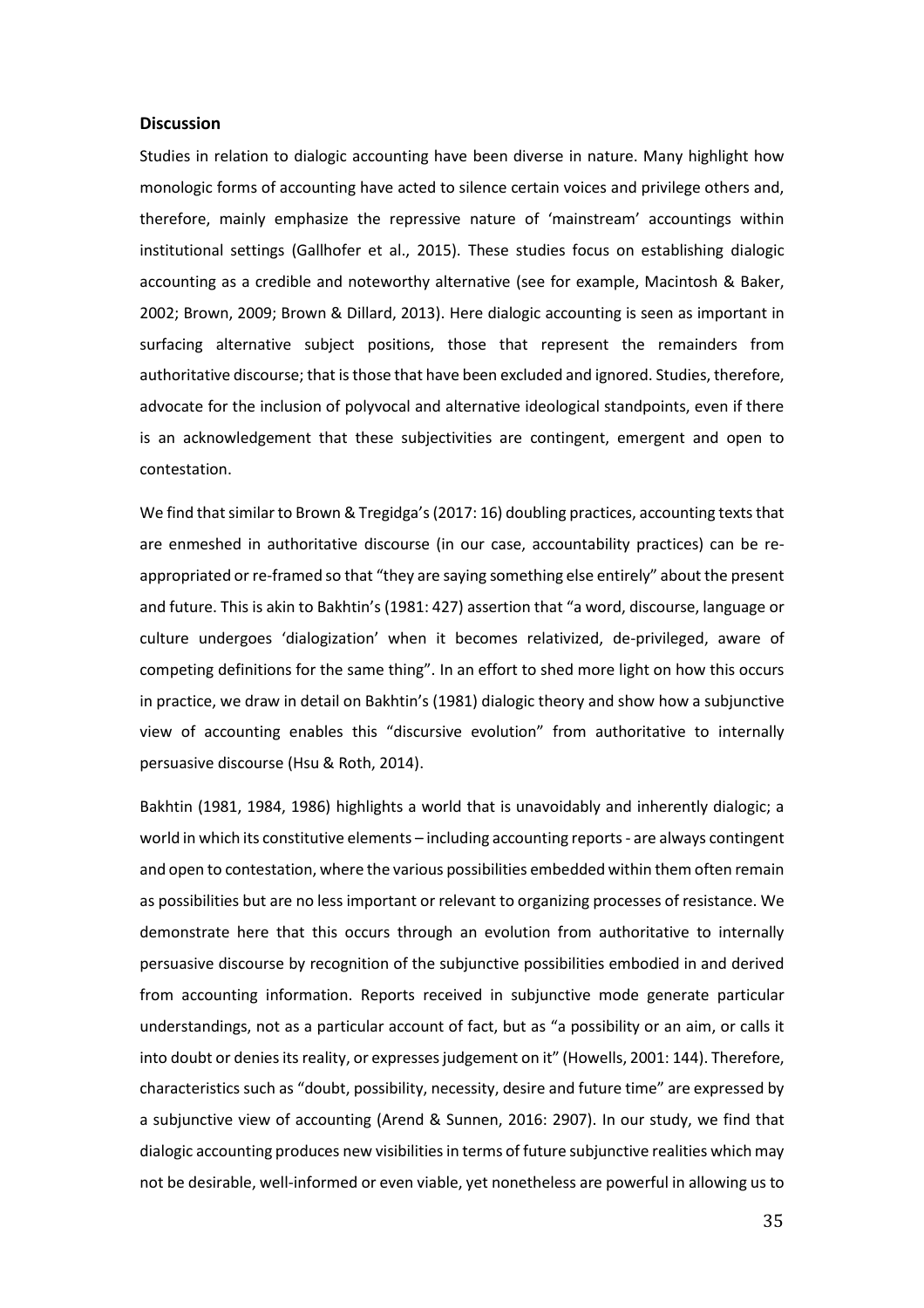intervene in current organizing processes (and deal with the consequences of day-to-day authoritative discourse) with purpose and creativity. We, therefore, demonstrate the surfacing of subjunctive realities which are not merely *open* to contestation but, *embody* it and use this contingency to intervene in current circumstances with purpose.

In this sense, we find that accounting reports can contain a certain amount of "surface reportage" of particular events or activities but they open out into social gestures where users are invited to imagine alternatives to what is embodied within these texts (Howells, 2001: 147). Furthermore, we find that accounts regarded in this subjunctive mode - in their simultaneous ability to exist outside of, and speak back to, 'official' discourse in carnivalesque moments of exchange (White, 2014) - have the potential to be part of acts of resistance and change (Koczanowicz, 2011, 2013; Roberts, 2004). These findings are now discussed in detail within the context of our empirical study.

#### *Discursive evolution to internally persuasive discourse*

Within FoodTransit there was a large volume of mismatched and fragmented sources of performance and impact information. Different metrics – food volume measures, participant numbers, narratives within surveys and SROI exercises – all reflected the various aspects of FoodTransit's operations and there was no coherent framework to draw these disparate understandings of performance and impact together. However, the narratives created by these fragmented renderings of performance and impact were not seen as digressions from or 'side stories' to an overall view of FoodTransit's impact; rather, they were integral to how the 'story' of impact was formed (Shields, 1993).

When FoodTransit was founded and beginning to grow, redistribution of food to welfare agencies was seen as an appropriate and helpful response to growing food insecurity. The more food that was redistributed, the greater FoodTransit's impact would be. Performance and impact information based on food volume measures sought to reflect this by highlighting the scale of FoodTransit's distribution services. However, over time, many employees began to express dissatisfaction with these metrics' representativeness. Some believed that they reflected an increasing need for food relief, rather than capturing progress towards FoodTransit's goal of tackling food security. Therefore, gathering information on food volumes prompted a debate on whether the impact of FoodTransit lay in the fact that it was efficient in food distribution or whether it was instead interested in longer-term impacts. This led to revised understandings of the significance of food volume measures; a recognition that these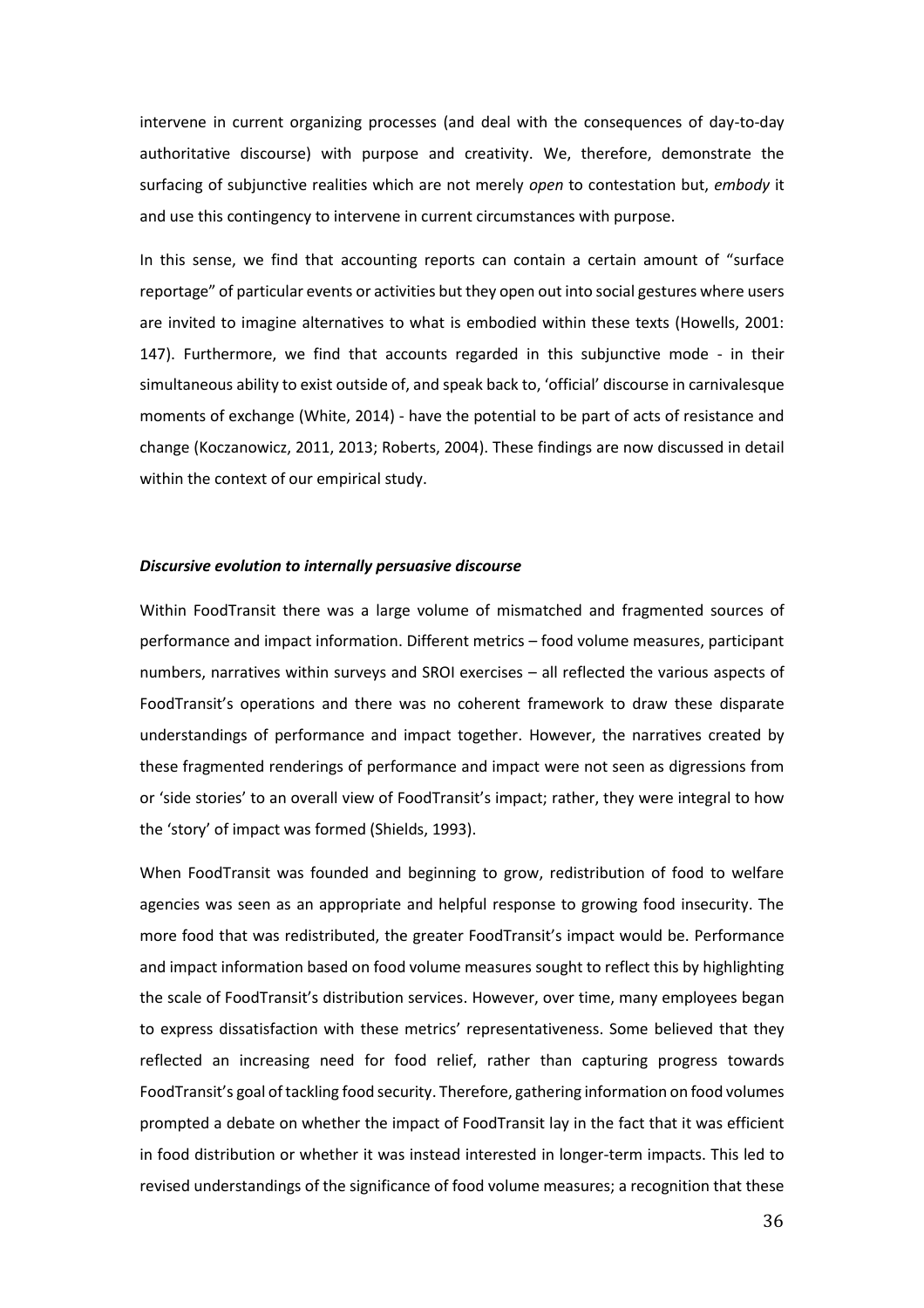measures perhaps actually reflected the problem the organization was seeking to address or at best represented a short-term solution.

As such, measures of performance and impact within FoodTransit were taken apart, doubted and denied as a basis for reality (Howells, 2001) in an "operation of dismemberment" (Bakhtin, 1981: 23). They created a basis for dialogue<sup>14</sup> and exchange amongst organizational actors in the context of uncertain or disputed objectives (Burchell et al., 1980). This allowed actors to develop an appreciation of what the measures represented, critique their representation of FoodTransit's impact, and imagine alternative realties where impact might be represented differently (Li & McKernan, 2016; Toulmin, 2003) or, as happened over time, allow the notion of representation itself to be questioned. In this sense, the internal persuasiveness of performance and impact information was not in its ability to create a holistic account or representation of FoodTransit's impact and compare this to a predefined template or business model. Rather this information was used to understand current circumstances and enable actors to intervene in those circumstances purposefully (Lawson, 2001). Therefore, we found that a focus on *subjunctivity* within FoodTransit was rooted in the organization's formal performance and impact assessment practices. This meant that these practices, in providing particularity to possible accounts of performance and impact, provided the 'structural axis' or 'raw materials' (Hirschkop, 1986) for a subjunctive understanding of different dialogic worlds, and were essential to ensure the organization and its stakeholders did not 'lose' themselves in the unstructured nature of these worlds. This is described in more detail in the next section.

## *Creation of subjunctive realities*

 $\overline{\phantom{a}}$ 

Within FoodTransit, we saw the creation of numerous subjunctive realities that allowed the organization to consider the nature of its performance and impact. Reflecting the inevitable openness and possibility of the world (Bakhtin, 1981), the organization embarked on activities and thought processes that actively imagined alternatives to the status quo and the accountability pressures within the food security sector. Although the sector had become interested in impact, our study showed that this still often manifested itself in preferences for tangible, quantifiable and essentially 'representational' outcomes (Riely et al., 1999). Examples of imagined futures, therefore, related to longer-term impacts including the

<sup>&</sup>lt;sup>14</sup> We use the term 'dialogue' here in its more colloquial sense, in terms of engaging in conversation and collective thought processes.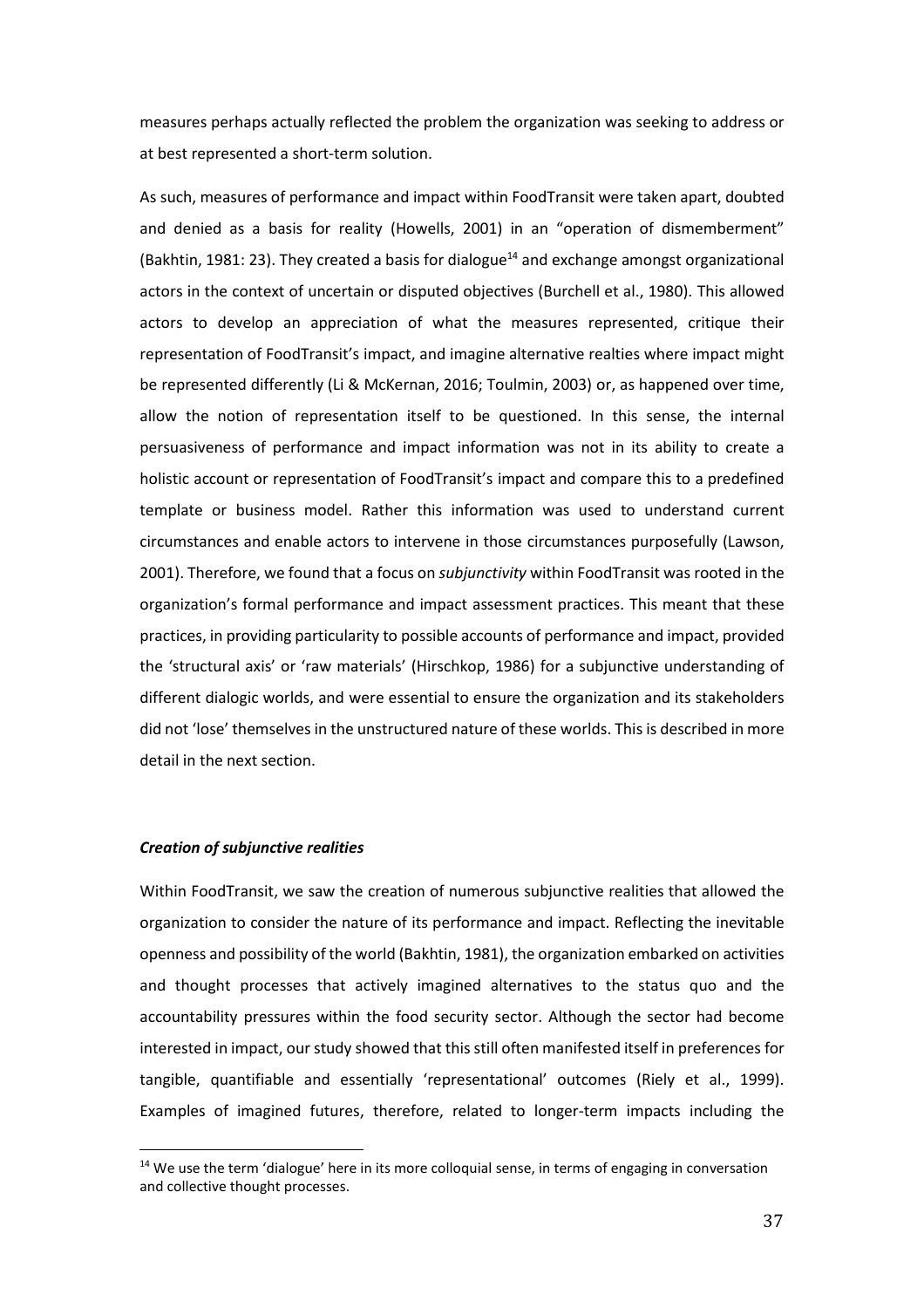attainment of food security for all Australians, reduction of waste by food donors, reducing the need for emergency food relief, and ultimately putting FoodTransit out of business. The most notable example was the latter - the goal of putting the organization out of business. The logic behind this goal was an increasing realization that growing the food redistribution aspect of FoodTransit was problematic for two reasons: first, it perpetuated the problem of food insecurity and, second, it did not allow a focus on tackling the root causes of food insecurity; both of these representing longstanding criticisms of NGOs in the food security landscape (Booth, 2014; Warshawsky, 2014, 2015). Putting itself 'out of business', however, was not a goal FoodTransit seriously aimed to work towards; indeed, it wasn't even a goal that organizational actors necessarily saw as legitimate. For example, the inconsistency between reporting on and measuring (increasing) food volumes, and aiming to reduce food movement to zero, was noted. There was also a recognition that measuring progress towards going out of business was difficult.

Consistent with Bakhtin's dialogic world of openness, the goal of going out of business was a mere possibility, and, therefore, uncertain, perhaps even undesirable. Furthermore, this immeasurable objective could not be reflected in the organization's current performance and impact assessment tools. Yet, similar to Brown & Tregidga's (2017) doubling practices – where authoritative discourse offers the possibility for re-invention and appropriation through an attentiveness to the ambiguities of its rules and methods - these performance and impact tools did initiate discussions regarding subjunctive objectives of this kind. Therefore, similar to SAMs and other forms of counter-accounts, performance and impact measures in FoodTransit were not used for their ability to 'represent' reality, but to provide an alternative starting point for discussion in which 'something' could be generated from a space of possibilities, a process that proved more useful than the accounts of performance themselves (Bebbington, Brown & Frame, 2007; Bebbington & Gray, 2001). Presenting alternative subjunctive realities to FoodTransit's focus on ever-increasing growth focused the attention of actors within and external to FoodTransit on the problems of growing food-volume measures in terms of perpetuating food insecurity at the expense of tackling root causes. Situating the organization temporarily and hypothetically within these frames of reference allowed multiple stories to emanate from the organization's performance and impact narratives (Cooper & Morgan, 2013) and the construction of "what if" imaginings, rather than "what is" understandings, of impact (Howells, 2001).

In this sense, the unfamiliarity and incommensurability of being put out of business in relation to current meaning-making in performance and impact exercises, allowed FoodTransit to use

38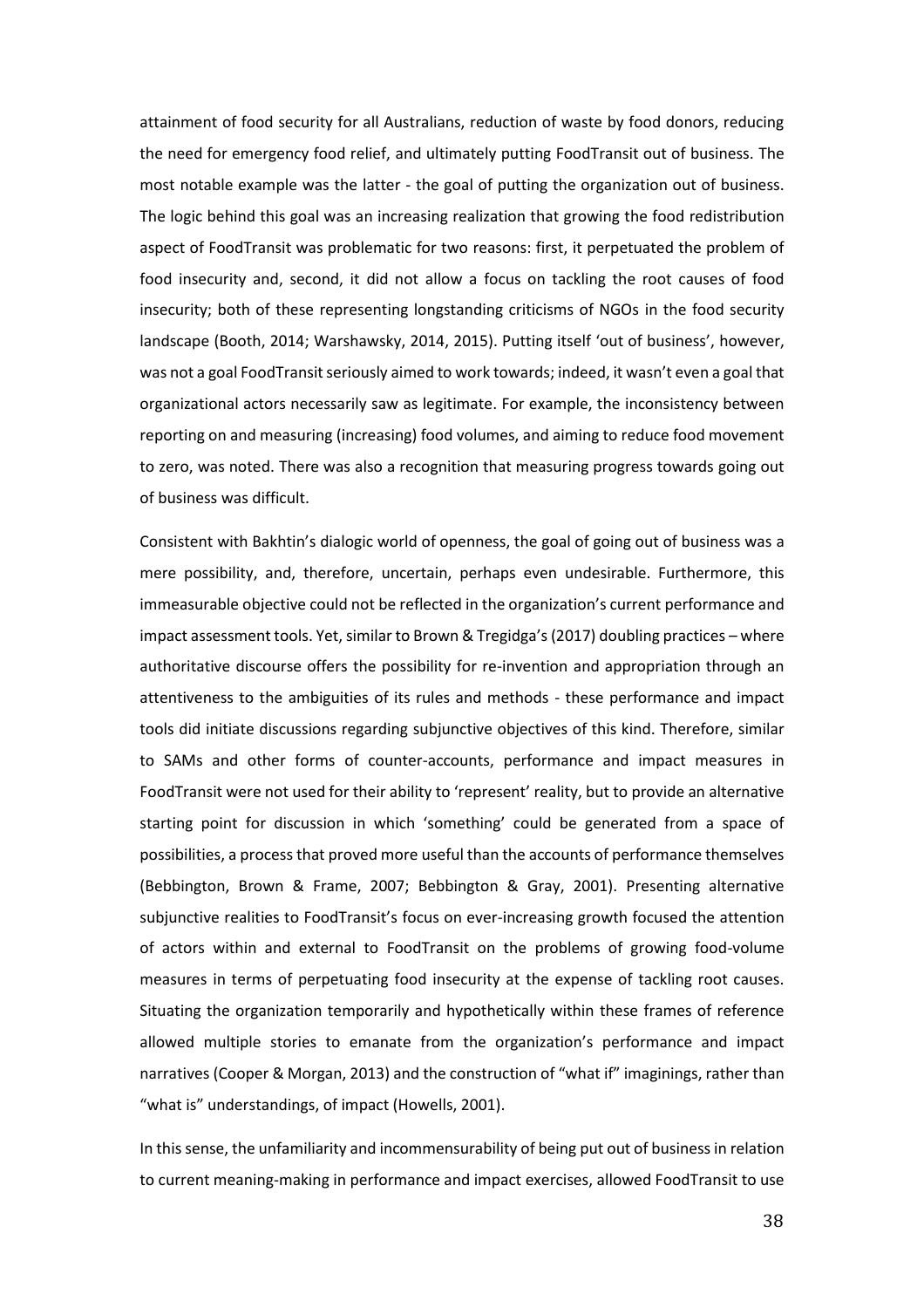this 'alien subject' (Bakhtin, 1981) to decipher and contemplate its focus, and how operations might be conducted differently going forward. This ability to construct and interrogate subjunctive realities within FoodTransit allowed a retreat to its core focus of food insecurity and a reconsideration of it. Over time, the organization was able to use these reflections to move towards a greater focus on addressing root causes of food insecurity, for example, through the operation of its nutrition education programmes. Additionally, this was accompanied over time by a reduced focus on the business-oriented discourse represented by volume-based measures of movement of food. Analysing subjunctive realities allowed actors to constitute performance and impact measures, and current circumstances by what they were not (Brown & Dillard, 2013) and made this focus 'present' in further performance and impact discussions. We show, therefore, that although accounting information frequently creates patterns of visibility (Burchell et al., 1980), it also highlights invisibilities and this too has the effect of shaping organizational practice. In this sense, the invisible – in this case, the subjunctive - may have been an impulse, but it led to explicit and demonstrable organizational outcomes (Stewart, 2013).

In this manner, we find that subjunctive realities often do not represent aspirational goals, the likes of which organizations might traditionally monitor progress towards. Nor do they rest on an illusion of *shared meaning* among a variety of organizational actors. They did provide frames of reference, however, that allowed their *shared usage*. In particular, the ambiguity and contingency of subjunctive realities allowed organizational actors to make sense of FoodTransit's current position and contemplate how they might intervene to change its circumstances (Lawson, 2001; Seligman & Weller, 2012).

### *Resistance and transformation*

Traditional NGO accountability requirements, where NGOs report their impact to, for example, financial donors, typically centre on essential imperatives of quantifiable, tangible understandings of performance and impact (Hall, 2014; O'Dwyer & Unerman, 2008). The nature of these reports suggests a world awaiting discovery, one that can be charted, described and, in part, known (Lawson, 2001), yet the subjectivity of such accounts is rarely recognized (see Brown (2009) and Macintosh and Baker (2002) for a discussion of monologic accounts). FoodTransit was not immune to the authoritative discourse of such accountability pressures. Indeed, at times during its growth trajectory, the organization felt them acutely, for example, during the initial stages of establishing its credibility within the welfare field. It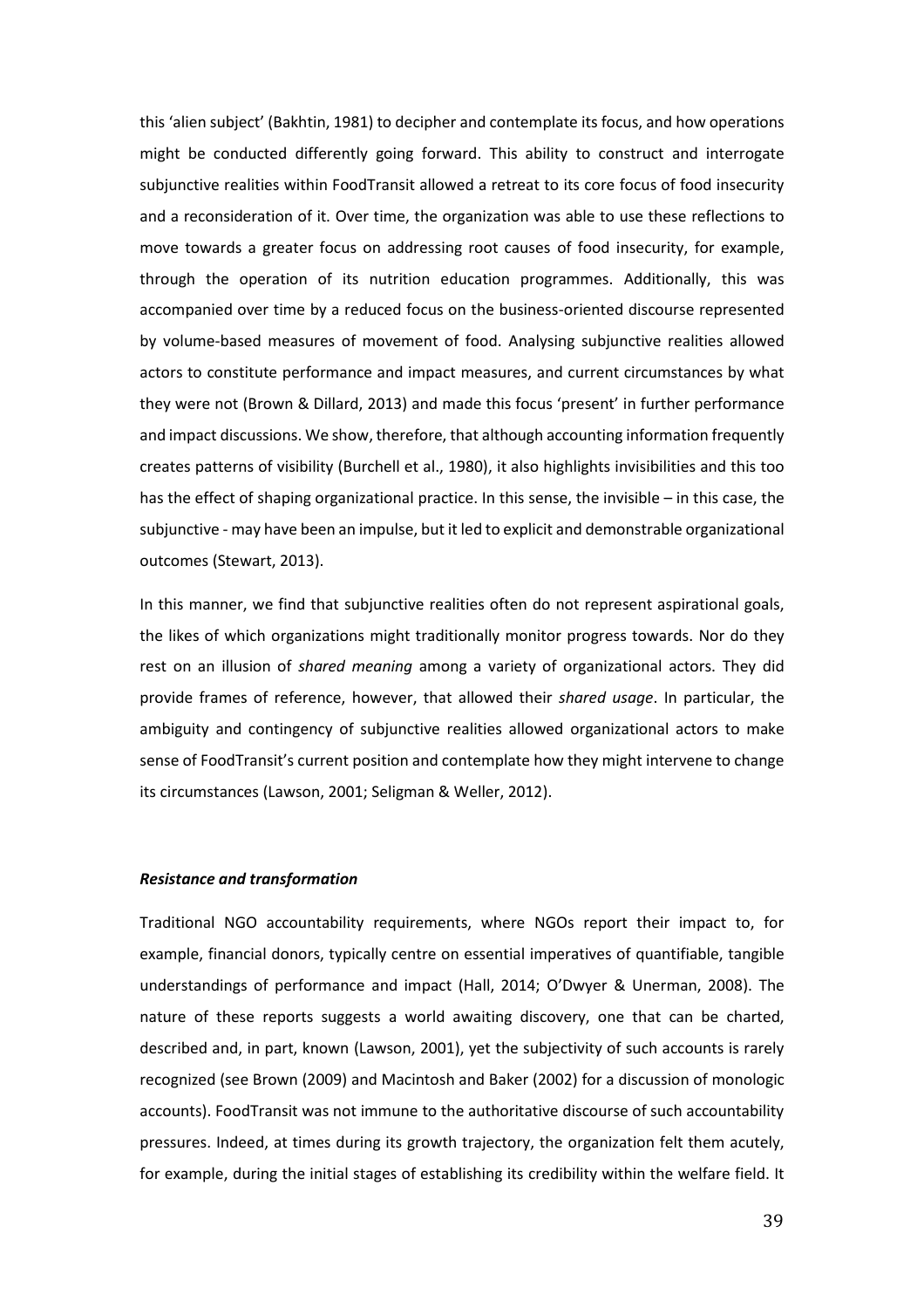responded to these pressures in a variety of ways including the collection and dissemination of quantified simple measures of impact relating to, for example, food volume measures and participant numbers within nutrition programmes.

As highlighted previously, early resistance to authoritative discourses of accountability manifested itself in a desire within FoodTransit to interrogate its existence and its role within the welfare sector. Internally, the organization began to relate the significance of performance and impact information (most frequently prepared to appease authoritative accountability pressures) to subjunctive realities, rather than the technical, literal or representational meaning of the information presented by these measures. In this sense, we find that the creation of subjunctive worlds does not attempt to replace authoritative discourse, but allows alternative subjunctive discourses to inhabit the same time and space as, and relatively unencumbered by, the struggles and pressures associated with authoritative discourses of accountability. Therefore, we show here that a simultaneous participation in the subjunctive space of a "what if" world (and a rejection of the importance of the "what is" meanings embodied in authoritative discourse) allows some shelter from the problems of accountability, for example, those which prevent organizations from thinking about complex social missions (O'Dwyer & Unerman, 2007, 2008).

Furthermore, we find that in viewing performance and impact assessment in this way, FoodTransit was not only able to co-exist with and shelter from authoritative accountability arrangements but also *engage* with them. Here we found a role for performance and impact assessments as "…mechanisms around which interests [were] negotiated, counter claims articulated and political processes explicated" (Burchell et al., 1980: 17). For example, the engrained preferences of FoodTransit's food and financial donors for tangible measures of growth and scale led to a growing dissatisfaction that such measures increasingly did not align with the organization's welfare mission relating to tackling food insecurity. This led to a desire to disrupt these accountability arrangements and motivate different understandings of performance and impact information among external parties (Howells, 2001). An example of this was the conduct of SROI exercises that attached a dollar value to the impact of FoodTransit's services. The SROI metric was used not simply in terms of portraying the monetary value for FoodTransit's services, but to initiate an appreciation among external stakeholders for the value and importance of thinking about FoodTransit's impact in new and creative ways. The power and significance of this metric was the way it prompted others to think about impact differently and contribute in a more engaged way, with the actual outcome or measurement technicalities (and problems thereof) of the evaluation being somewhat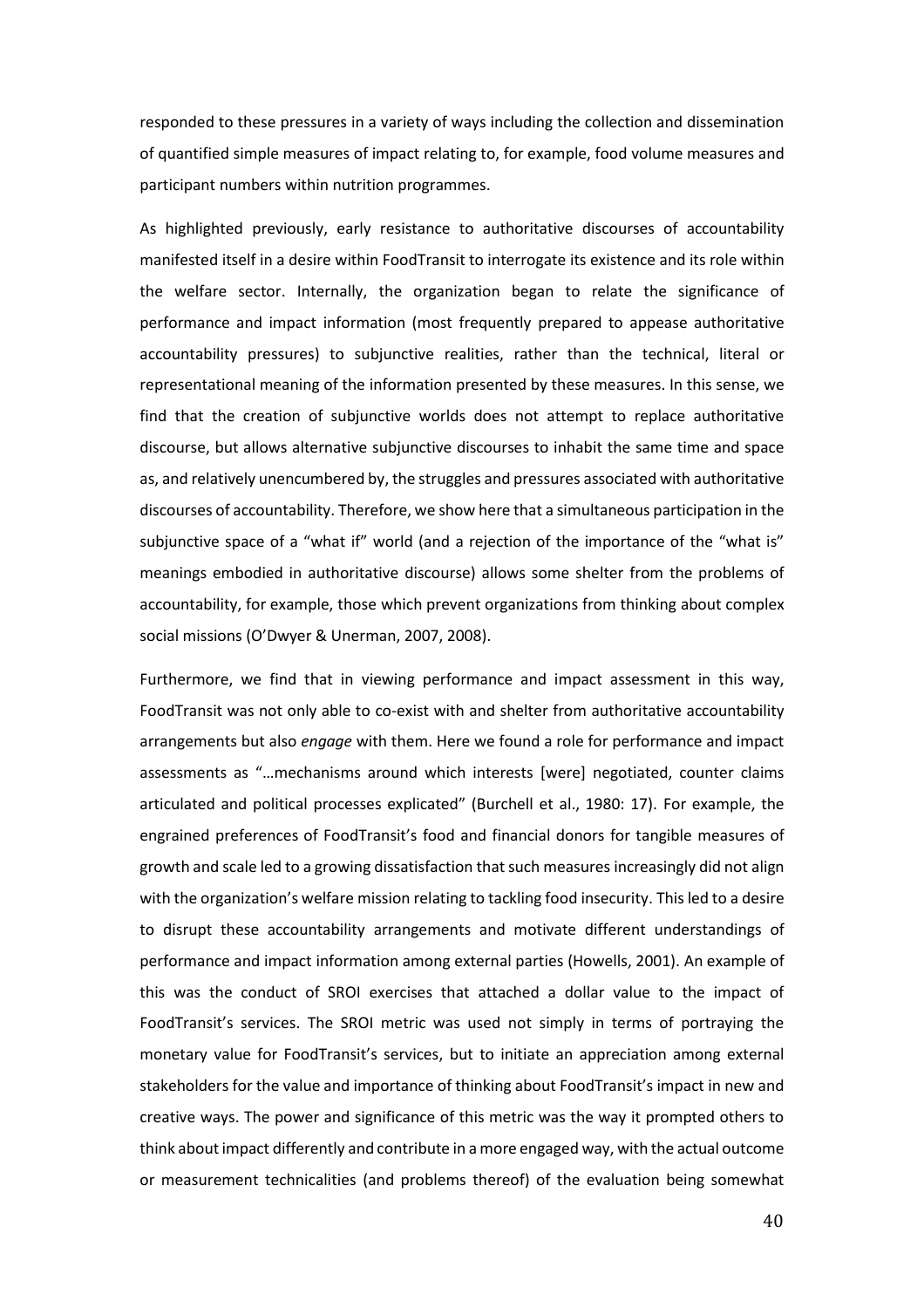inconsequential. In this sense, mutual learning processes emerged not from ideological differences but on subjunctive renderings of the future. The same was true in relation to the performance and impact reports that were generated by the nutrition education programmes, which were released to improve FoodTransit's credibility as an organization interested in creating a future of long-term social change.

This represented the beginning of a change in, and a reshaping of, the social order of accountability relationships at FoodTransit (Coonfield, 2009). Previously, it had simply been a matter of providing performance and impact information in anticipation of food and financial donors' preferences. Over time, it transitioned to greater engagement between FoodTransit and external others with regards to how impact could be understood. In this sense, we see the potential for resistance in the dialectic between formal texts and social gestures (Koczanowicz, 2011, 2013). Bakhtin (1981) recognizes such outcomes in claiming that objects such as texts are in dialogic relation to the rest of the world, they do not simply tell a story about the world but demand a response in various forms that enriches and elaborates meanings attached to them. As such, the formality of the performance and impact measures within FoodTransit opened out into the enactment of particular social gestures (Bakhtin, 1981).

This finding is very much in line with pragmatist perspectives in which accountings 'of the establishment' are said to have the potential for emancipatory dimensions (Gallhofer et al., 2015). By attempting to facilitate thinking and discussion surrounding subjunctive organizational realities using performance and impact information as a basis, FoodTransit was able to create these possibilities for change. Within NGO spheres, a greater emphasis on impact (as opposed to outcomes) has been a persistent priority. Yet within this context, authoritative discourses of accountability have long been seen as a way of measuring an assumed to be known impact. Particularly in the food security sector, the problematics of measuring long-term impact have led to a situation where impacts are often narrowly defined and confused with programme outcomes (Holley & Mason, 2019; Riely et al., 1999). The intervention of FoodTransit in this engrained ritual ruptured its 'naturalness' and unproblematized nature (Brown, 2009; Brown & Dillard, 2013). This, in turn, allowed a more fluid contingent understanding of both impact and the traditional principal-agent function of accountability with FoodTransit having more agency and voice in effecting mutual learning processes between it and its donors (Bebbington et al., 2007b). This manifested itself in an implied invitation to external stakeholders to imagine particular worlds within which actions, performance measures and accountability arrangements might be construed differently.

41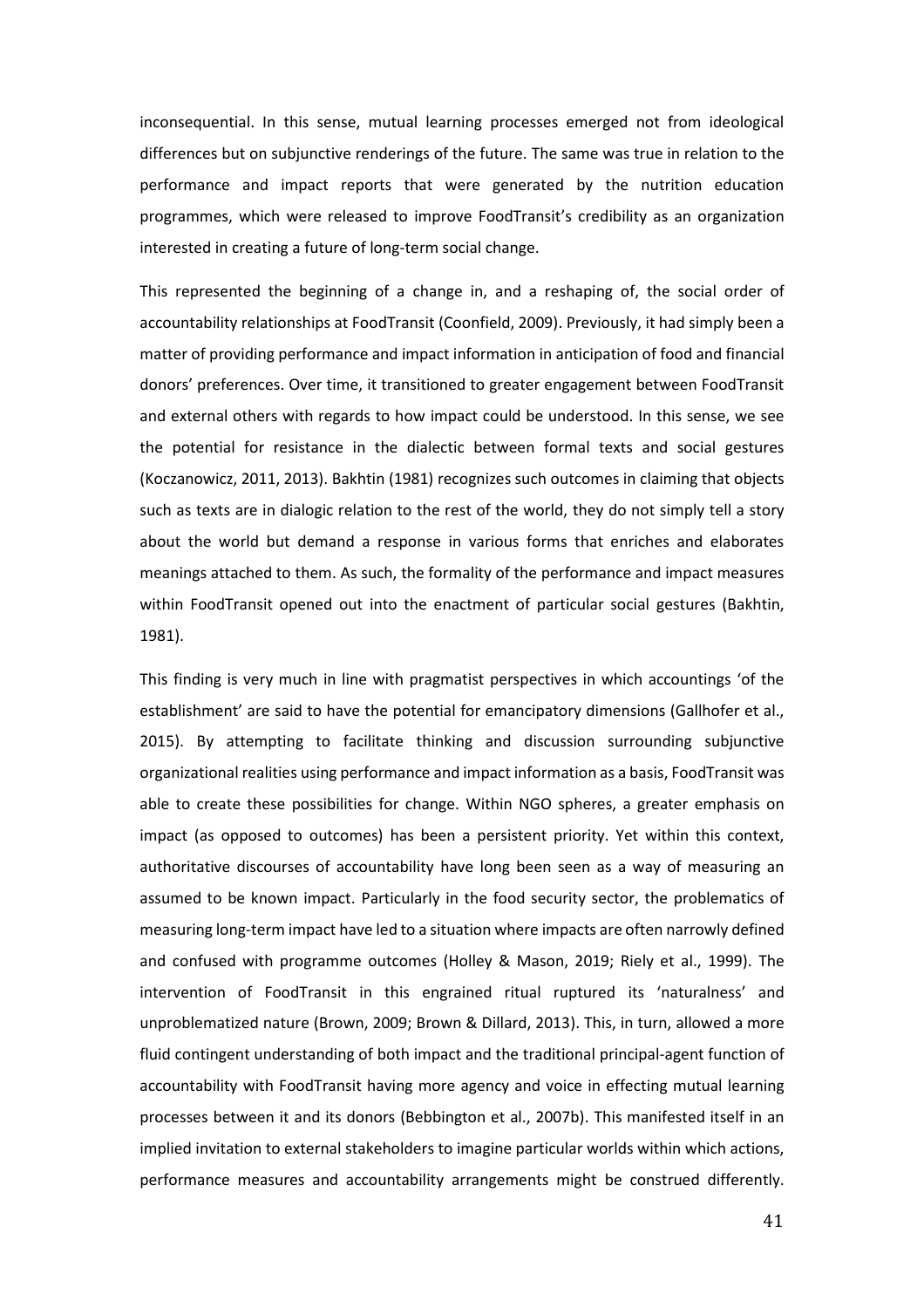Many interviewees spoke of the trust built between FoodTransit and external stakeholders, which represented a fundamental change from the previous authoritative regime of accountability. In addition, interviewees perceived that this created self-altering effects amongst these stakeholders as they developed a growing appreciation for performance and impact assessment's role in motivating and prompting a consideration of subjunctive realities. Furthermore, interviewees felt that these stakeholders began to understand the trial and error orientation of many performance and impact studies.

However, it is important to note that the resistance discussed here represents but a 'moment of resistance' and not a complete denunciation of the accountability requirements embodied with the food security sector, or the NGO sector more broadly. Specifically, the actual requirement to provide an account of impact for donated funds was still very much adhered to and actioned albeit in a more fluid, engaged and flexible manner. In this sense, carnivalesque styles of engagement (Hardy, 2006) are often but temporary spaces in a world that is indeterminate and unfinalizable (Robinson, 2011). What was resisted, however, was the linking of such accounts to the market and business-oriented terminology associated with tangible, measurable and easily accessible information of performance and impact which mostly related to an appreciation of the growth and scale of FoodTransit's operations, and a resulting sense of 'value' from funds donated. Resistance here manifested itself in a desire to engage with these measures, relativize and de-privilege them (as opposed to seeking to improve their 'representational' qualities), and ultimately infuse them with an alternative, more internally persuasive, significance, specifically their ability to surface subjunctive realities (Bakhtin, 1981). Therefore, these moments of resistance resonate strongly with Gallhofer and Haslam's (2019) contention that emancipatory actions tend to progress along a continuum in which tools such as accounting, at any one time, are multi-dimensional phenomena which can encompass both emancipatory and repressive elements.

In summary, our findings allow us to appreciate that dialogic accounting can afford not only moments of freedom from authoritative discourse, particularly in an institutional setting, but also enables organizational actors to transition from this discourse to an internally persuasive one in which possibilities for alternative futures can be contemplated with purpose. We found that attaching subjunctivity to FoodTransit's performance and impact reports represented a way of surfacing the unfinalizability and contingency of the world, allowed organizational actors to intervene in this world with purpose and intent, and brought about moments of resistance to authoritative discourse and an engagement with those that might have historically perpetuated it.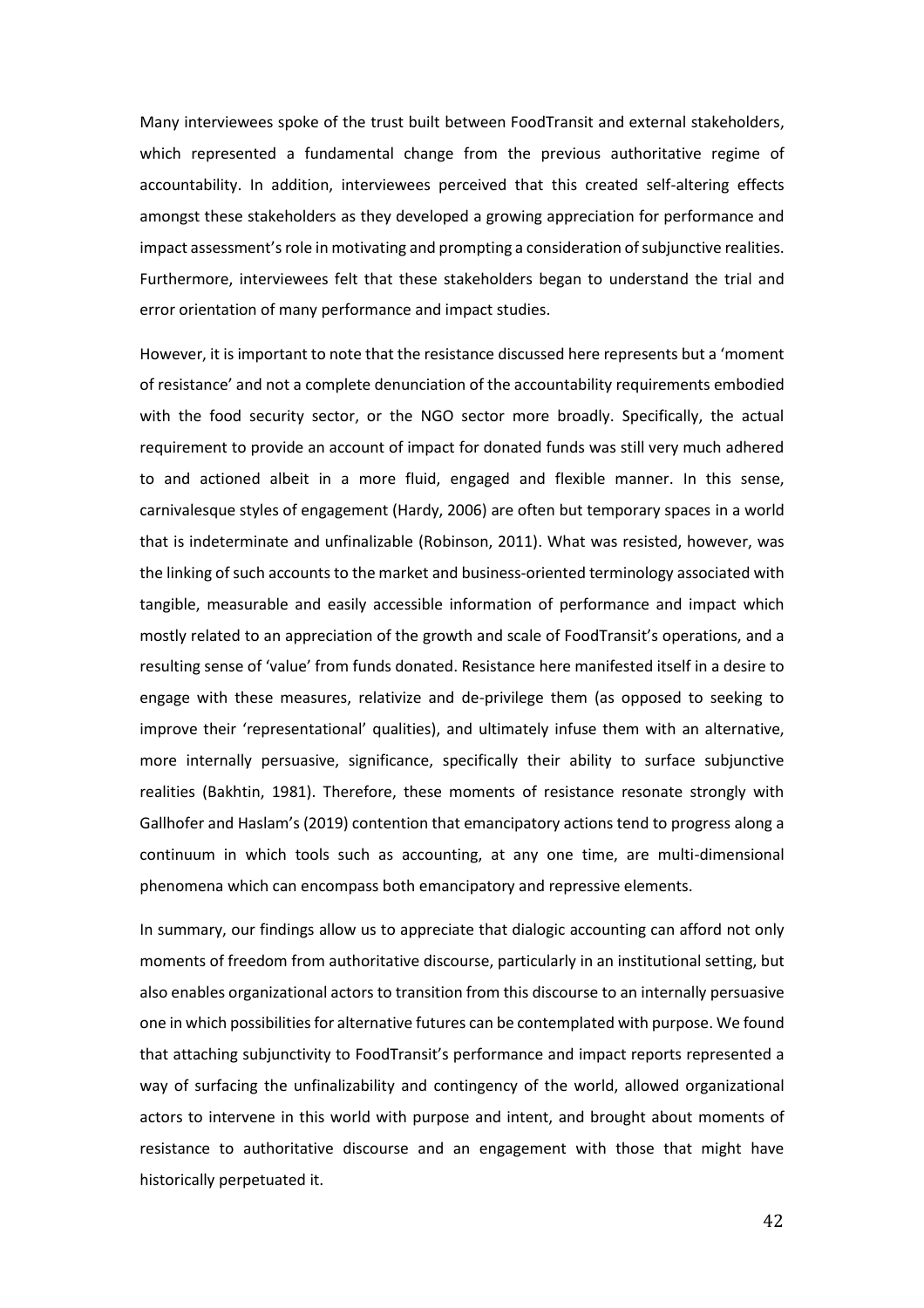#### **Conclusion**

In this study, we contribute to long-standing research that investigates how accounting becomes purposive in practice and gains legitimacy through working practices (Burchell et al., 1980). Through case study research within FoodTransit, we sought to study accounting in the contexts in which it operates, and how it intersects with other organizational practices and processes (Hopwood, 1987). Yet we also sought to go beyond this body of literature. According to Roslender and Dillard (2003: 337), research of this kind is mostly said to have "a strong affinity with an interpretivist approach to sociological enquiry, and to be relatively uncritical in emphasis". Likewise, Hopper and Bui (2016) claim that much of the management accounting research that draws on Burchell et al. (1980) seeks to examine the ways in which accounting gains legitimacy through working practices as a means of solidifying management control, frequently in support of organisational ends and corporate agendas. In contrast, by employing a methodology consistent with Bakhtinian understandings (Frank, 2005), we sought to place our study in a somewhat wider sphere of critical thought regarding the roles of accounting within society. In particular, we sought to look at how accounting gains legitimacy in the context of authoritative discourses that can be embedded within organisational practice, such as discourses that have promulgated accounting's representational abilities. In showing the ways in which accounting can be implicated in reacting to and resisting such circumstances, we also link to what is broadly termed enabling (Roslender & Dillard, 2003) or emancipatory accounting research agendas (Broadbent & Laughlin, 2001; Gallhofer & Haslam, 2003, 2019).

In particular, we investigate the role of dialogic accounting in processes of resistance; a role that perhaps was not envisaged by those who make foundational and essentialist claims about the function of accounting (Burchell et al., 1980). We posit that dialogic accounting has the potential for acts of resistance in mundane day-to-day organizational-based situations where contingent realities are surfaced, not only as a means of giving voice to the minority, but also to use such realities as an important means of imagining future alternatives to current circumstances. Therefore, we also contribute to previous literature on accounting and resistance (for example, Ezzamel et al., 2004; Gallhofer & Haslam, 2019; Masquefa at al., 2017) by proposing that an explicit recognition of the subjunctive role of accounting texts, particularly within institutional settings, can be instrumental in allowing for and enabling moments of resistance. Furthermore, we propose these findings to be important to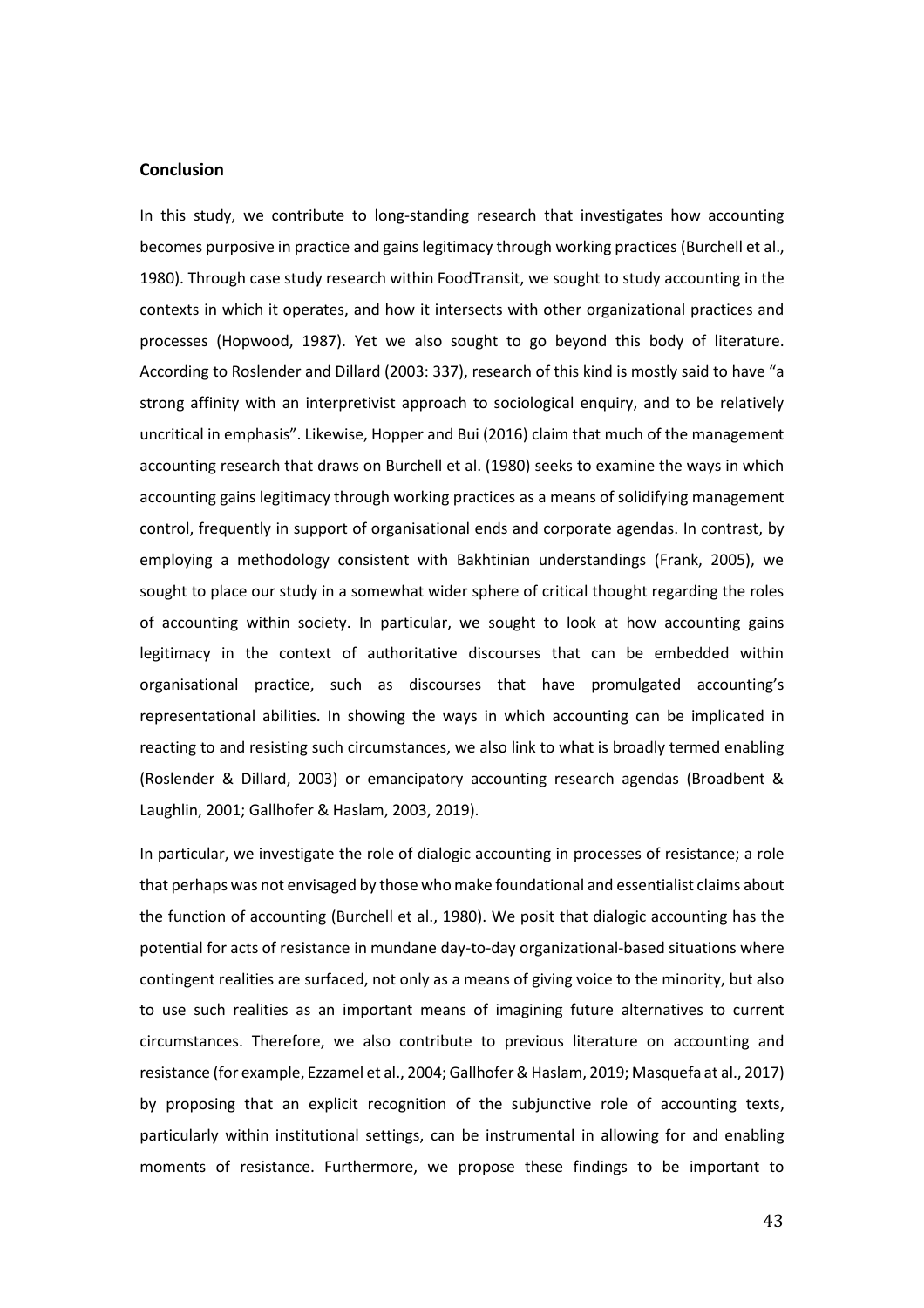understandings of dialogic accounting. As Ball (2007) highlights**,** focusing only on organized forms of actions – such as social movements – can risk missing these more discrete and tacitly organized, yet no less effective, institutionally-based forces.

We do, of course, recognise that our findings perhaps run counter to those of a more radical disposition that seek to cultivate an insurgent sensibility. Proponents of such a disruptive and transformative stance exhibit an indifference to institutional settings as they see authoritative discourse to always be associated with repressive power. Therefore, they see any attempts to engage with authoritative discourse to be in danger of co-optation by such discourse or ultimately re-enforcing the status quo (Archel, Husillos & Spence, 2011). In the context of FoodTransit, there was no critical engagement with the role of neoliberalism or power relations and their role in creating the conditions for food insecurity, and no attempt to politically organise those living in food insecure conditions so as to demand their rights. Indeed, in comparison to the propositions of prior dialogic accounting studies (Brown, 2009; Brown & Tregidga), we saw little evidence that FoodTransit at the time of our study attempted to incorporate multiple external viewpoints or perspectives – for example, that of food aid recipients – either on the concept of food security or organisational understandings of performance or impact. Whilst acknowledging such viewpoints, we believe our case study does show, however, how moments of resistance can be small, gradual and at face value, insignificant, yet nonetheless powerful. They work with the 'messiness' of lived reality and proceed in a necessarily slow, elusive and difficult to gauge manner given the day-to-day consequences of authoritative discourse (Bebbington et al., 2007b; Meyerson & Scully, 1995). Combined over time, however, and invoking viewpoints that promote more nuanced and finegrained approaches to societal change (Bebbington & Fraser, 2014; Gallhofer & Haslam, 2019), these moments of resistance can amount to the beginning of a movement, a backlash, a counter-force and the cumulative power of 'small wins' (Ball & Seal, 2005).

In this manner, we show how accounting texts relating to performance and impact within FoodTransit gradually moved along a continuum from being received in authoritative mode to internally persuasive mode and how, as a result, resistance to an authoritative discourse of accountability was created and maintained. In this sense, we agree with previous NGO accounting literature (for example, Agyemang et al., 2017) that NGOs, as political actors, do not always blindly accept the authoritative forces of destructive accountability. While not denying the real and pervasive realities of hierarchical and upward accountability pressures, our study shows the organizational spaces in which NGOs can shield themselves from these pressures and this is where relatively formal, static and narrow delineations of accounting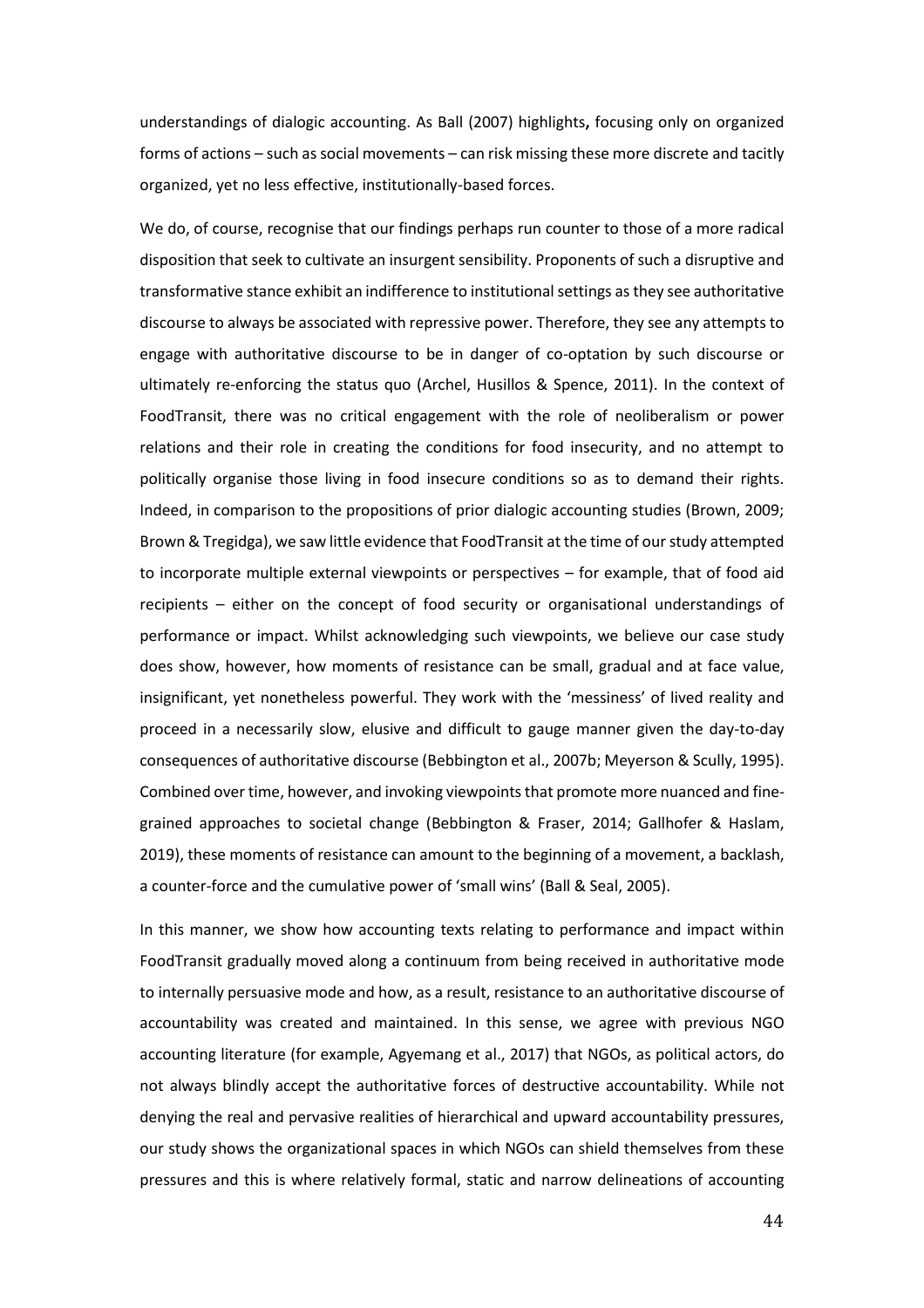information can legitimately and usefully give rise to resistance, transformation and change (Gallhofer et al., 2015; Li & McKernan, 2016). In this sense, our study is in line with the increasing pragmatic approach to resistance in the literature where the dichotomy between repression and emancipation is rejected and, as a result, revolutionary emancipation from authoritative discourse is not always the immediate focus (Gallhofer et al., 2015; Hoy, 2005). We do propose, however, that it is possible that when complemented with exposure to the alternative voices embedded in, for example, counter-accounts – so as to fully embrace a multitude of dialogic possibilities (beyond subjunctive futures) – the 'smalls wins' and beginnings of resistance can move more towards this revolutionary temperament. Otherwise, an organisation in the long-term can be restricted in relation to the scope of alternative dialogic perspectives it can draw on in its newly dialogized space of possibilities.

Like any study, our study suffers from a number of limitations. Most notably, we were unable to gain access to the direct beneficiaries of FoodTransit's work nor its donors. We do not see this as being entirely problematic, however, as our focus was on how organizational actors in an NGO viewed accounting information, what about the way they regarded it induced them to attach an altered significance to it, and how this mobilized a movement from a dominant authoritative discourse to one that was internally-persuasive. However, future NGO research could seek to include the voices of beneficiaries and perspectives of donors. Second, our case organization was one which had limited reliance on government funding. While we believe that our findings would be applicable to organizations that rely heavily on government as a source of funding, we recognize that to some extent, this is an empirical question, and so further research could consider this issue in more depth. Similarly, while we have no reason to believe that our results would not hold across other settings, further research could also consider the role of resistance to authoritative discourses in settings that are highly stratified, such as in the case in Martinez and Cooper (2007).<sup>15</sup> Finally, as is the case for all case study research, we were only in the organization for a finite period of time. Taking a Bakhtinian perspective that everything is unfinalizable, we recognize that there is always the potential for new understandings to emerge after researchers have left the field.

We believe that the implications of our study point to the importance of considering the political nature of identity. If moments of resistance and/or transformation are to be increasingly possible, fostering political identities and a new concept of the political subject will become a necessary condition (Koczanowicz, 2013, 2015). Brown et al. (2015: 638)

 $\overline{\phantom{a}}$ 

<sup>&</sup>lt;sup>15</sup> We thank an anonymous reviewer for this suggestion.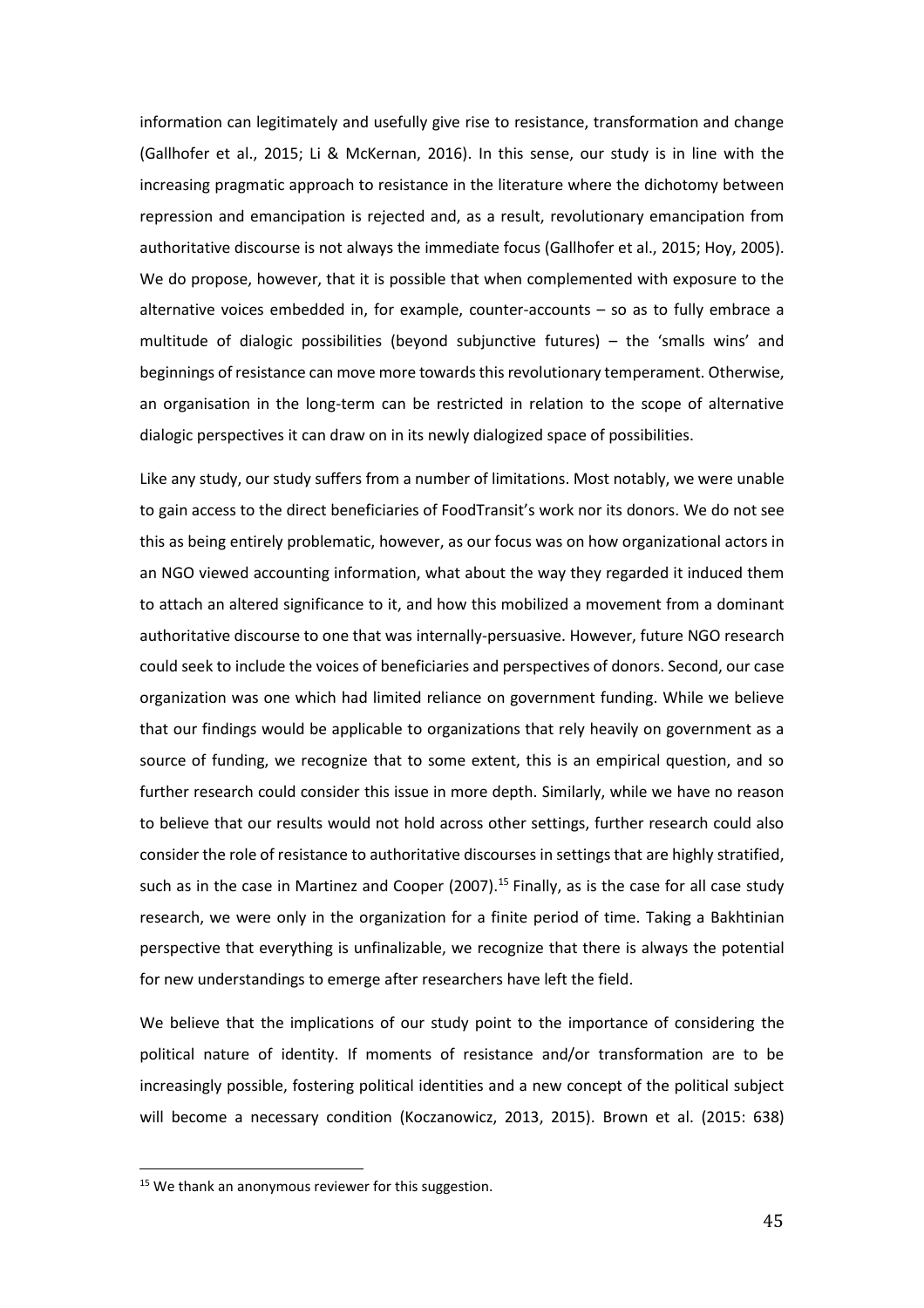highlight the need for individual and collective identities that encompass a capacity for critical reflexive agency which would allow a "deep questioning of paradigmatic assumptions, and a re-framing of how one perceives the world and relations with others, … [a] generous engagement with difference … [and] established groups mutually engaging their commonalities and differences". Attention needs to be paid, therefore, to the "responseability" (Norval, 2009: 307) of subjects if they are to embark on the arduous work of resistance to authoritative discourse (Brown & Tregidga, 2017). Several authors (see for example, Bebbington et al., 2007b; Brown & Dillard, 2013; Brown et al., 2015; Wingenbach, 2011) question what institutional and extra-institutional structures might enable such identities to emerge and flourish. Furthermore, in recognizing the contingent nature of the world, we also wish to highlight the contingent nature of identity, agency and subjectivity. This points to the difficulties in conceiving of actors as unified selves' and the importance of instead understanding the *emergent* nature of identities that are not yet fully formed or developed (Brown, 2009; Brown & Tregidga, 2017; Norval, 2009). We believe that understanding these political identities would expand our investigation in this paper of the self-altering consequences of dialogism and present a powerful focus for future study.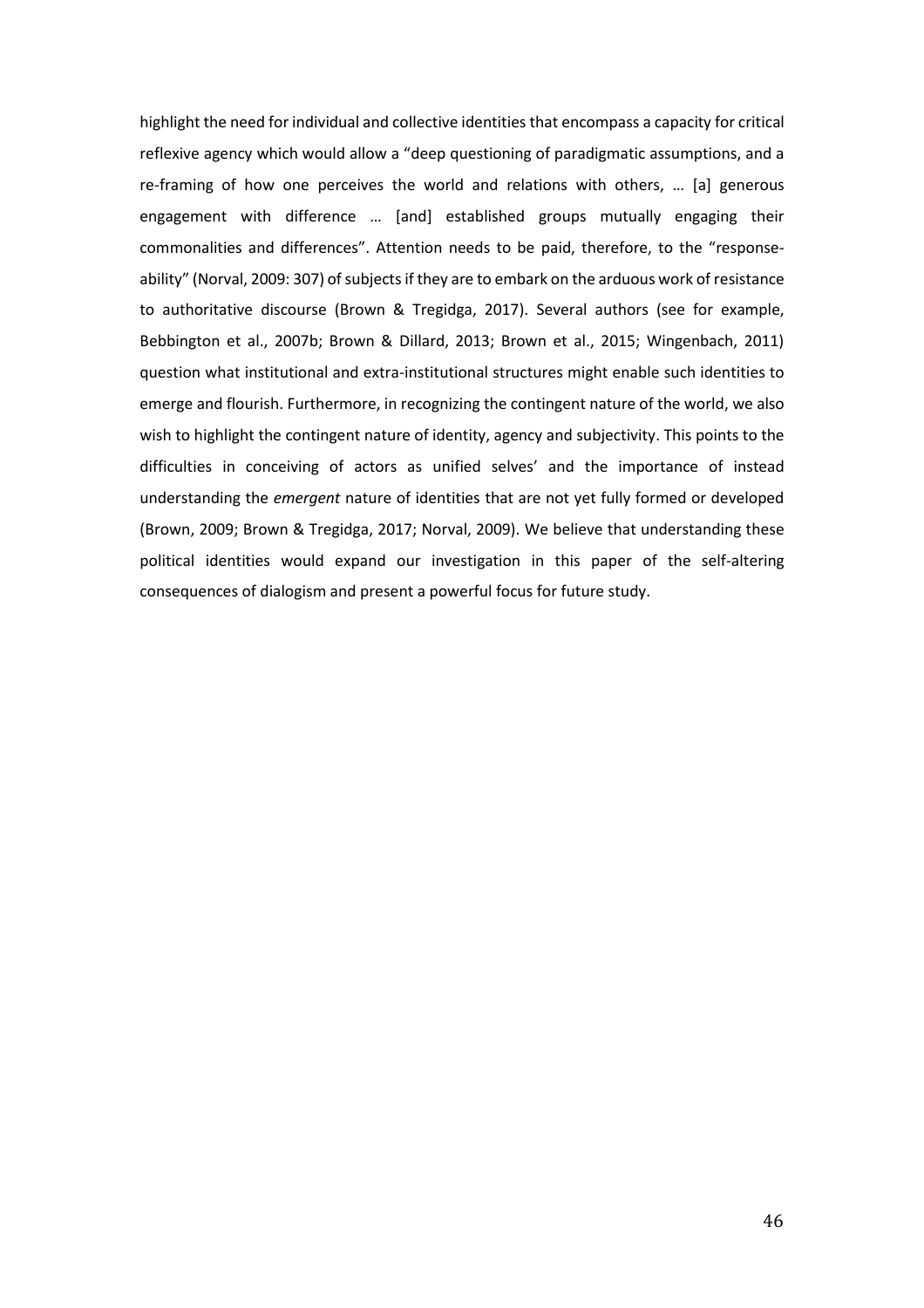# **References**

- Agyemang, G., O'Dwyer, B., Unerman, J., & Awumbila, M. (2017). Seeking 'conversations for accountability': Mediating the impact of non-governmental organization (NGO) upward accountability processes. *Accounting, Auditing & Accountability Journal, 30*(5), 982-1007.
- Ahrens, T., & Chapman, C. S. (2004). Accounting for flexibility and efficiency: A field study of management control systems in a restaurant chain. *Contemporary Accounting Research*, *21*(2), 271-301.
- Andon, P., Baxter, J., & Chua, W. F. (2007). Accounting change as relational drifting: A field study of experiments with performance measurement. *Management Accounting Research*, *18*(2), 273-308.
- Apostol, O. M. (2015). A project for Romania? The role of the civil society's counter-accounts in facilitating democratic change in society. *Accounting, Auditing & Accountability Journal, 28*(2), 210-241.
- Archel, P., Husillos, J., & Spence, C. (2011). The institutionalisation of unaccountability: Loading the dice of Corporate Social Responsibility discourse. *Accounting, Organizations and Society*, *36*(6), 327-343.
- Arend, B., & Sunnen, P. (2016). Dialogic teaching. Investigating teacher-student talk from a CA perspective. *International Journal for Cross-Disciplinary Subjects in Education, 7*(4), 2906-2912.
- Bakhtin, M. M. (1981). *The dialogic imagination: Four essays*. Austin, TX: University of Texas Press.
- Bakhtin, M. M. (1984). *Problems of Dostoevsky's poetics*. Minneapolis, MN: University of Minnesota Press.
- Bakhtin, M. M. (1986). *Speech genres and other late essays*. Austin, TX: University of Texas Press.
- Ball, A. (2007). Environmental accounting as workplace activism. *Critical Perspectives on Accounting, 18*(7)*,* 759-778.
- Ball, A., & Seal, W. (2005). Social justice in a cold climate: Could social accounting make a difference? *Accounting Forum, 29*(4), 455-473.
- Barrett, C. B. (2010). Measuring food insecurity. *Science*, *327*(5967), 825-828.
- Bebbington, J., & Gray, R. (2001). An account of sustainability: failure, success and a reconceptualization. *Critical Perspectives on Accounting, 12*(5), 557-587.
- Bebbington, J., Brown, J., & Frame, B. (2007a). Accounting technologies and sustainability assessment models. *Ecological Economics, 61,* 224-236.
- Bebbington, J., Brown, J., Frame, B., & Thomson, I. (2007b). Theorizing engagement: the potential of a critical dialogic approach. *Accounting, Auditing & Accountability Journal, 20(3)*, 356-381.
- Bebbington, J., & Fraser, M. (2014). Organizational change and sustainability accounting. In J. Bebbington, J. Unerman, & B. O'Dwyer (eds.), *Sustainability accounting and accountability (2nd edition)* (pp. 141-153). London: Routledge.
- Booth, S. (2014). Food banks in Australia: Discouraging the right to food. In G. Riches, & T. Silvasti (eds.), *First world hunger revisited: Food charity or the right to food?* (pp. 15- 28). London: Palgrave Macmillan.
- Briers, M., & Chua, W. F. (2001). The role of actor-networks and boundary objects in management accounting change: A field study of an implementation of activity-based costing. *Accounting, Organizations and Society, 26*(3), 237–269.
- Broadbent, J. & Laughlin, R. (2001). Organisational resistance strategies to unwanted accounting and finance changes: the case of general medical practice in the United Kingdom. *Accounting, Auditing & Accountability Journal,* 14(5), 339-361.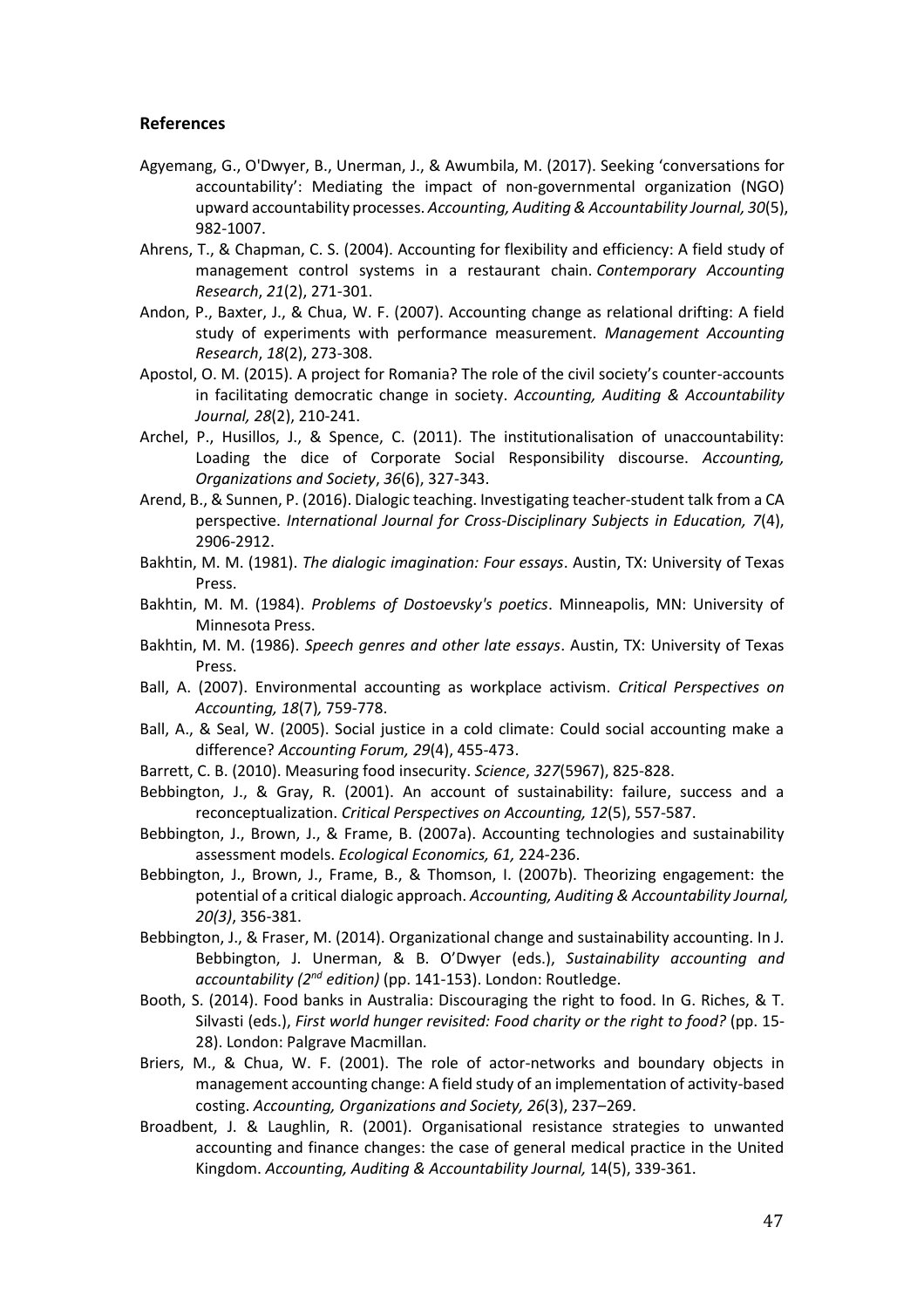- Brown, J. (2009). Democracy, sustainability and dialogic accounting technologies: Taking pluralism seriously. *Critical Perspectives on Accounting, 20*(3), 313-342.
- Brown, J. (2017). Democratizing accounting: Reflections on the politics of "old" and "new" pluralisms*. Critical Perspectives on Accounting, 43*, 20-46.
- Brown, J., & Dillard, J. (2013). Critical accounting and communicative action: on the limits of consensual deliberation. *Critical Perspectives on Accounting, 24(3)*, 176-190.
- Brown, J., Dillard, J., & Hopper, T. (2015). Accounting, accountants and accountability regimes in pluralistic societies: taking multiple perspectives seriously. *Accounting, Auditing & Accountability Journal, 28*(5), 626-650.
- Brown, J., & Tregidga, H. (2017). Re-politicizing social and environmental accounting through Rancière: On the value of dissensus. *Accounting, Organizations and Society*, *61*, 1-21.
- Bryer, A. R. (2014). Participation in budgeting: A critical anthropological approach. *Accounting, Organizations and Society*, 39(7), 511-530.
- Burchell, S., Clubb, C., Hopwood, A., Hughes, J. & Nahapiet, J. (1980). The roles of accounting in organizations and society. *Accounting, Organizations and Society, 5(1),* 5-27.
- Busco, C., & Quattrone, P. (2015). Exploring how the balanced scorecard engages and unfolds: Articulating the visual power of accounting inscriptions. *Contemporary Accounting Research*, *32*(3), 1236-1262.
- Busco, C., & Quattrone, P. (2018a). Performing business and social innovation through accounting inscriptions: An introduction. *Accounting, Organizations and Society*, *67*, 15-19.
- Busco, C., & Quattrone, P. (2018b). In Search of the "Perfect One": How accounting as a maieutic machine sustains inventions through generative 'in-tensions'. *Management Accounting Research*, *39*, 1-16.
- Cameron, D. B., Mishra, A., & Brown, A. N. (2016). The growth of impact evaluation for international development: How much have we learned? *Journal of Development Effectiveness*, *8*(1), 1-21.
- Catchpowle, L., & Smyth, S. (2016). Accounting and social movements: An exploration of critical accounting praxis. *Accounting Forum, 40*(3), 220-234.
- Chenhall, R., Hall, M., & Smith, D. (2010). Social capital and management control systems: A study of a non-government organization. *Accounting, Organizations and Society*, *35*(8), 737-756.
- Chenhall, R., Hall, M., & Smith, D. (2013). Performance measurement, modes of evaluation and the development of compromising accounts. *Accounting, Organizations and Society*, *38*(4), 268-287.
- Chenhall, R., Hall, M., & Smith, D. (2017). The expressive role of performance measurement systems: A field study of a mental health development project. *Accounting, Organizations and Society*, *63*, 60-75.
- Coonfield, G. (2009). Storytelling as communication and ritual: Addiction narrative through a blue lens. *Storytelling, Self, Society*, *5*(3), 176-192.
- Cooper, C., Taylor, P., Smith, N., & Catchpowle, L. (2005). A discussion of the political potential of social accounting. *Critical Perspectives on Accounting, 16*(7), 951-974.
- Cooper, D., & Morgan, W. (2013). Meeting the evolving corporate reporting needs of government and society: Arguments for a deliberative approach to accounting rule making. *Accounting and Business Research, 43*(4), 418-441.
- DaSilva Iddings, A. C., & McCafferty, S. G. (2007). Carnival in a mainstream kindergarten classroom: A Bakhtinian analysis of second language learners' off‐task behaviors. *The Modern Language Journal*, *91*(1), 31-44.
- Denedo, M., Thomson, I., & Yonekura, A. (2017). International advocacy NGOs, counter accounting, accountability and engagement. *Accounting, Auditing and Accountability Journal*, *30*(6), 1309-1343.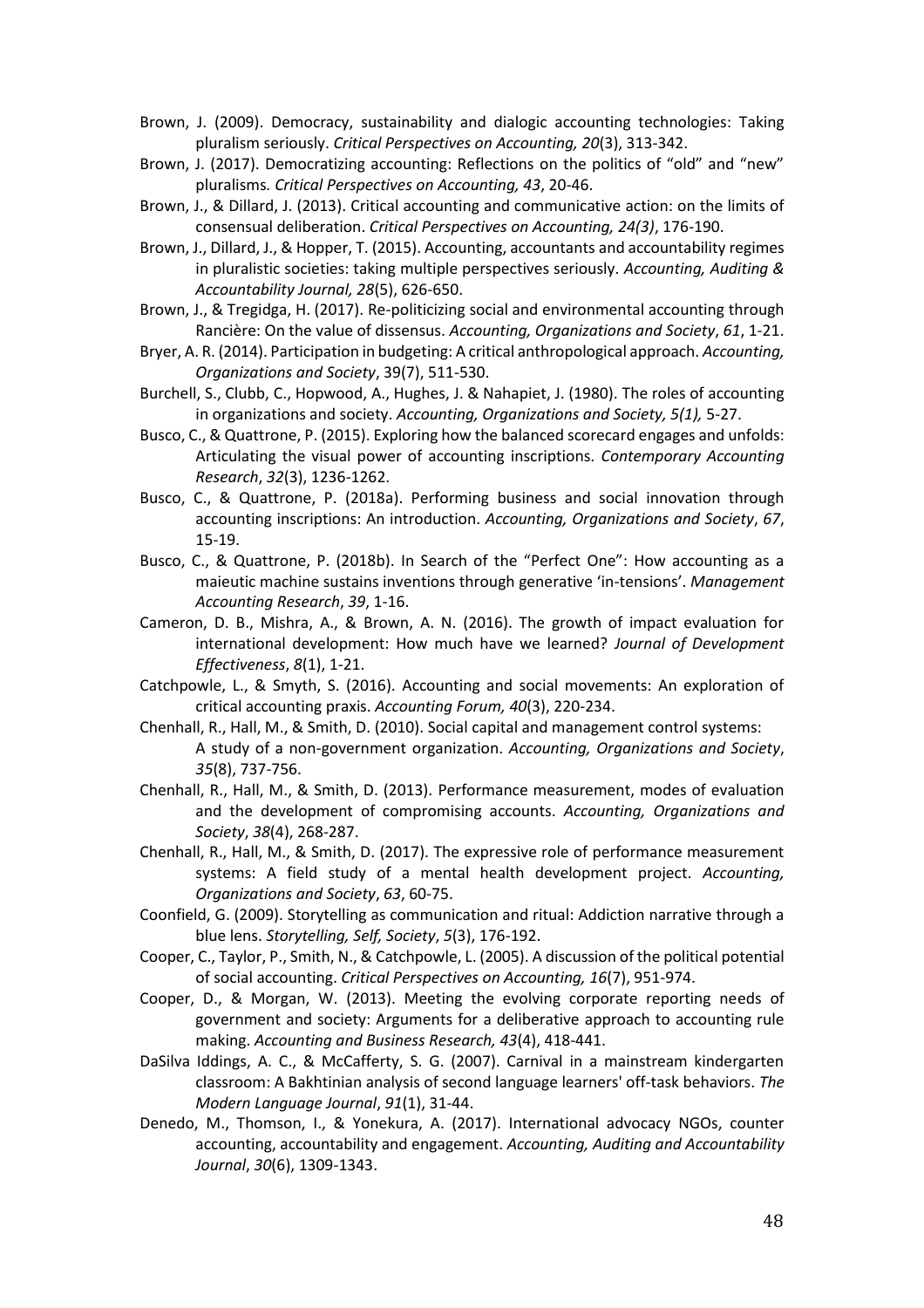- Dey, C., Russell, S., & Thomson, I. (2011). Exploring the potential of shadow accounts in problematizing institutional conduct. In S.P. Osborne & A. Ball (Eds.), *Social accounting and public management: Accountability for the public good* (pp. 64-75). New York: Routledge.
- Dillard J., & Roslender, R. (2011). Taking pluralism seriously: Embedded moralities in management accounting and control systems. *Critical Perspectives on Accounting, 22*(2), 135-147.
- Dilley, M., & Boudreau, T. E. (2001). Coming to terms with vulnerability: A critique of the food security definition. *Food Policy*, *26*(3), 229-247.
- Ebrahim, A., & Rangan, V. K. (2014). What impact? A framework for measuring the scale and scope of social performance. *California Management Review*, *56*(3), 118-141.
- Ezzamel, M., Willmott, H., & Worthington, F. (2004). Accounting and management-labour relations: The politics of production in the 'factory with a problem'. *Accounting, Organizations and Society, 29*, 269-302.
- Fish, R., Lobley, M., & Winter, M. (2013). A license to produce? Farmer interpretations of the new food security agenda. *Journal of Rural Studies*, *29*, 40-49.
- Fouilleux, E., Bricas, N., & Alpha, A. (2017). 'Feeding 9 billion people': Global food security debates and the productionist trap. *Journal of European Public Policy*, *24*(11), 1658- 1677.
- Frank, A. W. (2005). What is dialogical research, and why should we do it? *Qualitative Health Research*, *15*(7), 964-974.
- Fraser, M. (2012). "Fleshing out" an engagement with a social accounting technology. *Accounting, Auditing & Accountability Journal, 25*(3), 508-534.
- Gallhofer, S., & Haslam, J. (2003). *Accounting and emancipation: Some critical interventions.* London and New York: Routledge.
- Gallhofer, S., & Haslam, J. (2019). Some reflections on the construct of emancipatory accounting: Shifting meaning and the possibilities of a new pragmatism. *Critical Perspectives on Accounting*, *63*, 101975.
- Gallhofer, S., Haslam, J., & Yonekura, A. (2015). Accounting as differentiated universal for emancipatory praxis: Accounting delineation and mobilisation for emancipation(s) recognising democracy and difference. *Accounting, Auditing & Accountability Journal, 28*(5), 846-874.
- Goddard, A. & Assad, M.J. (2006). Accounting and navigating legitimacy in Tanzanian NGOs. *Accounting, Auditing & Accountability Journal, 19(3),* 377-404.
- Hall, M. (2014). Evaluation logics in the third sector. *VOLUNTAS: International Journal of Voluntary and Nonprofit Organizations*, *25*(2), 307-336.
- Hall, M., & Millo, Y. (2018). Choosing an accounting method to explain public policy: Social return on investment and UK non-profit sector policy. *European Accounting Review*, *27(2),* 339-361.
- Hardy, J. (2006). "In the Neighborhood of": Dialogic uncertainties and the rise of new subject positions in environmental education. *Mind, Culture, and Activity, 13*(3), 260-277.
- Himick, D., & Ruff, K. (2019). Counter accounts of profit: Outrage to action through "just" calculation. *Accounting, Auditing & Accountability Journal*, in press.
- Hirschkop, K. (1986). Bakhtin, discourse and democracy. *New Left Review, 160*, 92–113.
- Hirschkop, K. (1999). *Mikhail Bakhtin: An aesthetic for democracy*. Oxford: Oxford University Press.
- Holley, C. E., & Mason, C. (2019). A systematic review of the evaluation of interventions to tackle children's food insecurity. *Current Nutrition Reports*, *8*(1), 11-27.
- Hopper, T., & Bui, B. (2016). Has management accounting research been critical? *Management Accounting Research*, *31*, 10-30.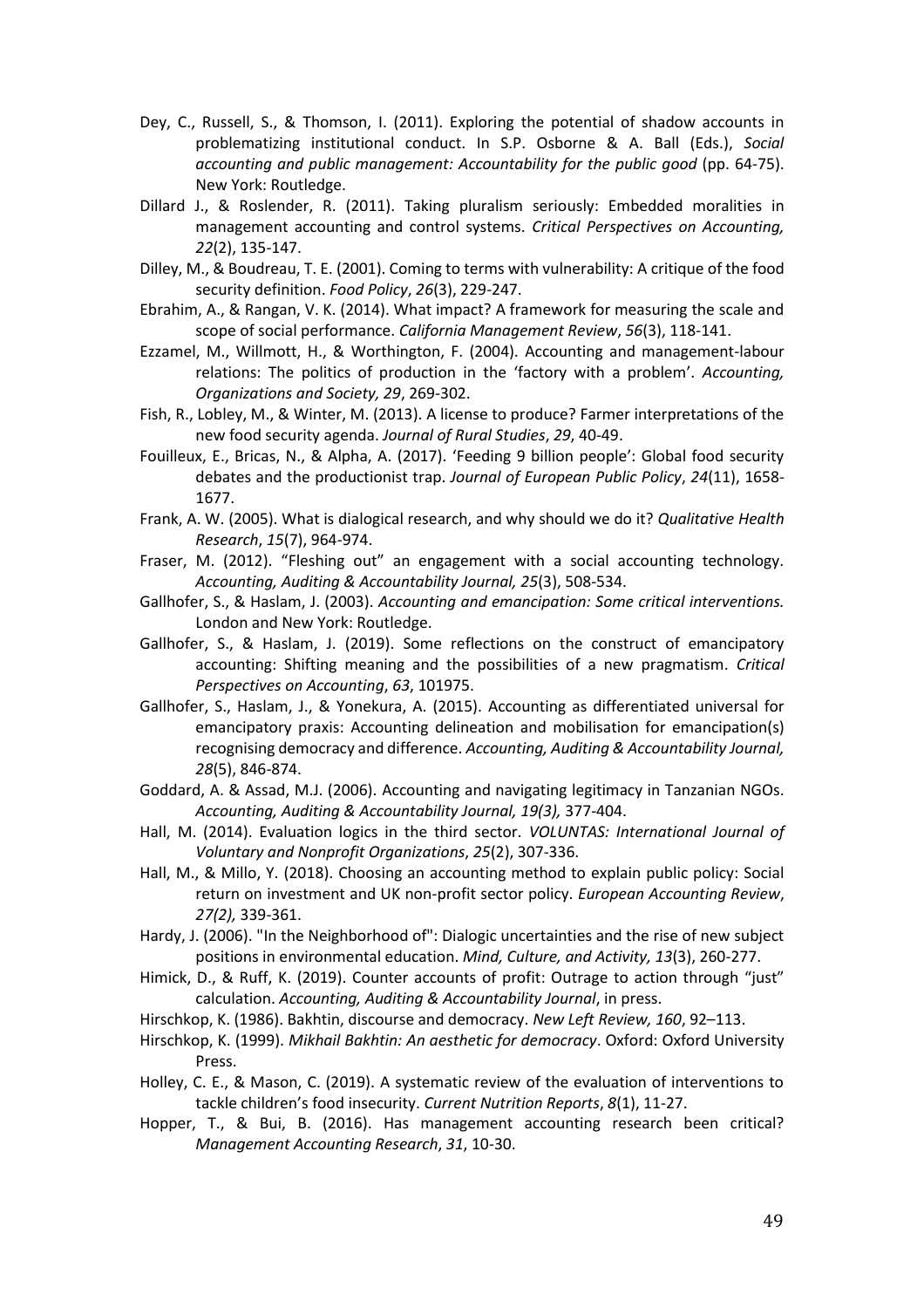- Hopwood, A. G. (1987). The archeology of accounting systems. *Accounting, Organizations and Society*, *12*(3), 207-234.
- Hopwood, A.G. (2007). Whither accounting research? *The Accounting Review, 82(5),* 1365- 1374.
- Howells, C. A. (2001). In the subjunctive mood: Carol Shields's 'Dressing up for the Carnival'. *The Yearbook of English Studies*, *31*, 144-154.
- Hoy, D. C. (2005). *Critical resistance: From poststructuralism to post-critique*. Cambridge: MIT Press.
- Hsu, P. L., & Roth, W. M. (2014). From authoritative discourse to internally persuasive discourse: Discursive evolution in teaching and learning the language of science. *Cultural Studies of Science Education, 9*(3), 729-753.
- Jacobs, K. (2011). Enlightenment and emancipation: Reflections for critical accounting research*. Critical Perspectives on Accounting, 22*(5), 510–515.
- Jayasinghe, K., & Wickramasinghe, D. (2011). Power over empowerment: Encountering development accounting in a Sri Lankan fishing village. *Critical Perspectives on Accounting, 22(4)*, 396-414.
- Jones, A. D., Ngure, F. M., Pelto, G., & Young, S. L. (2013). What are we assessing when we measure food security? A compendium and review of current metrics. *Advances in Nutrition*, *4*(5), 481-505.
- Jordan, S., & Messner, M. (2012). Enabling control and the problem of incomplete performance indicators. *Accounting, Organizations and Society*, *37*(8), 544-564.
- Jørgensen, B., & Messner, M. (2010). Accounting and strategising: A case study from new product development. *Accounting, Organizations and Society*, *35*(2), 184-204.
- Kelman, J. (1992) Artists and value. In: *Some recent attacks* (pp. 5–15). Stirling: AK Press.
- Koczanowicz, L. (2011). Beyond dialogue and antagonism: A Bakhtinian perspective on the controversy in political theory. *Theory and Society, 40*(5), 553-566.
- Koczanowicz, L. (2013). Education for resistance, education for consensus? In: T. Szkudlarek (Ed), *Education and the political. Comparative and international education (A diversity of voices).* Rotterdam: Sense Publishers.
- Koczanowicz, L. (2015). *Politics of dialogue: Non-consensual democracy and critical community.* Edinburgh: Edinburgh University Press.
- Laine, M., & Vinnari, E. (2017). The transformative potential of counter accounts: A case study of animal rights activism. *Accounting, Auditing & Accountability Journal*, *30(7),* 1481- 1510.
- Lang, T., & Barling, D. (2012). Food security and food sustainability: Reformulating the debate. *The Geographical Journal*, *178*(4), 313-326.
- Lang, T., Barling, D., & Caraher, M. (2009). *Food Policy: Integrating health, environment and society*. Oxford, UK: Oxford University Press.
- Lawson, H. (2001). *Closure: A story of everything*. London: Routledge.
- Levine, R., & Savedoff, W. (2015). Aid at the frontier: Building knowledge collectively. *Journal of Development Effectiveness*, *7*(3), 275-289.
- Lewis, D. (2007). *The management of non-governmental development organizations*. London: Routledge.
- Li, Y., & McKernan, J. (2016). Human rights, accounting, and the dialectic of equality and inequality. *Accounting, Auditing & Accountability Journal, 29*(4), 568-593.
- Lindenberg, M. (2002). Measuring household livelihood security at the family and community level in the developing world. *World Development*, *30*(2), 301-318.
- Macintosh, N. B. (2002). *Accounting, accountants and accountability*. London: Routledge.
- Macintosh, N. B., & Baker, C.R. (2002). A literary theory perspective on accounting: Towards heteroglossic accounting reports. *Accounting, Auditing & Accountability Journal, 15*(2), 184-222.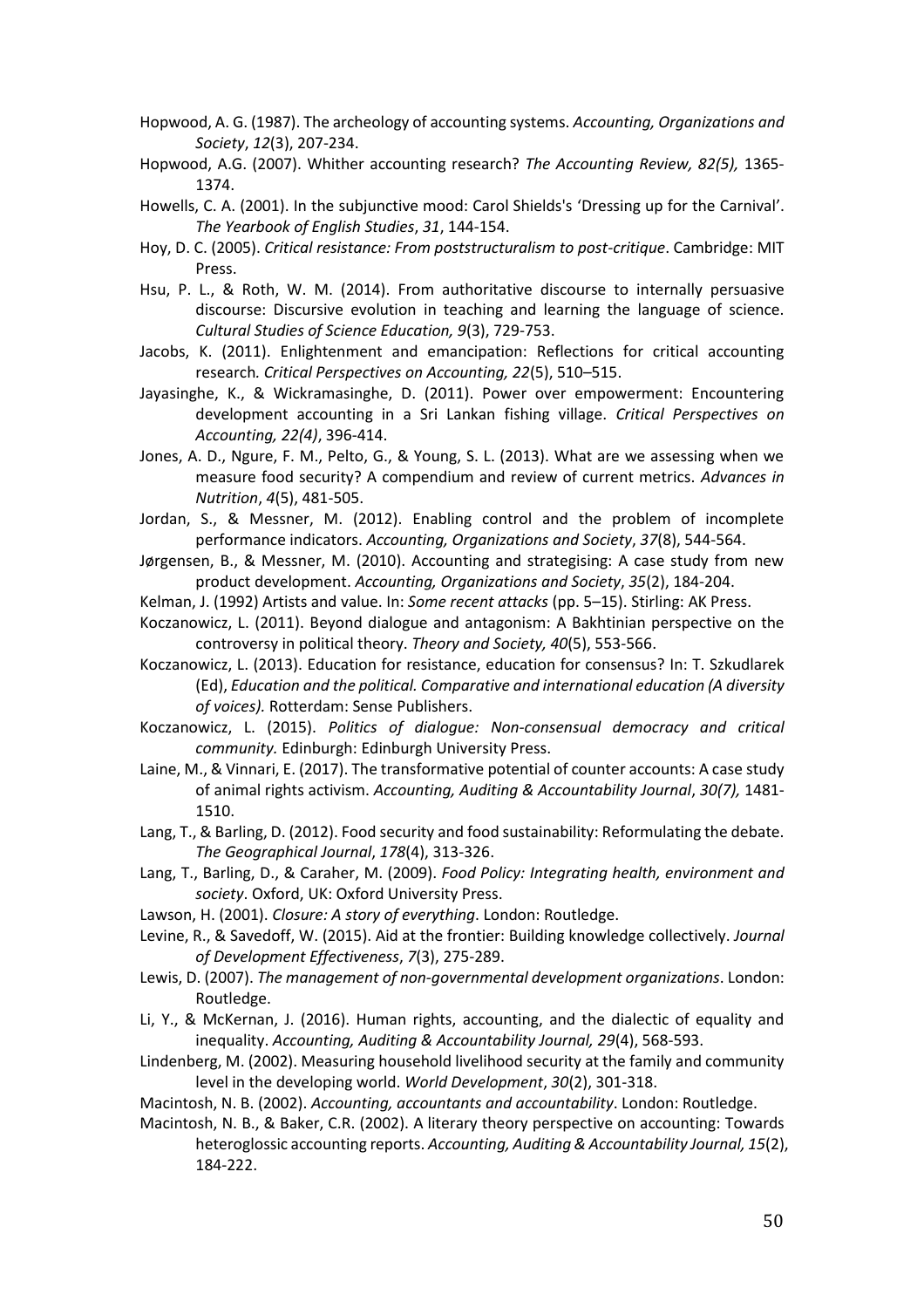- Martinez, D, & Cooper, D. (2017). Assembling international development: Accountability and the disarticulation of a social movement. *Accounting, Organizations and Society, 63,*  6-20.
- Masquefa, B., Gallhofer, S., & Haslam, J. (2017). Developing appreciation of microorganizational processes of accounting change and indicating pathways to more 'Enabling Accounting' in a micro-organizational domain of research and development. *Critical Perspectives on Accounting*, *44*, 59-82.
- Maxwell, S. (1996). Food security: A post-modern perspective. *Food Policy*, *21*(2), 155-170.
- McKernan, J., & O'Donnell, P. (1998). Financial accounting: Crisis and the commodity fetish. *Critical Perspectives on Accounting, 9*(5), 567–599.
- Meyerson, D. E., & Scully, M. A. (1995). Tempered radicalism and the politics of ambivalence and change. *Organization Science, 6*(5), 585-600.
- Mikes, A., & Morhart, F. (2017). Bringing back Charlie Chaplin: Accounting as catalyst in the creation of an authentic product of popular culture. *Management Accounting Research*, *35*, 66-82.
- Morgan, K., & Sonnino, R. (2010). The urban foodscape: World cities and the new food equation. *Cambridge Journal of Regions, Economy and Society*, *3*(2), 209-224.
- Mouffe, C. (2000). *The democratic paradox*. London and New York: Verso.
- Mouffe, C. (2005). *Return of the political*. London and New York: Verso.
- Mouffe, C. (2010). Civil society, democratic values and human rights. In: T. Carver & J. Bartelson (Eds), *Globality, democracy and civil society* (pp. 109-125). Oxon: Routledge.
- Mouffe, C. (2014). Democracy, human rights and cosmopolitanism: an agonistic approach. In: C. Douzinas & C. Gearty (Eds), *The meanings of rights: The philosophy and social theory of human rights* (pp. 181-192). Cambridge: Cambridge University Press.
- Mouritsen, J., & Kreiner, K. (2016). Accounting, decisions and promises. *Accounting, Organizations and Society*, *49*, 21-31.
- Nagel, T. (1986). *The view from nowhere*. New York: Oxford University Press.
- Norval, A. (2009). Democracy, pluralization, and voice. *Ethics & Global Politics*, *2*(4), 297-320.
- Oakes, H., & Berry, A. (2009). Accounting colonization: Three case studies in further education. *Critical Perspectives on Accounting, 20*(3), 343–378.
- O'Dwyer, B., & Boomsma, R. (2015). The co-construction of NGO accountability: Aligning imposed and felt accountability in NGO-funder accountability relationships, *Accounting, Auditing & Accountability Journal*, *28(1),* 36-68.
- O'Dwyer, B., & Unerman, J. (2007). From functional to social accountability: Transforming the accountability relationship between funders and non-governmental development organisations. *Accounting, Auditing & Accountability Journal*, *20*(3), 446–471.
- O'Dwyer, B., & Unerman, J. (2008). The paradox of greater NGO accountability: A case study of Amnesty Ireland. *Accounting, Organizations and Society*, *33(7–8),* 801–824.
- O'Leary, S. (2017). Grassroots accountability promises in rights-based approaches to development: The role of transformative monitoring and evaluation in NGOs. *Accounting, Organizations and Society*, *63*, 21-41.
- O'Sullivan, N., & O'Dwyer, B. (2009). Stakeholder perspectives on a financial sector legitimation process: The case of NGOs and the equator principles. *Accounting, Auditing & Accountability Journal, 22(4),* 553-587.
- Panikkar, R. (1982). Is the notion of human rights a Western concept? *Diogenes*, *30*(120), 75- 102.
- Quattrone, P., & Hopper, T. (2005). A 'time–space odyssey': management control systems in two multinational organisations. *Accounting, Organizations and Society*, *30*(7-8), 735- 764.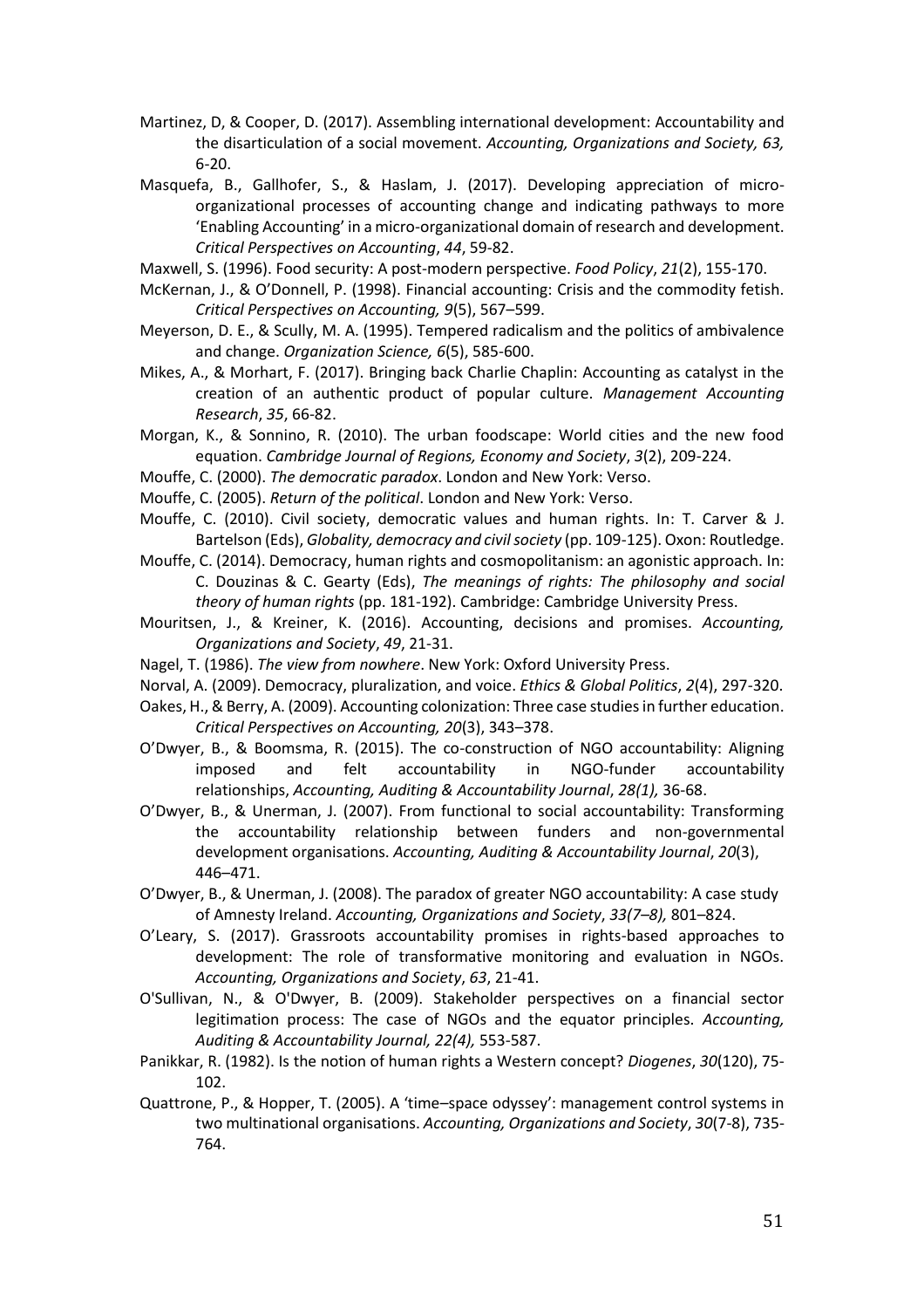- Riely, F., Mock, N., Cogill, B., Bailey, L., & Kenefick, E. (1999). *Food security indicators and framework for use in the monitoring and evaluation of food aid programs*. Washington, DC: Nutrition Technical Assistance Project (FANTA).
- Roberts, J. M. (2004). From populist to political dialogue in the public sphere: A Bakhtinian approach to understanding a place for radical utterances in London, 1684–1812. *Cultural Studies*, *18*(6), 884-910.
- Robinson, A. (2011). In theory Bakhtin: Dialogism, polyphony and heteroglossia. *Ceasefire Magazine, 29*.
- Rosin, C. (2013). Food security and the justification of productivism in New Zealand. *Journal of Rural Studies*, *29*, 50-58.
- Roslender, R., & Dillard, J. F. (2003). Reflections on the interdisciplinary perspectives on accounting project. *Critical Perspectives on Accounting*, *14*(3), 325-351.
- Sabet, S. M., & Brown, A. N. (2018). Is impact evaluation still on the rise? The new trends in 2010–2015. *Journal of Development Effectiveness*, *10*(3), 291-304.
- Seligman, A. B., & Weller, R. P. (2012). *Rethinking pluralism: Ritual, experience, and ambiguity*. Oxford: Oxford University Press.
- Sen, A. (1981). *Poverty and famines: An essay on entitlement and deprivation*. Oxford, UK: Oxford University Press.
- Shields, C. (1993). Arriving late: Starting over. In J. Metcalf & J. R. Struthers (Eds.), *How stories mean* (pp. 244-251). Erin, Ontario: Porcupine's Quill.
- Sonnino, R. (2016). The new geography of food security: Exploring the potential of urban food strategies. *The Geographical Journal, 182*(2), 190-200.
- Stewart, T. K. (2013). Religion in the subjunctive: Vaiṣṇava narrative, Sufi counter-narrative in early modern Bengal. *The Journal of Hindu Studies*, *6*(1), 52-72.
- Thomson, I., Dey, C., & Russell, S. (2015). Activism, arenas and accounts in conflicts over tobacco control. *Accounting, Auditing & Accountability Journal*, *28(5),* 809-845.
- Tinker, T. (Ed.), (1984). *Social accounting for corporations: Private enterprise versus the public interest*. New York: Markus Wiener.
- Tinker, T. (1985). *Paper prophets: A social critique of accounting*. London: Holt, Rinehart and Winston.
- Toulmin, S. E. (2003). *The uses of argument*. Cambridge, MA: Cambridge University Press.
- Tregidga, H., Milne, M. J., & Kearins, K. (2018). Ramping up resistance: Corporate sustainable development and academic research. *Business & Society*, *57*(2), 292-334.
- Vinnari, E., & Dillard, J. (2016). (ANT) agonistics: Pluralistic politicization of, and by, accounting and its technologies. *Critical Perspectives on Accounting, 39*, 25-44.
- Vinnari, E., & Laine, M. (2017). The moral mechanism of counter accounts: The case of industrial animal production. *Accounting, Organizations and Society, 57*, 1-17.
- Warshawsky, D. N. (2014). Civil society and urban food insecurity: Analyzing the roles of local food organizations in Johannesburg. *Urban Geography*, *35*(1), 109-132.
- Warshawsky, D. N. (2015). The devolution of urban food waste governance: Case study of food rescue in Los Angeles. *Cities*, *49*, 26-34.
- White, E. J. (2014). 'Are You 'Avin a Laff?': A pedagogical response to Bakhtinian carnivalesque in early childhood education. *Educational Philosophy and Theory*, *46*(8), 898-913.
- Wingenbach, E. (2011). *Institutionalizing agonistic democracy: Post-foundationalism and political liberalism*. Farnham, UK: Ashgate.
- Wouters, M., & Wilderom, C. (2008). Developing performance-measurement systems as enabling formalization: A longitudinal field study of a logistics department. *Accounting, Organizations and Society*, *33*(4-5), 488-516.